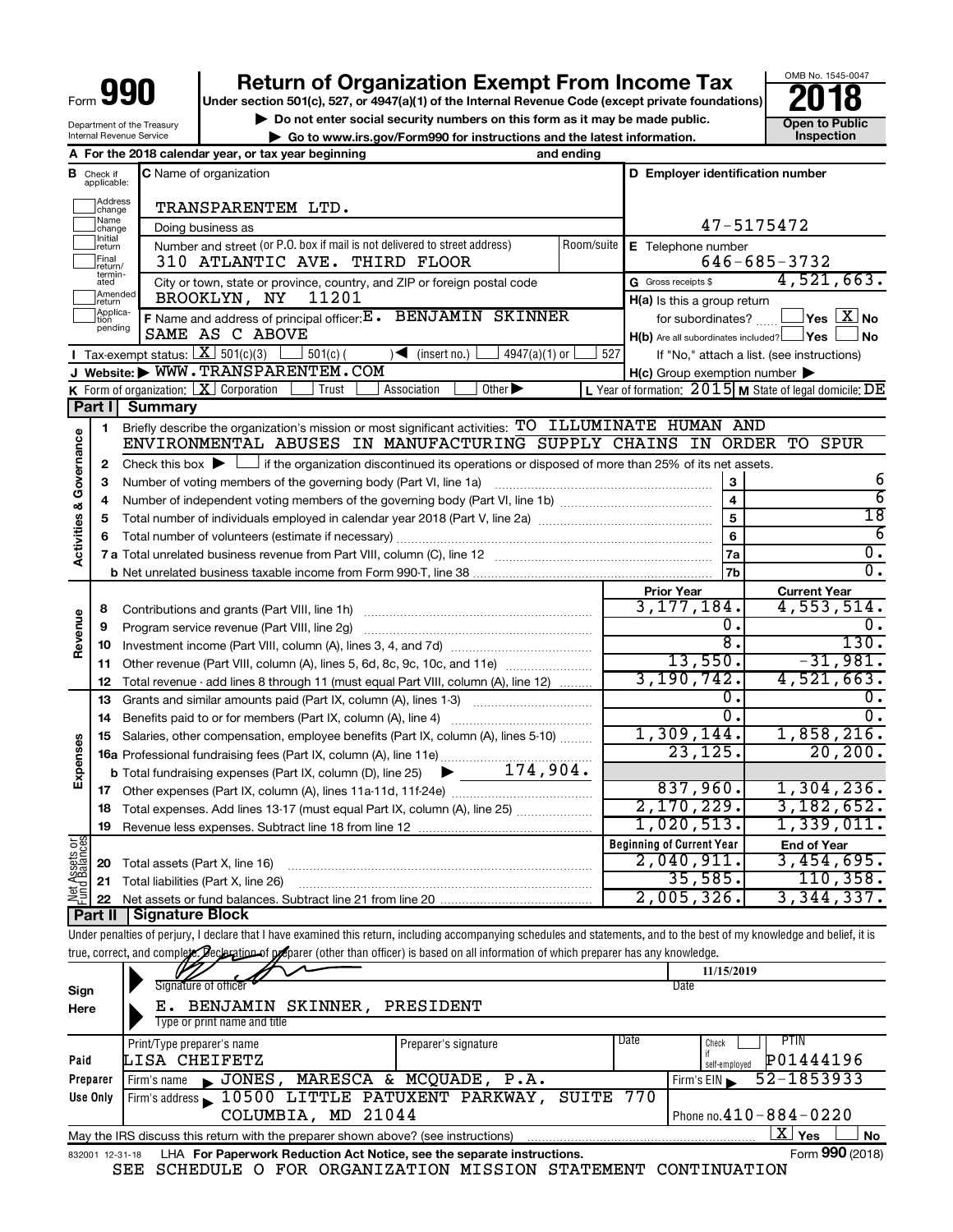|              | TRANSPARENTEM LTD.<br>Form 990 (2018)                                                                                                                                                                                                                                                | 47-5175472      | Page 2                                    |
|--------------|--------------------------------------------------------------------------------------------------------------------------------------------------------------------------------------------------------------------------------------------------------------------------------------|-----------------|-------------------------------------------|
|              | Part III   Statement of Program Service Accomplishments                                                                                                                                                                                                                              |                 |                                           |
|              |                                                                                                                                                                                                                                                                                      |                 | $\boxed{\mathbf{X}}$                      |
| 1            | Briefly describe the organization's mission:                                                                                                                                                                                                                                         |                 |                                           |
|              | TO SPUR TRANSPARENCY AND ACCELERATE ETHICAL BEHAVIOR IN IMPORTANT                                                                                                                                                                                                                    |                 |                                           |
|              | GLOBAL INDUSTRIES BY IDENTIFYING AND INVESTIGATING ENDEMIC HUMAN AND                                                                                                                                                                                                                 |                 |                                           |
|              | ENVIRONMENTAL ABUSES UPSTREAM IN MANUFACTURING SUPPLY CHAINS.                                                                                                                                                                                                                        |                 |                                           |
|              |                                                                                                                                                                                                                                                                                      |                 |                                           |
| $\mathbf{2}$ | Did the organization undertake any significant program services during the year which were not listed on the                                                                                                                                                                         |                 |                                           |
|              | prior Form 990 or 990-EZ?                                                                                                                                                                                                                                                            |                 | $\overline{\ }$ Yes $\overline{\rm X}$ No |
|              | If "Yes," describe these new services on Schedule O.                                                                                                                                                                                                                                 |                 | $\exists$ Yes $\boxed{\text{X}}$ No       |
| 3            | Did the organization cease conducting, or make significant changes in how it conducts, any program services?                                                                                                                                                                         |                 |                                           |
|              | If "Yes," describe these changes on Schedule O.                                                                                                                                                                                                                                      |                 |                                           |
| 4            | Describe the organization's program service accomplishments for each of its three largest program services, as measured by expenses.<br>Section 501(c)(3) and 501(c)(4) organizations are required to report the amount of grants and allocations to others, the total expenses, and |                 |                                           |
|              | revenue, if any, for each program service reported.                                                                                                                                                                                                                                  |                 |                                           |
| 4a           | 2,595,892. including grants of \$<br>) (Expenses \$<br>(Code:                                                                                                                                                                                                                        | ) (Revenue \$   |                                           |
|              | SUPPLY CHAIN INVESTIGATIONS - TRANSPARENTEM IS A DISCREET, NON-PROFIT                                                                                                                                                                                                                |                 |                                           |
|              | UNIT THAT ILLUMINATES SUPPLY CHAINS AND SPURS ERADICATION OF HUMAN AND                                                                                                                                                                                                               |                 |                                           |
|              | ENVIRONMENTAL ABUSES. WE USE FRONTLINE INVESTIGATIVE REPORTING AND                                                                                                                                                                                                                   |                 |                                           |
|              | FORENSIC METHODS IN COMPLIANCE WITH INTERNATIONAL ETHICAL STANDARDS.                                                                                                                                                                                                                 |                 |                                           |
|              | THE INITIAL RECIPIENTS OF TRANSPARENTEM'S INTELLIGENCE REPORTS ARE                                                                                                                                                                                                                   |                 |                                           |
|              | THOSE WHOSE PROCUREMENT STRATEGIES CAN RAPIDLY TRANSFORM MARKETS. WE                                                                                                                                                                                                                 |                 |                                           |
|              | COMMIT TO TELLING THOSE RECIPIENTS-PRINCIPALLY BRANDS AND                                                                                                                                                                                                                            |                 |                                           |
|              | RETAILERS-WHAT THEY MAY NOT, BUT SHOULD, KNOW ABOUT THOSE WITH WHOM                                                                                                                                                                                                                  |                 |                                           |
|              | THEY DO BUSINESS. THIS INCLUDES THE ACTIVITIES OF THEIR DIRECT AND                                                                                                                                                                                                                   |                 |                                           |
|              | INDIRECT SUPPLIERS. AFTER PROVIDING SUCH RECIPIENTS GRACE PERIODS TO                                                                                                                                                                                                                 |                 |                                           |
|              | BEGIN REMEDIATION, WE DISCLOSE CONSOLIDATED AND UPDATED REPORTS TO                                                                                                                                                                                                                   |                 |                                           |
|              | STRATEGIC INTERMEDIARIES SUCH AS INVESTORS, REGULATORS, AND SELECT                                                                                                                                                                                                                   |                 |                                           |
| 4b           |                                                                                                                                                                                                                                                                                      |                 |                                           |
|              |                                                                                                                                                                                                                                                                                      |                 |                                           |
|              |                                                                                                                                                                                                                                                                                      |                 |                                           |
|              |                                                                                                                                                                                                                                                                                      |                 |                                           |
|              |                                                                                                                                                                                                                                                                                      |                 |                                           |
|              |                                                                                                                                                                                                                                                                                      |                 |                                           |
|              |                                                                                                                                                                                                                                                                                      |                 |                                           |
|              |                                                                                                                                                                                                                                                                                      |                 |                                           |
|              |                                                                                                                                                                                                                                                                                      |                 |                                           |
|              |                                                                                                                                                                                                                                                                                      |                 |                                           |
|              |                                                                                                                                                                                                                                                                                      |                 |                                           |
|              |                                                                                                                                                                                                                                                                                      |                 |                                           |
| 4c           | (Code:<br>(Expenses \$<br>including grants of \$                                                                                                                                                                                                                                     | ) (Revenue \$   |                                           |
|              |                                                                                                                                                                                                                                                                                      |                 |                                           |
|              |                                                                                                                                                                                                                                                                                      |                 |                                           |
|              |                                                                                                                                                                                                                                                                                      |                 |                                           |
|              |                                                                                                                                                                                                                                                                                      |                 |                                           |
|              |                                                                                                                                                                                                                                                                                      |                 |                                           |
|              |                                                                                                                                                                                                                                                                                      |                 |                                           |
|              |                                                                                                                                                                                                                                                                                      |                 |                                           |
|              |                                                                                                                                                                                                                                                                                      |                 |                                           |
|              |                                                                                                                                                                                                                                                                                      |                 |                                           |
|              |                                                                                                                                                                                                                                                                                      |                 |                                           |
|              |                                                                                                                                                                                                                                                                                      |                 |                                           |
| 4d           | Other program services (Describe in Schedule O.)                                                                                                                                                                                                                                     |                 |                                           |
|              | (Expenses \$<br>including grants of \$<br>(Revenue \$                                                                                                                                                                                                                                |                 |                                           |
|              | 2,595,892.<br>4e Total program service expenses                                                                                                                                                                                                                                      |                 |                                           |
|              |                                                                                                                                                                                                                                                                                      | Form 990 (2018) |                                           |
|              | SEE SCHEDULE O FOR CONTINUATION(S)<br>832002 12-31-18                                                                                                                                                                                                                                |                 |                                           |
|              |                                                                                                                                                                                                                                                                                      |                 |                                           |
|              | 09421115 793927 17590<br>2018.05000 TRANSPARENTEM LTD.                                                                                                                                                                                                                               | $17590 - 1$     |                                           |
|              |                                                                                                                                                                                                                                                                                      |                 |                                           |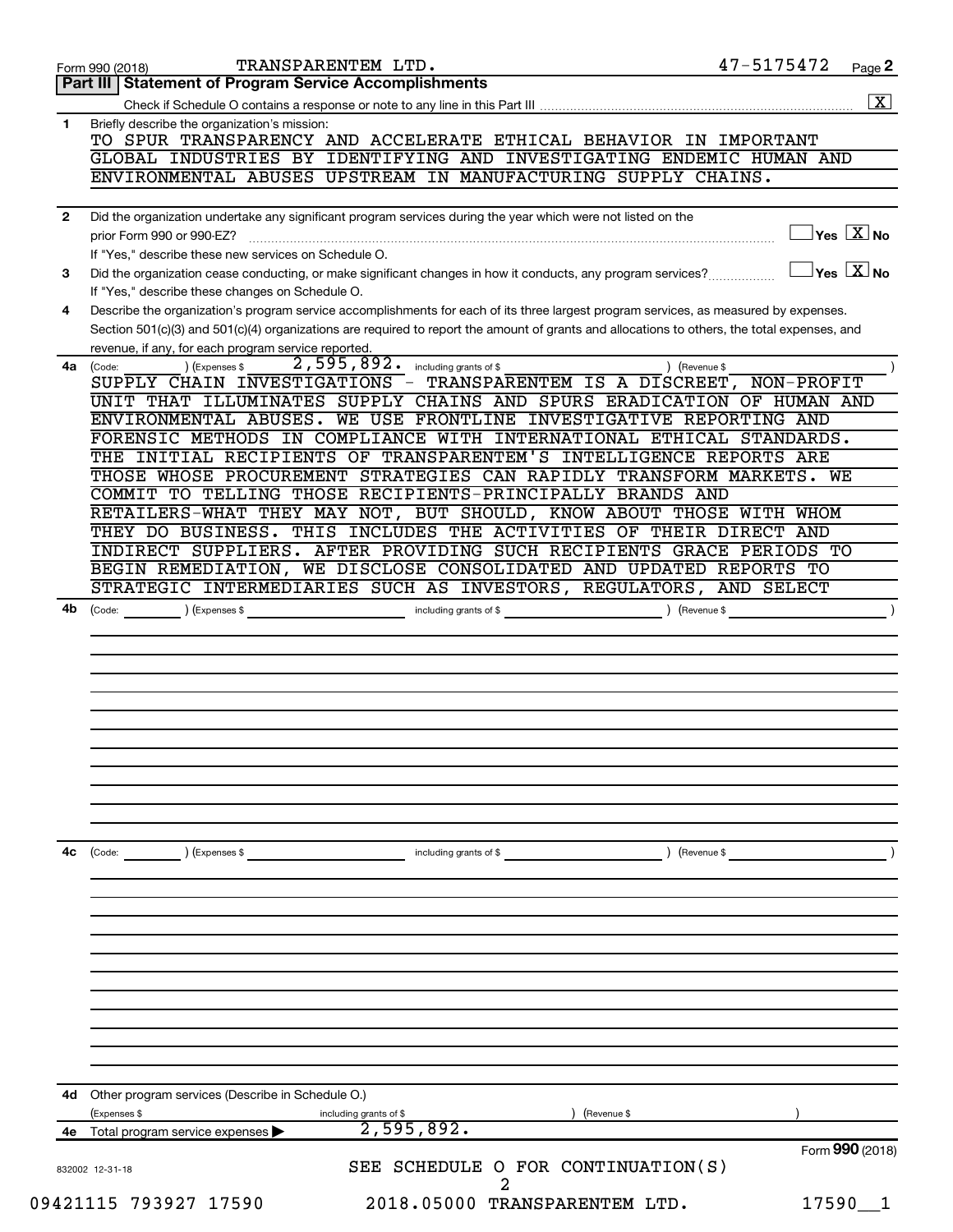**Part IV Checklist of Required Schedules**

|           |                                                                                                                                                                                                                                             |                       | Yes | No                      |
|-----------|---------------------------------------------------------------------------------------------------------------------------------------------------------------------------------------------------------------------------------------------|-----------------------|-----|-------------------------|
| 1.        | Is the organization described in section $501(c)(3)$ or $4947(a)(1)$ (other than a private foundation)?                                                                                                                                     |                       |     |                         |
|           |                                                                                                                                                                                                                                             | 1                     | х   |                         |
| 2         |                                                                                                                                                                                                                                             | $\mathbf{2}$          | х   |                         |
| З         | Did the organization engage in direct or indirect political campaign activities on behalf of or in opposition to candidates for                                                                                                             |                       |     |                         |
|           | public office? If "Yes," complete Schedule C, Part I                                                                                                                                                                                        | 3                     |     | x.                      |
| 4         | Section 501(c)(3) organizations. Did the organization engage in lobbying activities, or have a section 501(h) election in effect                                                                                                            |                       |     |                         |
|           |                                                                                                                                                                                                                                             | 4                     |     | х                       |
| 5         | Is the organization a section 501(c)(4), 501(c)(5), or 501(c)(6) organization that receives membership dues, assessments, or                                                                                                                |                       |     | х                       |
|           |                                                                                                                                                                                                                                             | 5                     |     |                         |
| 6         | Did the organization maintain any donor advised funds or any similar funds or accounts for which donors have the right to                                                                                                                   |                       |     | х                       |
|           | provide advice on the distribution or investment of amounts in such funds or accounts? If "Yes," complete Schedule D, Part I                                                                                                                | 6                     |     |                         |
| 7         | Did the organization receive or hold a conservation easement, including easements to preserve open space,                                                                                                                                   | $\overline{7}$        |     | х                       |
| 8         | Did the organization maintain collections of works of art, historical treasures, or other similar assets? If "Yes," complete                                                                                                                |                       |     |                         |
|           |                                                                                                                                                                                                                                             | 8                     |     | x                       |
| 9         | Did the organization report an amount in Part X, line 21, for escrow or custodial account liability, serve as a custodian for                                                                                                               |                       |     |                         |
|           | amounts not listed in Part X; or provide credit counseling, debt management, credit repair, or debt negotiation services?                                                                                                                   |                       |     |                         |
|           | If "Yes," complete Schedule D, Part IV                                                                                                                                                                                                      | 9                     |     | x                       |
| 10        | Did the organization, directly or through a related organization, hold assets in temporarily restricted endowments, permanent                                                                                                               |                       |     |                         |
|           |                                                                                                                                                                                                                                             | 10                    |     | x                       |
| 11        | If the organization's answer to any of the following questions is "Yes," then complete Schedule D, Parts VI, VII, VIII, IX, or X                                                                                                            |                       |     |                         |
|           | as applicable.                                                                                                                                                                                                                              |                       |     |                         |
|           | a Did the organization report an amount for land, buildings, and equipment in Part X, line 10? If "Yes," complete Schedule D,                                                                                                               |                       |     |                         |
|           | Part VI                                                                                                                                                                                                                                     | 11a                   | X   |                         |
|           | <b>b</b> Did the organization report an amount for investments - other securities in Part X, line 12 that is 5% or more of its total                                                                                                        |                       |     |                         |
|           | assets reported in Part X, line 16? If "Yes," complete Schedule D, Part VII [11] [11] [12] [12] [12] [12] [13] [                                                                                                                            | 11b                   |     | х                       |
|           | c Did the organization report an amount for investments - program related in Part X, line 13 that is 5% or more of its total                                                                                                                |                       |     |                         |
|           |                                                                                                                                                                                                                                             | 11c                   |     | х                       |
|           | d Did the organization report an amount for other assets in Part X, line 15 that is 5% or more of its total assets reported in                                                                                                              |                       |     |                         |
|           |                                                                                                                                                                                                                                             | 11d                   |     | х                       |
|           |                                                                                                                                                                                                                                             | 11e                   |     | X                       |
| f         | Did the organization's separate or consolidated financial statements for the tax year include a footnote that addresses                                                                                                                     |                       |     |                         |
|           | the organization's liability for uncertain tax positions under FIN 48 (ASC 740)? If "Yes," complete Schedule D, Part X                                                                                                                      | 11f                   | X   |                         |
|           | 12a Did the organization obtain separate, independent audited financial statements for the tax year? If "Yes," complete                                                                                                                     |                       | X   |                         |
|           | Schedule D, Parts XI and XII                                                                                                                                                                                                                | 12a                   |     |                         |
|           | <b>b</b> Was the organization included in consolidated, independent audited financial statements for the tax year?<br>If "Yes," and if the organization answered "No" to line 12a, then completing Schedule D, Parts XI and XII is optional |                       |     | x                       |
|           |                                                                                                                                                                                                                                             | 12 <sub>b</sub><br>13 |     | $\overline{\textbf{x}}$ |
| 13<br>14a |                                                                                                                                                                                                                                             | 14a                   |     | x                       |
| b         | Did the organization have aggregate revenues or expenses of more than \$10,000 from grantmaking, fundraising, business,                                                                                                                     |                       |     |                         |
|           | investment, and program service activities outside the United States, or aggregate foreign investments valued at \$100,000                                                                                                                  |                       |     |                         |
|           |                                                                                                                                                                                                                                             | 14b                   | х   |                         |
| 15        | Did the organization report on Part IX, column (A), line 3, more than \$5,000 of grants or other assistance to or for any                                                                                                                   |                       |     |                         |
|           |                                                                                                                                                                                                                                             | 15                    |     | х                       |
| 16        | Did the organization report on Part IX, column (A), line 3, more than \$5,000 of aggregate grants or other assistance to                                                                                                                    |                       |     |                         |
|           |                                                                                                                                                                                                                                             | 16                    |     | х                       |
| 17        | Did the organization report a total of more than \$15,000 of expenses for professional fundraising services on Part IX,                                                                                                                     |                       |     |                         |
|           |                                                                                                                                                                                                                                             | 17                    | X   |                         |
| 18        | Did the organization report more than \$15,000 total of fundraising event gross income and contributions on Part VIII, lines                                                                                                                |                       |     |                         |
|           |                                                                                                                                                                                                                                             | 18                    |     | х                       |
| 19        | Did the organization report more than \$15,000 of gross income from gaming activities on Part VIII, line 9a? If "Yes,"                                                                                                                      |                       |     |                         |
|           |                                                                                                                                                                                                                                             | 19                    |     | x                       |
|           | 20a Did the organization operate one or more hospital facilities? If "Yes," complete Schedule H                                                                                                                                             | 20a                   |     | x                       |
|           |                                                                                                                                                                                                                                             | 20 <sub>b</sub>       |     |                         |
| 21        | Did the organization report more than \$5,000 of grants or other assistance to any domestic organization or                                                                                                                                 |                       |     |                         |
|           |                                                                                                                                                                                                                                             | 21                    |     | x                       |
|           | 832003 12-31-18                                                                                                                                                                                                                             |                       |     | Form 990 (2018)         |

09421115 793927 17590 2018.05000 TRANSPARENTEM LTD. 17590\_1 3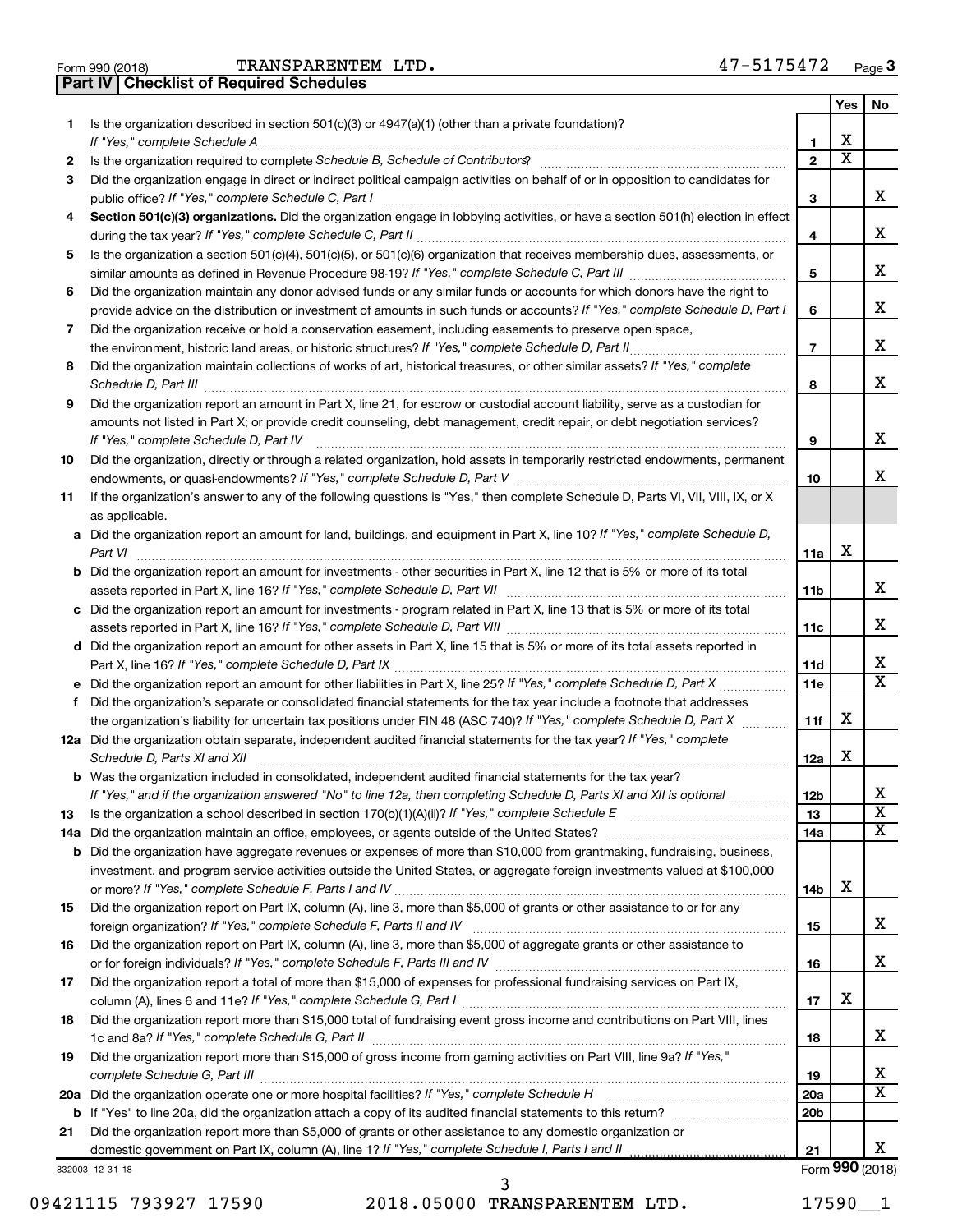|  | Form 990 (2018) |
|--|-----------------|
|  |                 |

*(continued)* **Part IV Checklist of Required Schedules**

|        |                                                                                                                                                                                                                                                                                                                                                      |                        | Yes             | No                      |
|--------|------------------------------------------------------------------------------------------------------------------------------------------------------------------------------------------------------------------------------------------------------------------------------------------------------------------------------------------------------|------------------------|-----------------|-------------------------|
| 22     | Did the organization report more than \$5,000 of grants or other assistance to or for domestic individuals on                                                                                                                                                                                                                                        |                        |                 |                         |
|        |                                                                                                                                                                                                                                                                                                                                                      | 22                     |                 | x                       |
| 23     | Did the organization answer "Yes" to Part VII, Section A, line 3, 4, or 5 about compensation of the organization's current                                                                                                                                                                                                                           |                        |                 |                         |
|        | and former officers, directors, trustees, key employees, and highest compensated employees? If "Yes," complete<br>Schedule J <b>Execute J Execute Contract Contract Contract Contract Contract Contract Contract Contract Contract Contract Contract Contract Contract Contract Contract Contract Contract Contract Contract Contract Contract C</b> | 23                     | X               |                         |
|        | 24a Did the organization have a tax-exempt bond issue with an outstanding principal amount of more than \$100,000 as of the                                                                                                                                                                                                                          |                        |                 |                         |
|        | last day of the year, that was issued after December 31, 2002? If "Yes," answer lines 24b through 24d and complete                                                                                                                                                                                                                                   |                        |                 | x                       |
|        |                                                                                                                                                                                                                                                                                                                                                      | 24a<br>24 <sub>b</sub> |                 |                         |
|        |                                                                                                                                                                                                                                                                                                                                                      |                        |                 |                         |
|        | c Did the organization maintain an escrow account other than a refunding escrow at any time during the year to defease                                                                                                                                                                                                                               | 24c                    |                 |                         |
|        |                                                                                                                                                                                                                                                                                                                                                      | 24d                    |                 |                         |
|        | 25a Section 501(c)(3), 501(c)(4), and 501(c)(29) organizations. Did the organization engage in an excess benefit                                                                                                                                                                                                                                     |                        |                 |                         |
|        |                                                                                                                                                                                                                                                                                                                                                      | 25a                    |                 | x                       |
|        | <b>b</b> Is the organization aware that it engaged in an excess benefit transaction with a disqualified person in a prior year, and                                                                                                                                                                                                                  |                        |                 |                         |
|        | that the transaction has not been reported on any of the organization's prior Forms 990 or 990-EZ? If "Yes," complete<br>Schedule L, Part I                                                                                                                                                                                                          | 25b                    |                 | x                       |
| 26     | Did the organization report any amount on Part X, line 5, 6, or 22 for receivables from or payables to any current or                                                                                                                                                                                                                                |                        |                 |                         |
|        | former officers, directors, trustees, key employees, highest compensated employees, or disqualified persons? If "Yes,"                                                                                                                                                                                                                               | 26                     |                 | X                       |
| 27     | Did the organization provide a grant or other assistance to an officer, director, trustee, key employee, substantial                                                                                                                                                                                                                                 |                        |                 |                         |
|        | contributor or employee thereof, a grant selection committee member, or to a 35% controlled entity or family member                                                                                                                                                                                                                                  | 27                     |                 | X                       |
| 28     | Was the organization a party to a business transaction with one of the following parties (see Schedule L, Part IV<br>instructions for applicable filing thresholds, conditions, and exceptions):                                                                                                                                                     |                        |                 |                         |
|        |                                                                                                                                                                                                                                                                                                                                                      |                        |                 | х                       |
|        |                                                                                                                                                                                                                                                                                                                                                      | 28a                    |                 | $\overline{\mathtt{x}}$ |
|        | <b>b</b> A family member of a current or former officer, director, trustee, or key employee? If "Yes," complete Schedule L, Part IV                                                                                                                                                                                                                  | 28b                    |                 |                         |
|        | c An entity of which a current or former officer, director, trustee, or key employee (or a family member thereof) was an officer,                                                                                                                                                                                                                    | 28c                    |                 | X                       |
| 29     |                                                                                                                                                                                                                                                                                                                                                      | 29                     |                 | $\overline{\mathtt{x}}$ |
| 30     | Did the organization receive contributions of art, historical treasures, or other similar assets, or qualified conservation                                                                                                                                                                                                                          | 30                     |                 | x                       |
| 31     | Did the organization liquidate, terminate, or dissolve and cease operations?                                                                                                                                                                                                                                                                         | 31                     |                 | x                       |
| 32     | Did the organization sell, exchange, dispose of, or transfer more than 25% of its net assets? If "Yes," complete                                                                                                                                                                                                                                     | 32                     |                 | X                       |
| 33     | Did the organization own 100% of an entity disregarded as separate from the organization under Regulations                                                                                                                                                                                                                                           |                        |                 |                         |
|        |                                                                                                                                                                                                                                                                                                                                                      | 33                     | х               |                         |
| 34     | Was the organization related to any tax-exempt or taxable entity? If "Yes," complete Schedule R, Part II, III, or IV, and<br>Part V, line 1                                                                                                                                                                                                          | 34                     |                 | х                       |
|        |                                                                                                                                                                                                                                                                                                                                                      | <b>35a</b>             |                 | $\overline{\mathtt{x}}$ |
|        | b If "Yes" to line 35a, did the organization receive any payment from or engage in any transaction with a controlled entity                                                                                                                                                                                                                          |                        |                 |                         |
| 36     | Section 501(c)(3) organizations. Did the organization make any transfers to an exempt non-charitable related organization?                                                                                                                                                                                                                           | 35 <sub>b</sub>        |                 |                         |
| 37     | Did the organization conduct more than 5% of its activities through an entity that is not a related organization                                                                                                                                                                                                                                     | 36                     |                 | x                       |
|        |                                                                                                                                                                                                                                                                                                                                                      | 37                     |                 | x                       |
| 38     | Did the organization complete Schedule O and provide explanations in Schedule O for Part VI, lines 11b and 19?                                                                                                                                                                                                                                       |                        |                 |                         |
| Part V |                                                                                                                                                                                                                                                                                                                                                      | 38                     | х               |                         |
|        | Check if Schedule O contains a response or note to any line in this Part V                                                                                                                                                                                                                                                                           |                        |                 |                         |
|        | 20                                                                                                                                                                                                                                                                                                                                                   |                        | Yes             | No                      |
|        | 1a<br>ŋ                                                                                                                                                                                                                                                                                                                                              |                        |                 |                         |
|        | 1b                                                                                                                                                                                                                                                                                                                                                   |                        |                 |                         |
|        | c Did the organization comply with backup withholding rules for reportable payments to vendors and reportable gaming                                                                                                                                                                                                                                 |                        | X               |                         |
|        |                                                                                                                                                                                                                                                                                                                                                      | 1c                     | Form 990 (2018) |                         |
|        | 832004 12-31-18                                                                                                                                                                                                                                                                                                                                      |                        |                 |                         |
|        | 09421115 793927 17590<br>2018.05000 TRANSPARENTEM LTD.                                                                                                                                                                                                                                                                                               |                        | 17590           | 1                       |
|        |                                                                                                                                                                                                                                                                                                                                                      |                        |                 |                         |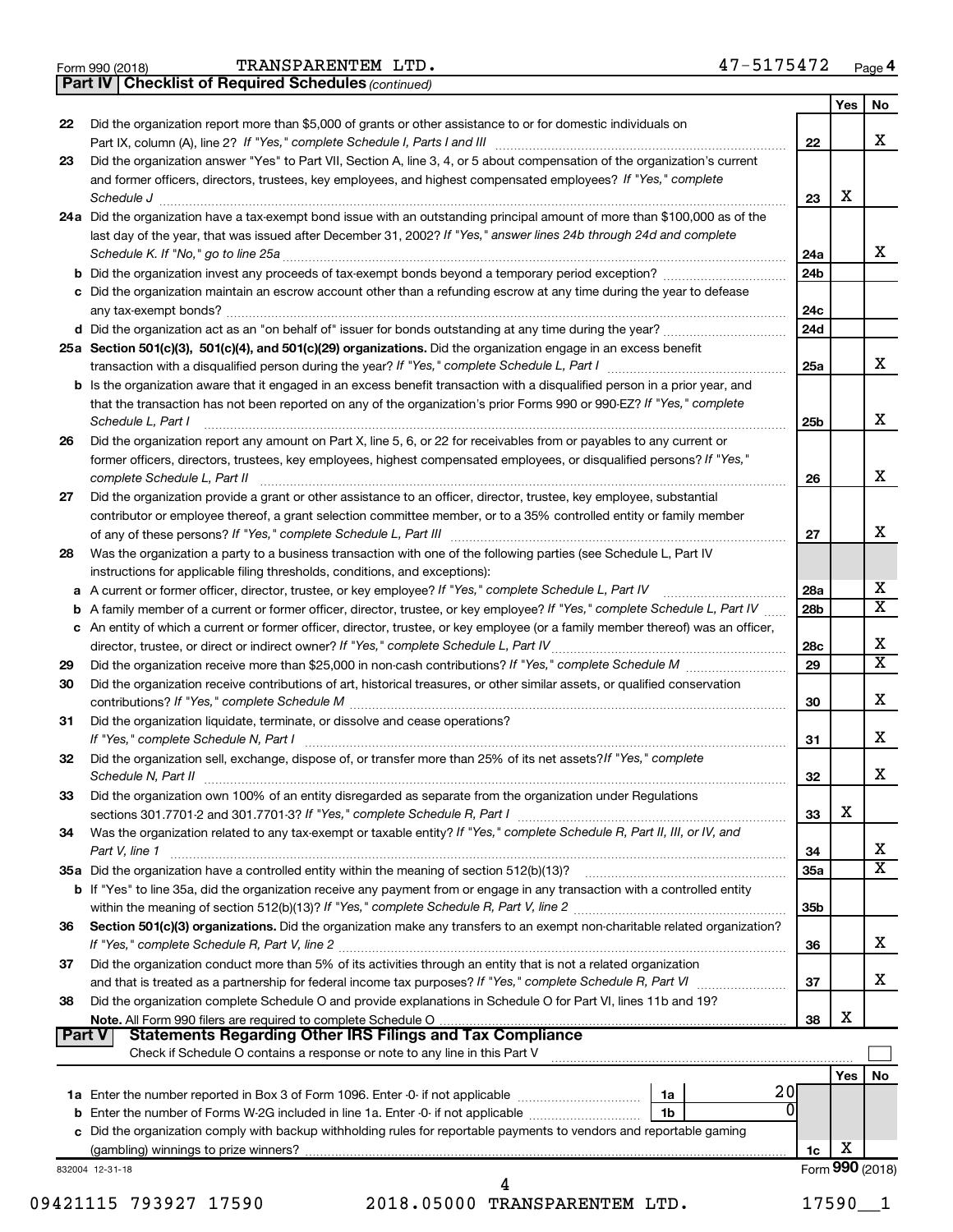| TRANSPARENTEM LTD. | 47-5175472 |
|--------------------|------------|
|--------------------|------------|

| Part V | Statements Regarding Other IRS Filings and Tax Compliance (continued)                                                                           |     |                       |                         |
|--------|-------------------------------------------------------------------------------------------------------------------------------------------------|-----|-----------------------|-------------------------|
|        |                                                                                                                                                 |     | Yes                   | No                      |
|        | 2a Enter the number of employees reported on Form W-3, Transmittal of Wage and Tax Statements,                                                  |     |                       |                         |
|        | 18<br>filed for the calendar year ending with or within the year covered by this return<br>2a                                                   |     |                       |                         |
|        | <b>b</b> If at least one is reported on line 2a, did the organization file all required federal employment tax returns?                         | 2b  | X                     |                         |
|        |                                                                                                                                                 |     |                       |                         |
| За     | Did the organization have unrelated business gross income of \$1,000 or more during the year?                                                   | За  |                       | х                       |
|        |                                                                                                                                                 | 3b  |                       |                         |
|        | 4a At any time during the calendar year, did the organization have an interest in, or a signature or other authority over, a                    |     |                       |                         |
|        | financial account in a foreign country (such as a bank account, securities account, or other financial account)?                                | 4a  |                       | х                       |
|        | <b>b</b> If "Yes," enter the name of the foreign country: $\blacktriangleright$                                                                 |     |                       |                         |
|        | See instructions for filing requirements for FinCEN Form 114, Report of Foreign Bank and Financial Accounts (FBAR).                             |     |                       |                         |
| 5a     |                                                                                                                                                 | 5a  |                       | x                       |
| b      |                                                                                                                                                 | 5b  |                       | $\overline{\textbf{x}}$ |
|        |                                                                                                                                                 | 5с  |                       |                         |
|        | 6a Does the organization have annual gross receipts that are normally greater than \$100,000, and did the organization solicit                  |     |                       |                         |
|        |                                                                                                                                                 | 6a  |                       | х                       |
|        | b If "Yes," did the organization include with every solicitation an express statement that such contributions or gifts                          |     |                       |                         |
|        | were not tax deductible?                                                                                                                        | 6b  |                       |                         |
| 7      | Organizations that may receive deductible contributions under section 170(c).                                                                   |     |                       |                         |
| a      | Did the organization receive a payment in excess of \$75 made partly as a contribution and partly for goods and services provided to the payor? | 7a  | х                     |                         |
| b      |                                                                                                                                                 | 7b  | $\overline{\text{X}}$ |                         |
| c      | Did the organization sell, exchange, or otherwise dispose of tangible personal property for which it was required                               |     |                       |                         |
|        |                                                                                                                                                 | 7c  |                       | х                       |
| d      | 7d                                                                                                                                              |     |                       |                         |
|        | Did the organization receive any funds, directly or indirectly, to pay premiums on a personal benefit contract?                                 | 7e  |                       | х                       |
| f      |                                                                                                                                                 | 7f  |                       | $\overline{\mathbf{X}}$ |
| g      | If the organization received a contribution of qualified intellectual property, did the organization file Form 8899 as required?                | 7g  |                       |                         |
| h      | If the organization received a contribution of cars, boats, airplanes, or other vehicles, did the organization file a Form 1098-C?              | 7h  |                       |                         |
| 8      | Sponsoring organizations maintaining donor advised funds. Did a donor advised fund maintained by the                                            |     |                       |                         |
|        |                                                                                                                                                 | 8   |                       |                         |
| 9      | Sponsoring organizations maintaining donor advised funds.                                                                                       |     |                       |                         |
| а      | Did the sponsoring organization make any taxable distributions under section 4966?                                                              | 9а  |                       |                         |
| b      |                                                                                                                                                 | 9b  |                       |                         |
| 10     | Section 501(c)(7) organizations. Enter:                                                                                                         |     |                       |                         |
|        | 10a                                                                                                                                             |     |                       |                         |
|        | Gross receipts, included on Form 990, Part VIII, line 12, for public use of club facilities<br>10b<br>Section 501(c)(12) organizations. Enter:  |     |                       |                         |
| 11     | 11a                                                                                                                                             |     |                       |                         |
| а      | Gross income from other sources (Do not net amounts due or paid to other sources against                                                        |     |                       |                         |
|        | amounts due or received from them.)<br>11b                                                                                                      |     |                       |                         |
|        | 12a Section 4947(a)(1) non-exempt charitable trusts. Is the organization filing Form 990 in lieu of Form 1041?                                  | 12a |                       |                         |
|        | 12b<br><b>b</b> If "Yes," enter the amount of tax-exempt interest received or accrued during the year                                           |     |                       |                         |
| 13     | Section 501(c)(29) qualified nonprofit health insurance issuers.                                                                                |     |                       |                         |
|        | a Is the organization licensed to issue qualified health plans in more than one state?                                                          | 13a |                       |                         |
|        | Note. See the instructions for additional information the organization must report on Schedule O.                                               |     |                       |                         |
|        | <b>b</b> Enter the amount of reserves the organization is required to maintain by the states in which the                                       |     |                       |                         |
|        | 13b                                                                                                                                             |     |                       |                         |
| c      | 13c                                                                                                                                             |     |                       |                         |
|        | 14a Did the organization receive any payments for indoor tanning services during the tax year?                                                  | 14a |                       | x                       |
|        |                                                                                                                                                 | 14b |                       |                         |
| 15     | Is the organization subject to the section 4960 tax on payment(s) of more than \$1,000,000 in remuneration or                                   |     |                       |                         |
|        |                                                                                                                                                 | 15  |                       | х                       |
|        | If "Yes," see instructions and file Form 4720, Schedule N.                                                                                      |     |                       |                         |
| 16     | Is the organization an educational institution subject to the section 4968 excise tax on net investment income?                                 | 16  |                       | х                       |
|        | If "Yes," complete Form 4720, Schedule O.                                                                                                       |     |                       |                         |

Form (2018) **990**

832005 12-31-18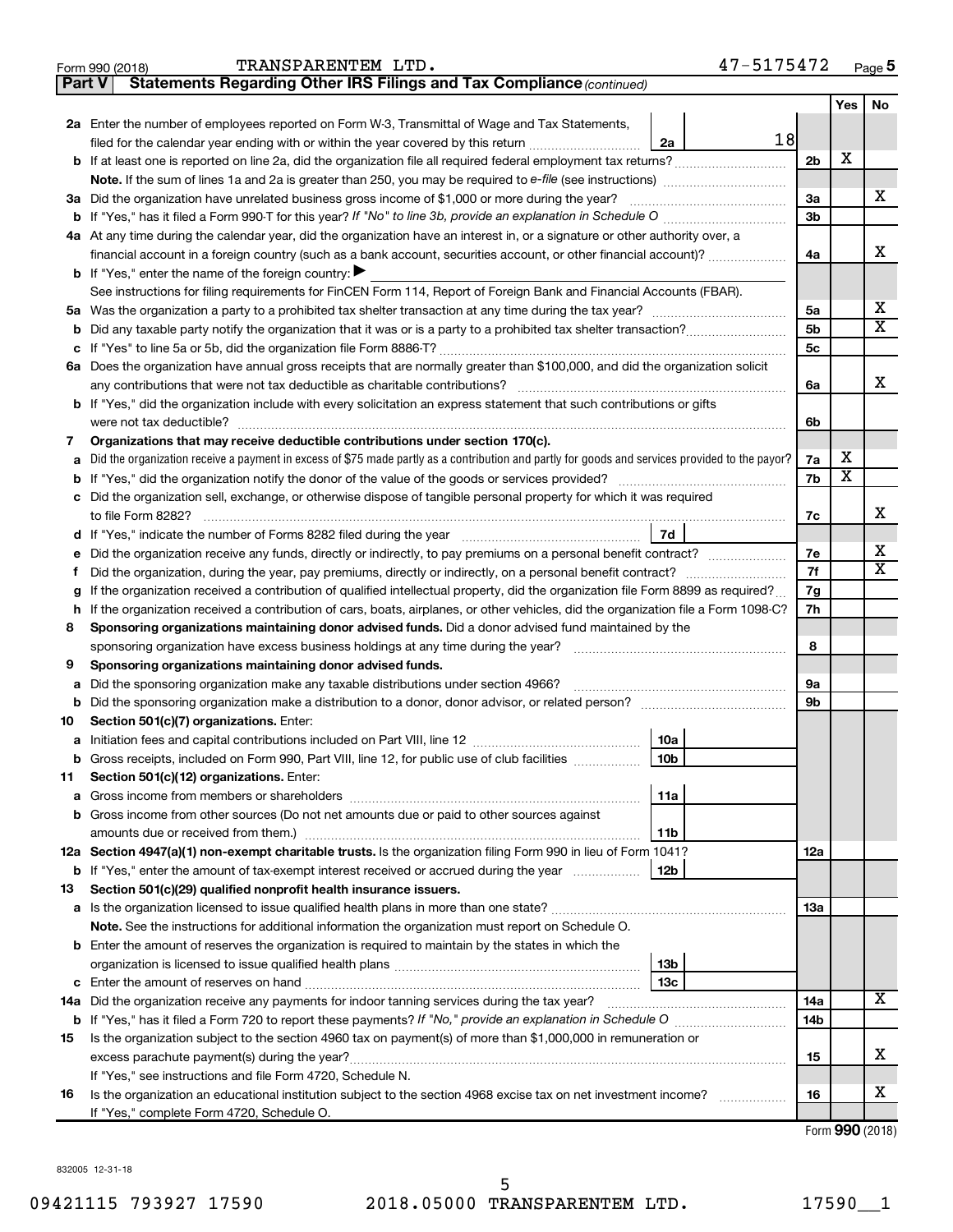| Form 990 (2018) |  |
|-----------------|--|
|-----------------|--|

Form 990 (2018)  $\begin{array}{cccc} \text{TRANSPARENTEM} & \text{LTD} \end{array}$  . The contract of  $47-5175472$  and  $\begin{array}{cccc} \text{Page} & \text{Page} \end{array}$ 

**Part VI** Governance, Management, and Disclosure For each "Yes" response to lines 2 through 7b below, and for a "No" response *to line 8a, 8b, or 10b below, describe the circumstances, processes, or changes in Schedule O. See instructions.*

|     | Check if Schedule O contains a response or note to any line in this Part VI [1] [1] [1] [1] [1] [1] [1] [1] [1                                                                                                                 |    |  |    |                 |                         | $\mathbf{X}$            |
|-----|--------------------------------------------------------------------------------------------------------------------------------------------------------------------------------------------------------------------------------|----|--|----|-----------------|-------------------------|-------------------------|
|     | <b>Section A. Governing Body and Management</b>                                                                                                                                                                                |    |  |    |                 |                         |                         |
|     |                                                                                                                                                                                                                                |    |  |    |                 | Yes                     | No                      |
|     | 1a Enter the number of voting members of the governing body at the end of the tax year                                                                                                                                         | 1a |  | 61 |                 |                         |                         |
|     | If there are material differences in voting rights among members of the governing body, or if the governing                                                                                                                    |    |  |    |                 |                         |                         |
|     | body delegated broad authority to an executive committee or similar committee, explain in Schedule O.                                                                                                                          |    |  |    |                 |                         |                         |
| b   | Enter the number of voting members included in line 1a, above, who are independent <i>manumum</i>                                                                                                                              | 1b |  | 6  |                 |                         |                         |
| 2   | Did any officer, director, trustee, or key employee have a family relationship or a business relationship with any other                                                                                                       |    |  |    |                 |                         |                         |
|     | officer, director, trustee, or key employee?                                                                                                                                                                                   |    |  |    | $\mathbf{2}$    |                         | x                       |
| 3   | Did the organization delegate control over management duties customarily performed by or under the direct supervision                                                                                                          |    |  |    |                 |                         |                         |
|     |                                                                                                                                                                                                                                |    |  |    | 3               |                         | х                       |
| 4   | Did the organization make any significant changes to its governing documents since the prior Form 990 was filed?                                                                                                               |    |  |    | 4               |                         | $\overline{\textbf{x}}$ |
| 5   |                                                                                                                                                                                                                                |    |  |    | 5               |                         | $\overline{\textbf{X}}$ |
| 6   |                                                                                                                                                                                                                                |    |  |    | 6               |                         | $\overline{\textbf{x}}$ |
| 7a  | Did the organization have members, stockholders, or other persons who had the power to elect or appoint one or                                                                                                                 |    |  |    |                 |                         |                         |
|     |                                                                                                                                                                                                                                |    |  |    | 7a              |                         | x                       |
| b   | Are any governance decisions of the organization reserved to (or subject to approval by) members, stockholders, or                                                                                                             |    |  |    |                 |                         |                         |
|     |                                                                                                                                                                                                                                |    |  |    | 7b              |                         | x                       |
| 8   | Did the organization contemporaneously document the meetings held or written actions undertaken during the year by the following:                                                                                              |    |  |    |                 |                         |                         |
| а   |                                                                                                                                                                                                                                |    |  |    | 8а              | х                       |                         |
| b   |                                                                                                                                                                                                                                |    |  |    | 8b              | $\overline{\mathbf{x}}$ |                         |
| 9   | Is there any officer, director, trustee, or key employee listed in Part VII, Section A, who cannot be reached at the                                                                                                           |    |  |    |                 |                         |                         |
|     |                                                                                                                                                                                                                                |    |  |    | 9               |                         | x                       |
|     | <b>Section B. Policies</b> (This Section B requests information about policies not required by the Internal Revenue Code.)                                                                                                     |    |  |    |                 |                         |                         |
|     |                                                                                                                                                                                                                                |    |  |    |                 | Yes                     | No                      |
|     |                                                                                                                                                                                                                                |    |  |    | 10a             |                         | x                       |
|     | <b>b</b> If "Yes," did the organization have written policies and procedures governing the activities of such chapters, affiliates,                                                                                            |    |  |    |                 |                         |                         |
|     |                                                                                                                                                                                                                                |    |  |    | 10 <sub>b</sub> |                         |                         |
|     | 11a Has the organization provided a complete copy of this Form 990 to all members of its governing body before filing the form?                                                                                                |    |  |    | 11a             | х                       |                         |
|     | <b>b</b> Describe in Schedule O the process, if any, used by the organization to review this Form 990.                                                                                                                         |    |  |    |                 |                         |                         |
| 12a | Did the organization have a written conflict of interest policy? If "No," go to line 13                                                                                                                                        |    |  |    | 12a             | х                       |                         |
| b   | Were officers, directors, or trustees, and key employees required to disclose annually interests that could give rise to conflicts?                                                                                            |    |  |    | 12 <sub>b</sub> | х                       |                         |
| с   | Did the organization regularly and consistently monitor and enforce compliance with the policy? If "Yes," describe                                                                                                             |    |  |    |                 |                         |                         |
|     |                                                                                                                                                                                                                                |    |  |    | 12c             | X                       |                         |
| 13  |                                                                                                                                                                                                                                |    |  |    | 13              | $\overline{\textbf{x}}$ |                         |
| 14  | Did the organization have a written document retention and destruction policy? [11] manufaction manufaction in                                                                                                                 |    |  |    | 14              | $\overline{\mathbf{X}}$ |                         |
| 15  | Did the process for determining compensation of the following persons include a review and approval by independent                                                                                                             |    |  |    |                 |                         |                         |
|     | persons, comparability data, and contemporaneous substantiation of the deliberation and decision?                                                                                                                              |    |  |    |                 |                         |                         |
| а   | The organization's CEO, Executive Director, or top management official manufactured content of the organization's CEO, Executive Director, or top management official manufactured content of the organization's CEO, Executiv |    |  |    | 15a             | х                       |                         |
|     |                                                                                                                                                                                                                                |    |  |    | 15 <sub>b</sub> | х                       |                         |
|     | If "Yes" to line 15a or 15b, describe the process in Schedule O (see instructions).                                                                                                                                            |    |  |    |                 |                         |                         |
|     | 16a Did the organization invest in, contribute assets to, or participate in a joint venture or similar arrangement with a                                                                                                      |    |  |    |                 |                         |                         |
|     | taxable entity during the year?                                                                                                                                                                                                |    |  |    | 16a             |                         | х                       |
|     | b If "Yes," did the organization follow a written policy or procedure requiring the organization to evaluate its participation                                                                                                 |    |  |    |                 |                         |                         |
|     | in joint venture arrangements under applicable federal tax law, and take steps to safeguard the organization's                                                                                                                 |    |  |    |                 |                         |                         |
|     | exempt status with respect to such arrangements?                                                                                                                                                                               |    |  |    | 16b             |                         |                         |
|     | <b>Section C. Disclosure</b>                                                                                                                                                                                                   |    |  |    |                 |                         |                         |
| 17  | List the states with which a copy of this Form 990 is required to be filed $\blacktriangleright\text{NY}$                                                                                                                      |    |  |    |                 |                         |                         |
| 18  | Section 6104 requires an organization to make its Forms 1023 (1024 or 1024 A if applicable), 990, and 990-T (Section 501(c)(3)s only) available                                                                                |    |  |    |                 |                         |                         |
|     | for public inspection. Indicate how you made these available. Check all that apply.                                                                                                                                            |    |  |    |                 |                         |                         |
|     | $\lfloor x \rfloor$ Upon request<br>Another's website<br>Other (explain in Schedule O)<br>Own website                                                                                                                          |    |  |    |                 |                         |                         |
| 19  | Describe in Schedule O whether (and if so, how) the organization made its governing documents, conflict of interest policy, and financial                                                                                      |    |  |    |                 |                         |                         |
|     | statements available to the public during the tax year.                                                                                                                                                                        |    |  |    |                 |                         |                         |
| 20  | State the name, address, and telephone number of the person who possesses the organization's books and records                                                                                                                 |    |  |    |                 |                         |                         |
|     | THE ORGANIZATION - 646-685-3732                                                                                                                                                                                                |    |  |    |                 |                         |                         |
|     | 11201<br>310 ATLANTIC AVE. THIRD FLOOR, BROOKLYN,<br>ΝY                                                                                                                                                                        |    |  |    |                 |                         |                         |
|     | 832006 12-31-18                                                                                                                                                                                                                |    |  |    |                 | Form 990 (2018)         |                         |
|     | 6                                                                                                                                                                                                                              |    |  |    |                 |                         |                         |
|     |                                                                                                                                                                                                                                |    |  |    |                 |                         |                         |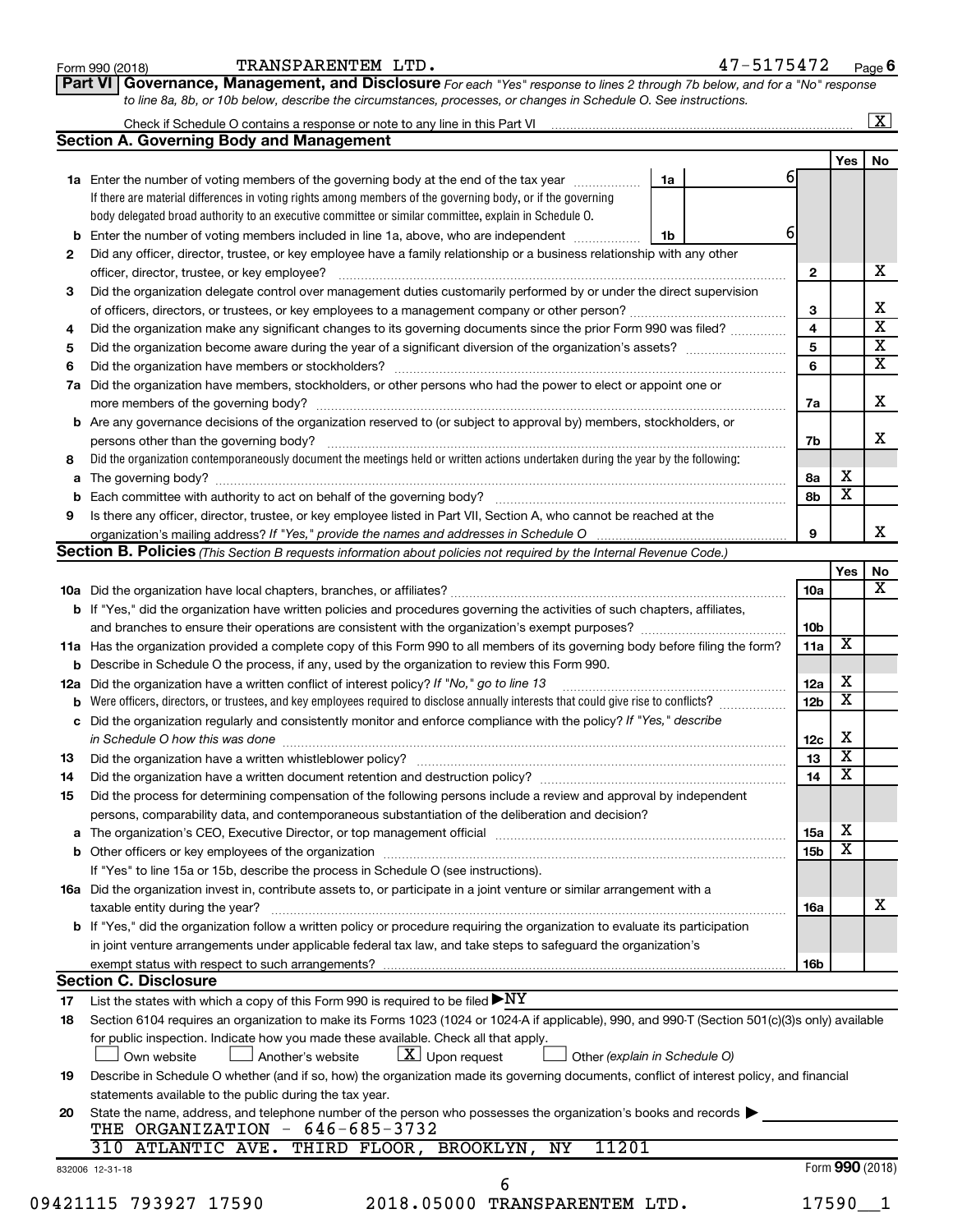$\Box$ 

| Part VII Compensation of Officers, Directors, Trustees, Key Employees, Highest Compensated |  |  |
|--------------------------------------------------------------------------------------------|--|--|
| <b>Employees, and Independent Contractors</b>                                              |  |  |

Check if Schedule O contains a response or note to any line in this Part VII

**Section A. Officers, Directors, Trustees, Key Employees, and Highest Compensated Employees**

**1a**  Complete this table for all persons required to be listed. Report compensation for the calendar year ending with or within the organization's tax year.

**•** List all of the organization's current officers, directors, trustees (whether individuals or organizations), regardless of amount of compensation. Enter -0- in columns  $(D)$ ,  $(E)$ , and  $(F)$  if no compensation was paid.

**•** List all of the organization's **current** key employees, if any. See instructions for definition of "key employee."

**•** List the organization's five current highest compensated employees (other than an officer, director, trustee, or key employee) who received reportable compensation (Box 5 of Form W-2 and/or Box 7 of Form 1099-MISC) of more than \$100,000 from the organization and any related organizations.

**•** List all of the organization's former officers, key employees, and highest compensated employees who received more than \$100,000 of reportable compensation from the organization and any related organizations.

**•** List all of the organization's former directors or trustees that received, in the capacity as a former director or trustee of the organization, more than \$10,000 of reportable compensation from the organization and any related organizations.

List persons in the following order: individual trustees or directors; institutional trustees; officers; key employees; highest compensated employees; and former such persons.

|  |  |  | Check this box if neither the organization nor any related organization compensated any current officer, director, or trustee. |  |  |
|--|--|--|--------------------------------------------------------------------------------------------------------------------------------|--|--|
|  |  |  |                                                                                                                                |  |  |

| (A)                           | (B)                    | (C)                                     |                                                                  |             |              |                                   |        | (D)                 | (E)                              | (F)                      |
|-------------------------------|------------------------|-----------------------------------------|------------------------------------------------------------------|-------------|--------------|-----------------------------------|--------|---------------------|----------------------------------|--------------------------|
| Name and Title                | Average                | Position<br>(do not check more than one |                                                                  |             |              |                                   |        | Reportable          | Reportable                       | Estimated                |
|                               | hours per              |                                         | box, unless person is both an<br>officer and a director/trustee) |             |              |                                   |        | compensation        | compensation                     | amount of                |
|                               | week                   |                                         |                                                                  |             |              |                                   |        | from                | from related                     | other                    |
|                               | (list any<br>hours for |                                         |                                                                  |             |              |                                   |        | the<br>organization | organizations<br>(W-2/1099-MISC) | compensation<br>from the |
|                               | related                |                                         |                                                                  |             |              |                                   |        | (W-2/1099-MISC)     |                                  | organization             |
|                               | organizations          |                                         |                                                                  |             |              |                                   |        |                     |                                  | and related              |
|                               | below                  | Individual trustee or director          | Institutional trustee                                            |             | Key employee |                                   |        |                     |                                  | organizations            |
|                               | line)                  |                                         |                                                                  | Officer     |              | Highest compensated<br>  employee | Former |                     |                                  |                          |
| (1)<br>TIMOTHY ISGITT         | 1.00                   |                                         |                                                                  |             |              |                                   |        |                     |                                  |                          |
| CHAIR                         |                        | $\rm X$                                 |                                                                  | $\mathbf x$ |              |                                   |        | $\mathbf 0$ .       | $\mathbf 0$ .                    | $\mathbf 0$ .            |
| (2)<br>M. KYLE WRIGHT         | 1.00                   |                                         |                                                                  |             |              |                                   |        |                     |                                  |                          |
| TREASURER AND DIRECTOR        |                        | $\mathbf X$                             |                                                                  | $\mathbf X$ |              |                                   |        | $\mathbf 0$ .       | $\mathbf 0$ .                    | $\mathbf 0$ .            |
| (3)<br>EMILY MARTINEZ         | 1.00                   |                                         |                                                                  |             |              |                                   |        |                     |                                  |                          |
| <b>DIRECTOR</b>               |                        | $\mathbf X$                             |                                                                  |             |              |                                   |        | $\mathbf 0$ .       | $\mathbf 0$ .                    | $\mathbf 0$ .            |
| MONIQUE VILLA<br>(4)          | 1.00                   |                                         |                                                                  |             |              |                                   |        |                     |                                  |                          |
| <b>DIRECTOR</b>               |                        | $\mathbf X$                             |                                                                  |             |              |                                   |        | $\mathbf 0$ .       | $\mathbf 0$ .                    | $\mathbf 0$ .            |
| AMOL MEHRA<br>(5)             | 1.00                   |                                         |                                                                  |             |              |                                   |        |                     |                                  |                          |
| DIRECTOR AS OF SEPTEMBER 2018 |                        | $\mathbf X$                             |                                                                  |             |              |                                   |        | $\mathbf 0$ .       | $\mathbf 0$ .                    | $\mathbf 0$ .            |
| (6)<br>HISHAM MUNDOL          | 1.00                   |                                         |                                                                  |             |              |                                   |        |                     |                                  |                          |
| <b>DIRECTOR</b>               |                        | $\mathbf X$                             |                                                                  |             |              |                                   |        | $\mathbf 0$ .       | $\mathbf 0$ .                    | $\mathbf 0$ .            |
| JILL TUCKER<br>(7)            | 1.00                   |                                         |                                                                  |             |              |                                   |        |                     |                                  |                          |
| DIRECTOR UNTIL DECEMBER 2018  |                        | $\mathbf X$                             |                                                                  |             |              |                                   |        | $\mathbf 0$ .       | $\mathbf 0$ .                    | 0.                       |
| (8)<br>E. BENJAMIN SKINNER    | 50.00                  |                                         |                                                                  |             |              |                                   |        |                     |                                  |                          |
| PRESIDENT                     |                        |                                         |                                                                  | X           |              |                                   |        | 202,067.            | $\mathbf 0$ .                    | 19,094.                  |
| RACHEL G. JACKSON<br>(9)      | 50.00                  |                                         |                                                                  |             |              |                                   |        |                     |                                  |                          |
| VICE-PRESIDENT AND SECRETARY  |                        |                                         |                                                                  | X           |              |                                   |        | 104,161.            | $\mathbf 0$ .                    | 15,202.                  |
| (10) TIMOTHY R. SANDLER       | 50.00                  |                                         |                                                                  |             |              |                                   |        |                     |                                  |                          |
| VICE-PRESIDENT                |                        |                                         |                                                                  |             | $\mathbf X$  |                                   |        | 245,361.            | $\mathbf 0$ .                    | 29,780.                  |
| (11) DANIEL FAHEY             | 50.00                  |                                         |                                                                  |             |              |                                   |        |                     |                                  |                          |
| INVESTIGATIONS MANAGER        |                        |                                         |                                                                  |             |              | X                                 |        | 106,786.            | 0.                               | 15,277.                  |
| (12) SUMEET BODINGTON         | 50.00                  |                                         |                                                                  |             |              |                                   |        |                     |                                  |                          |
| VICE-PRESIDENT                |                        |                                         |                                                                  |             |              | $\mathbf X$                       |        | 172,883.            | 0.                               | 6,915.                   |
|                               |                        |                                         |                                                                  |             |              |                                   |        |                     |                                  |                          |
|                               |                        |                                         |                                                                  |             |              |                                   |        |                     |                                  |                          |
|                               |                        |                                         |                                                                  |             |              |                                   |        |                     |                                  |                          |
|                               |                        |                                         |                                                                  |             |              |                                   |        |                     |                                  |                          |
|                               |                        |                                         |                                                                  |             |              |                                   |        |                     |                                  |                          |
|                               |                        |                                         |                                                                  |             |              |                                   |        |                     |                                  |                          |
|                               |                        |                                         |                                                                  |             |              |                                   |        |                     |                                  |                          |
|                               |                        |                                         |                                                                  |             |              |                                   |        |                     |                                  |                          |
|                               |                        |                                         |                                                                  |             |              |                                   |        |                     |                                  |                          |
|                               |                        |                                         |                                                                  |             |              |                                   |        |                     |                                  | $000 \approx 1$          |
|                               |                        |                                         |                                                                  |             |              |                                   |        |                     |                                  |                          |

832007 12-31-18

Form (2018) **990**

7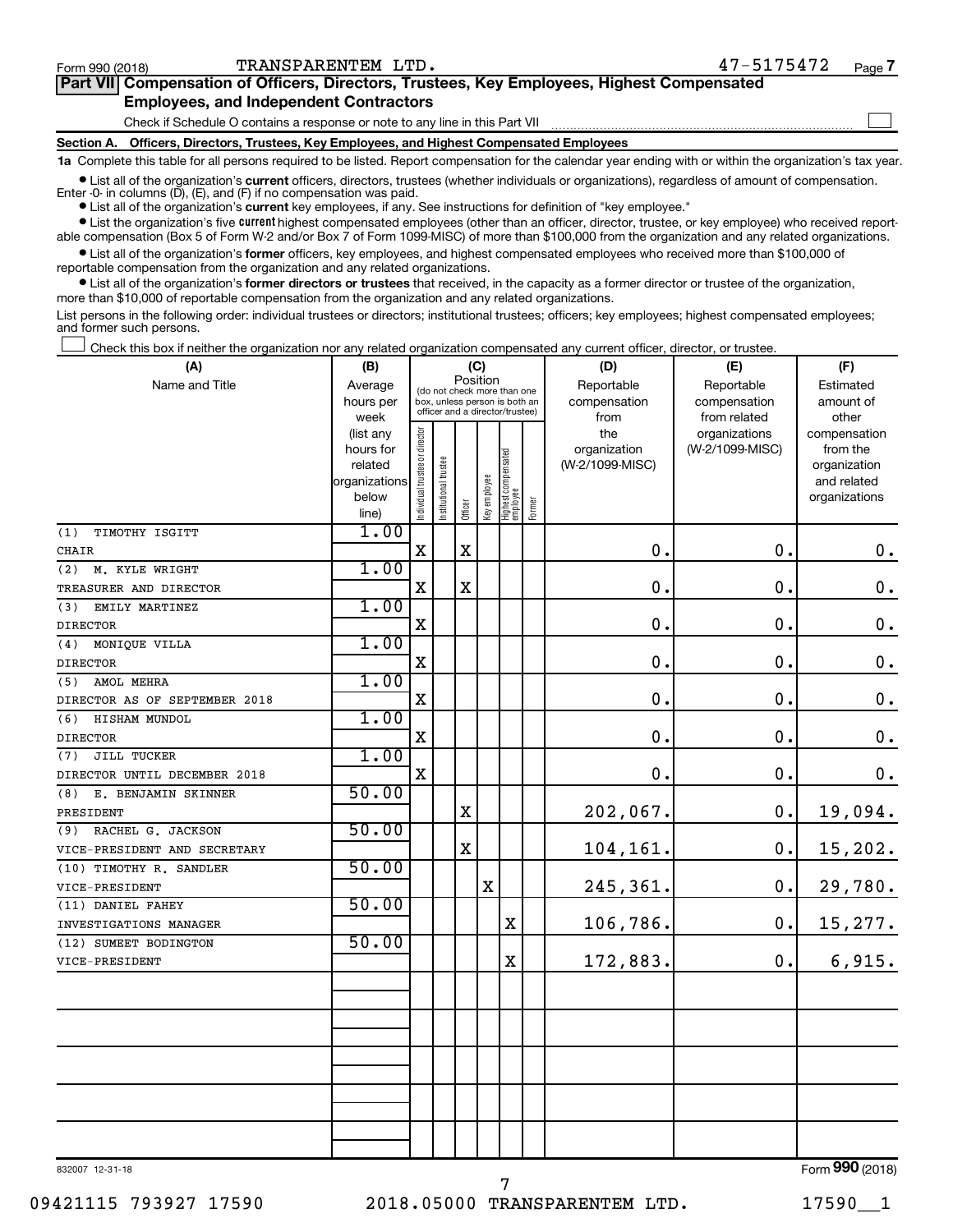|   | TRANSPARENTEM LTD.<br>Form 990 (2018)                                                                                                                                                                                                                  |                                                                      |                                |                            |          |              |                                                                                                 |        |                                           | 47-5175472                                        |                |        |                                                                          | Page 8  |
|---|--------------------------------------------------------------------------------------------------------------------------------------------------------------------------------------------------------------------------------------------------------|----------------------------------------------------------------------|--------------------------------|----------------------------|----------|--------------|-------------------------------------------------------------------------------------------------|--------|-------------------------------------------|---------------------------------------------------|----------------|--------|--------------------------------------------------------------------------|---------|
|   | <b>Part VII</b><br>Section A. Officers, Directors, Trustees, Key Employees, and Highest Compensated Employees (continued)                                                                                                                              |                                                                      |                                |                            |          |              |                                                                                                 |        |                                           |                                                   |                |        |                                                                          |         |
|   | (A)<br>Name and title                                                                                                                                                                                                                                  | (B)<br>Average<br>hours per<br>week                                  |                                |                            | Position | (C)          | (do not check more than one<br>box, unless person is both an<br>officer and a director/trustee) |        | (D)<br>Reportable<br>compensation<br>from | (E)<br>Reportable<br>compensation<br>from related |                |        | (F)<br>Estimated<br>amount of<br>other                                   |         |
|   |                                                                                                                                                                                                                                                        | (list any<br>hours for<br>related<br>organizations<br>below<br>line) | Individual trustee or director | trustee<br>Institutional t | Officer  | Key employee | Highest compensated<br>  employee                                                               | Former | the<br>organization<br>(W-2/1099-MISC)    | organizations<br>(W-2/1099-MISC)                  |                |        | compensation<br>from the<br>organization<br>and related<br>organizations |         |
|   |                                                                                                                                                                                                                                                        |                                                                      |                                |                            |          |              |                                                                                                 |        |                                           |                                                   |                |        |                                                                          |         |
|   |                                                                                                                                                                                                                                                        |                                                                      |                                |                            |          |              |                                                                                                 |        |                                           |                                                   |                |        |                                                                          |         |
|   |                                                                                                                                                                                                                                                        |                                                                      |                                |                            |          |              |                                                                                                 |        |                                           |                                                   |                |        |                                                                          |         |
|   |                                                                                                                                                                                                                                                        |                                                                      |                                |                            |          |              |                                                                                                 |        |                                           |                                                   |                |        |                                                                          |         |
|   |                                                                                                                                                                                                                                                        |                                                                      |                                |                            |          |              |                                                                                                 |        |                                           |                                                   |                |        |                                                                          |         |
|   |                                                                                                                                                                                                                                                        |                                                                      |                                |                            |          |              |                                                                                                 |        |                                           |                                                   |                |        |                                                                          |         |
|   |                                                                                                                                                                                                                                                        |                                                                      |                                |                            |          |              |                                                                                                 |        | 831,258.<br>0.<br>831,258.                |                                                   | о.<br>Ο.<br>σ. |        | 86, 268.<br>86, 268.                                                     | 0.      |
| 2 | Total number of individuals (including but not limited to those listed above) who received more than \$100,000 of reportable<br>compensation from the organization $\blacktriangleright$                                                               |                                                                      |                                |                            |          |              |                                                                                                 |        |                                           |                                                   |                |        |                                                                          |         |
| з | Did the organization list any former officer, director, or trustee, key employee, or highest compensated employee on<br>line 1a? If "Yes," complete Schedule J for such individual                                                                     |                                                                      |                                |                            |          |              |                                                                                                 |        |                                           |                                                   |                |        | Yes                                                                      | No<br>х |
| 4 | For any individual listed on line 1a, is the sum of reportable compensation and other compensation from the organization                                                                                                                               |                                                                      |                                |                            |          |              |                                                                                                 |        |                                           |                                                   |                | 3<br>4 | х                                                                        |         |
| 5 | Did any person listed on line 1a receive or accrue compensation from any unrelated organization or individual for services<br><b>Section B. Independent Contractors</b>                                                                                |                                                                      |                                |                            |          |              |                                                                                                 |        |                                           |                                                   |                | 5      |                                                                          | X       |
| 1 | Complete this table for your five highest compensated independent contractors that received more than \$100,000 of compensation from<br>the organization. Report compensation for the calendar year ending with or within the organization's tax year. |                                                                      |                                |                            |          |              |                                                                                                 |        |                                           |                                                   |                |        |                                                                          |         |
|   | (A)<br>Name and business address<br>CHATILLON WEISS PLLC, 118 N. BEDFORD RD,                                                                                                                                                                           |                                                                      |                                |                            |          |              |                                                                                                 |        | (B)<br>Description of services            |                                                   |                | (C)    | Compensation                                                             |         |
|   | STE. 100, MOUNT KISCO, NY 10549                                                                                                                                                                                                                        |                                                                      |                                |                            |          |              |                                                                                                 |        | LEGAL<br>SERVICES                         |                                                   |                |        | 104,338.                                                                 |         |
|   |                                                                                                                                                                                                                                                        |                                                                      |                                |                            |          |              |                                                                                                 |        |                                           |                                                   |                |        |                                                                          |         |
|   |                                                                                                                                                                                                                                                        |                                                                      |                                |                            |          |              |                                                                                                 |        |                                           |                                                   |                |        |                                                                          |         |
| 2 | Total number of independent contractors (including but not limited to those listed above) who received more than<br>\$100,000 of compensation from the organization                                                                                    |                                                                      |                                |                            |          |              | 1                                                                                               |        |                                           |                                                   |                |        |                                                                          |         |
|   |                                                                                                                                                                                                                                                        |                                                                      |                                |                            |          |              |                                                                                                 |        |                                           |                                                   |                |        | Form 990 (2018)                                                          |         |

832008 12-31-18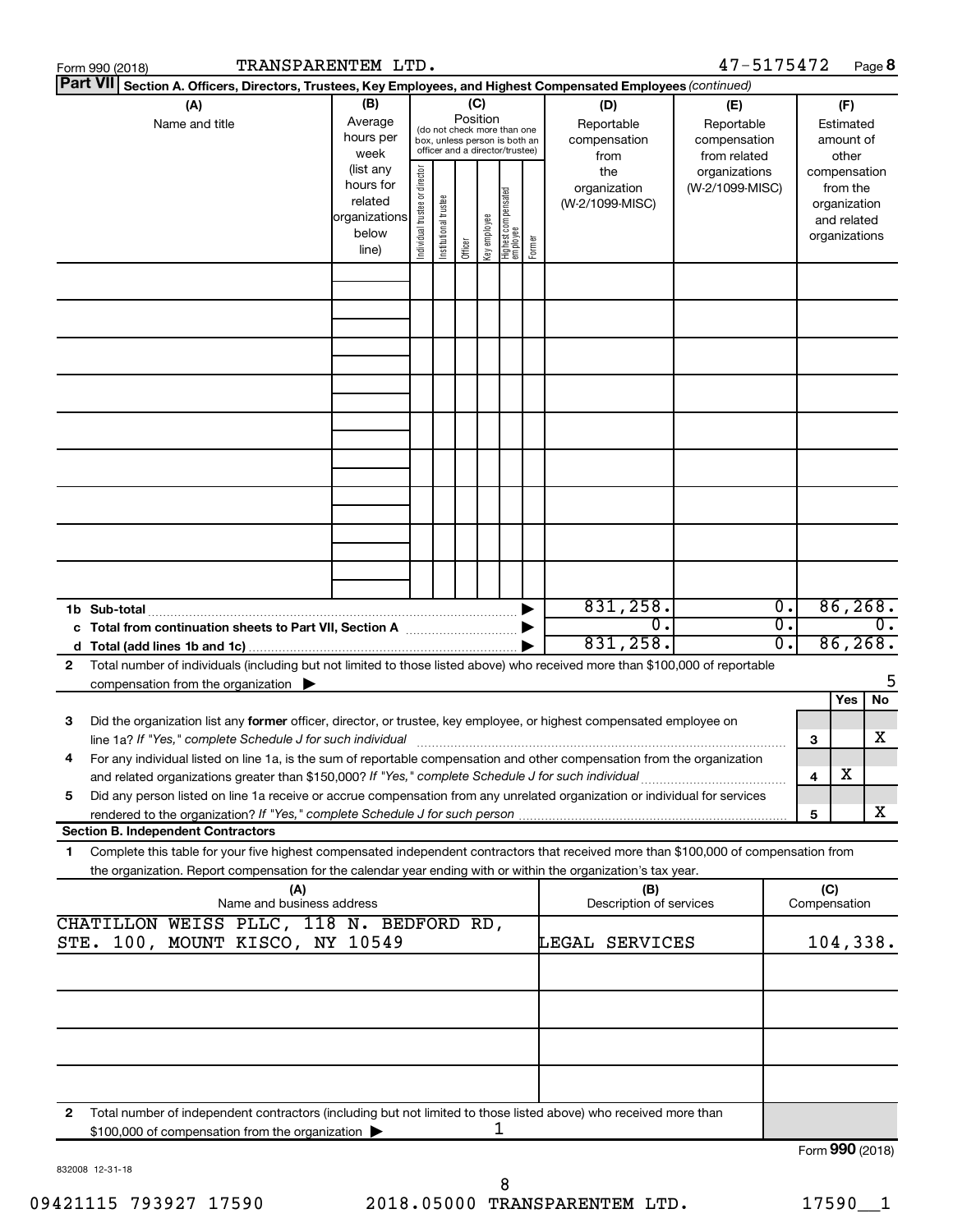| (B)<br>(C)<br>Revenue excluded<br>(A)<br>Related or<br>Unrelated<br>Total revenue<br>from tax under<br>exempt function<br>business<br>sections<br>512 - 514<br>revenue<br>revenue<br>Contributions, Gifts, Grants<br>and Other Similar Amounts<br>l 1b<br>1d<br>d Related organizations<br>e Government grants (contributions)<br>1e<br>f All other contributions, gifts, grants, and<br>$ $ 1f $ 4$ , 553 , 514 .<br>similar amounts not included above<br><b>g</b> Noncash contributions included in lines 1a-1f: \$<br>$\mathbf{F}$  4,553,514.<br><b>Business Code</b><br>Program Service<br>Revenue<br>2a<br>the control of the control of the control of the control of the control of<br>b<br><u> 1989 - Johann Stein, mars an deus an deus Amerikaansk kommunister (</u><br>с<br><u> 1989 - John Stein, mars and de Brazilian (b. 1989)</u><br>d<br>the control of the control of the control of the control of the control of<br>е<br>▶<br>3<br>Investment income (including dividends, interest, and<br>130.<br>130.<br>▶<br>Income from investment of tax-exempt bond proceeds<br>4<br>▶<br>5<br>(i) Real<br>(ii) Personal<br><b>6 a</b> Gross rents<br>b<br>Rental income or (loss)<br>c<br>▶<br>(i) Securities<br>7 a Gross amount from sales of<br>(ii) Other<br>assets other than inventory<br><b>b</b> Less: cost or other basis<br>8 a Gross income from fundraising events (not<br><b>Other Revenue</b><br>including \$<br>оf<br>$\mathcal{L}^{\mathcal{L}}(\mathcal{L}^{\mathcal{L}})$ and $\mathcal{L}^{\mathcal{L}}(\mathcal{L}^{\mathcal{L}})$ and $\mathcal{L}^{\mathcal{L}}(\mathcal{L}^{\mathcal{L}})$<br>contributions reported on line 1c). See<br>c Net income or (loss) from fundraising events<br>▶<br>9 a Gross income from gaming activities. See<br>c Net income or (loss) from gaming activities<br>▶<br>10 a Gross sales of inventory, less returns<br>c Net income or (loss) from sales of inventory<br><b>Business Code</b><br>Miscellaneous Revenue<br>$-31,981.$<br>$-31,981.$<br>900099<br>11 a LOSS ON FOREIGN CURREN<br>b<br>the control of the control of the control of the control of the control of<br>c<br>d<br>$-31,981.$<br>$\blacktriangleright$<br>4,521,663.<br>$-31,851.$<br>$\overline{0}$ .<br>о.<br>12<br>832009 12-31-18 | <b>Part VIII</b> | <b>Statement of Revenue</b> |  |  |                 |
|-----------------------------------------------------------------------------------------------------------------------------------------------------------------------------------------------------------------------------------------------------------------------------------------------------------------------------------------------------------------------------------------------------------------------------------------------------------------------------------------------------------------------------------------------------------------------------------------------------------------------------------------------------------------------------------------------------------------------------------------------------------------------------------------------------------------------------------------------------------------------------------------------------------------------------------------------------------------------------------------------------------------------------------------------------------------------------------------------------------------------------------------------------------------------------------------------------------------------------------------------------------------------------------------------------------------------------------------------------------------------------------------------------------------------------------------------------------------------------------------------------------------------------------------------------------------------------------------------------------------------------------------------------------------------------------------------------------------------------------------------------------------------------------------------------------------------------------------------------------------------------------------------------------------------------------------------------------------------------------------------------------------------------------------------------------------------------------------------------------------------------------------------------------------------------------------------------------------------------------------------------------------------------------|------------------|-----------------------------|--|--|-----------------|
|                                                                                                                                                                                                                                                                                                                                                                                                                                                                                                                                                                                                                                                                                                                                                                                                                                                                                                                                                                                                                                                                                                                                                                                                                                                                                                                                                                                                                                                                                                                                                                                                                                                                                                                                                                                                                                                                                                                                                                                                                                                                                                                                                                                                                                                                                   |                  |                             |  |  |                 |
|                                                                                                                                                                                                                                                                                                                                                                                                                                                                                                                                                                                                                                                                                                                                                                                                                                                                                                                                                                                                                                                                                                                                                                                                                                                                                                                                                                                                                                                                                                                                                                                                                                                                                                                                                                                                                                                                                                                                                                                                                                                                                                                                                                                                                                                                                   |                  |                             |  |  |                 |
|                                                                                                                                                                                                                                                                                                                                                                                                                                                                                                                                                                                                                                                                                                                                                                                                                                                                                                                                                                                                                                                                                                                                                                                                                                                                                                                                                                                                                                                                                                                                                                                                                                                                                                                                                                                                                                                                                                                                                                                                                                                                                                                                                                                                                                                                                   |                  |                             |  |  |                 |
|                                                                                                                                                                                                                                                                                                                                                                                                                                                                                                                                                                                                                                                                                                                                                                                                                                                                                                                                                                                                                                                                                                                                                                                                                                                                                                                                                                                                                                                                                                                                                                                                                                                                                                                                                                                                                                                                                                                                                                                                                                                                                                                                                                                                                                                                                   |                  |                             |  |  |                 |
|                                                                                                                                                                                                                                                                                                                                                                                                                                                                                                                                                                                                                                                                                                                                                                                                                                                                                                                                                                                                                                                                                                                                                                                                                                                                                                                                                                                                                                                                                                                                                                                                                                                                                                                                                                                                                                                                                                                                                                                                                                                                                                                                                                                                                                                                                   |                  |                             |  |  |                 |
|                                                                                                                                                                                                                                                                                                                                                                                                                                                                                                                                                                                                                                                                                                                                                                                                                                                                                                                                                                                                                                                                                                                                                                                                                                                                                                                                                                                                                                                                                                                                                                                                                                                                                                                                                                                                                                                                                                                                                                                                                                                                                                                                                                                                                                                                                   |                  |                             |  |  |                 |
|                                                                                                                                                                                                                                                                                                                                                                                                                                                                                                                                                                                                                                                                                                                                                                                                                                                                                                                                                                                                                                                                                                                                                                                                                                                                                                                                                                                                                                                                                                                                                                                                                                                                                                                                                                                                                                                                                                                                                                                                                                                                                                                                                                                                                                                                                   |                  |                             |  |  |                 |
|                                                                                                                                                                                                                                                                                                                                                                                                                                                                                                                                                                                                                                                                                                                                                                                                                                                                                                                                                                                                                                                                                                                                                                                                                                                                                                                                                                                                                                                                                                                                                                                                                                                                                                                                                                                                                                                                                                                                                                                                                                                                                                                                                                                                                                                                                   |                  |                             |  |  |                 |
|                                                                                                                                                                                                                                                                                                                                                                                                                                                                                                                                                                                                                                                                                                                                                                                                                                                                                                                                                                                                                                                                                                                                                                                                                                                                                                                                                                                                                                                                                                                                                                                                                                                                                                                                                                                                                                                                                                                                                                                                                                                                                                                                                                                                                                                                                   |                  |                             |  |  |                 |
|                                                                                                                                                                                                                                                                                                                                                                                                                                                                                                                                                                                                                                                                                                                                                                                                                                                                                                                                                                                                                                                                                                                                                                                                                                                                                                                                                                                                                                                                                                                                                                                                                                                                                                                                                                                                                                                                                                                                                                                                                                                                                                                                                                                                                                                                                   |                  |                             |  |  |                 |
|                                                                                                                                                                                                                                                                                                                                                                                                                                                                                                                                                                                                                                                                                                                                                                                                                                                                                                                                                                                                                                                                                                                                                                                                                                                                                                                                                                                                                                                                                                                                                                                                                                                                                                                                                                                                                                                                                                                                                                                                                                                                                                                                                                                                                                                                                   |                  |                             |  |  |                 |
|                                                                                                                                                                                                                                                                                                                                                                                                                                                                                                                                                                                                                                                                                                                                                                                                                                                                                                                                                                                                                                                                                                                                                                                                                                                                                                                                                                                                                                                                                                                                                                                                                                                                                                                                                                                                                                                                                                                                                                                                                                                                                                                                                                                                                                                                                   |                  |                             |  |  |                 |
|                                                                                                                                                                                                                                                                                                                                                                                                                                                                                                                                                                                                                                                                                                                                                                                                                                                                                                                                                                                                                                                                                                                                                                                                                                                                                                                                                                                                                                                                                                                                                                                                                                                                                                                                                                                                                                                                                                                                                                                                                                                                                                                                                                                                                                                                                   |                  |                             |  |  |                 |
|                                                                                                                                                                                                                                                                                                                                                                                                                                                                                                                                                                                                                                                                                                                                                                                                                                                                                                                                                                                                                                                                                                                                                                                                                                                                                                                                                                                                                                                                                                                                                                                                                                                                                                                                                                                                                                                                                                                                                                                                                                                                                                                                                                                                                                                                                   |                  |                             |  |  |                 |
|                                                                                                                                                                                                                                                                                                                                                                                                                                                                                                                                                                                                                                                                                                                                                                                                                                                                                                                                                                                                                                                                                                                                                                                                                                                                                                                                                                                                                                                                                                                                                                                                                                                                                                                                                                                                                                                                                                                                                                                                                                                                                                                                                                                                                                                                                   |                  |                             |  |  |                 |
|                                                                                                                                                                                                                                                                                                                                                                                                                                                                                                                                                                                                                                                                                                                                                                                                                                                                                                                                                                                                                                                                                                                                                                                                                                                                                                                                                                                                                                                                                                                                                                                                                                                                                                                                                                                                                                                                                                                                                                                                                                                                                                                                                                                                                                                                                   |                  |                             |  |  |                 |
|                                                                                                                                                                                                                                                                                                                                                                                                                                                                                                                                                                                                                                                                                                                                                                                                                                                                                                                                                                                                                                                                                                                                                                                                                                                                                                                                                                                                                                                                                                                                                                                                                                                                                                                                                                                                                                                                                                                                                                                                                                                                                                                                                                                                                                                                                   |                  |                             |  |  |                 |
|                                                                                                                                                                                                                                                                                                                                                                                                                                                                                                                                                                                                                                                                                                                                                                                                                                                                                                                                                                                                                                                                                                                                                                                                                                                                                                                                                                                                                                                                                                                                                                                                                                                                                                                                                                                                                                                                                                                                                                                                                                                                                                                                                                                                                                                                                   |                  |                             |  |  |                 |
|                                                                                                                                                                                                                                                                                                                                                                                                                                                                                                                                                                                                                                                                                                                                                                                                                                                                                                                                                                                                                                                                                                                                                                                                                                                                                                                                                                                                                                                                                                                                                                                                                                                                                                                                                                                                                                                                                                                                                                                                                                                                                                                                                                                                                                                                                   |                  |                             |  |  |                 |
|                                                                                                                                                                                                                                                                                                                                                                                                                                                                                                                                                                                                                                                                                                                                                                                                                                                                                                                                                                                                                                                                                                                                                                                                                                                                                                                                                                                                                                                                                                                                                                                                                                                                                                                                                                                                                                                                                                                                                                                                                                                                                                                                                                                                                                                                                   |                  |                             |  |  |                 |
|                                                                                                                                                                                                                                                                                                                                                                                                                                                                                                                                                                                                                                                                                                                                                                                                                                                                                                                                                                                                                                                                                                                                                                                                                                                                                                                                                                                                                                                                                                                                                                                                                                                                                                                                                                                                                                                                                                                                                                                                                                                                                                                                                                                                                                                                                   |                  |                             |  |  |                 |
|                                                                                                                                                                                                                                                                                                                                                                                                                                                                                                                                                                                                                                                                                                                                                                                                                                                                                                                                                                                                                                                                                                                                                                                                                                                                                                                                                                                                                                                                                                                                                                                                                                                                                                                                                                                                                                                                                                                                                                                                                                                                                                                                                                                                                                                                                   |                  |                             |  |  |                 |
|                                                                                                                                                                                                                                                                                                                                                                                                                                                                                                                                                                                                                                                                                                                                                                                                                                                                                                                                                                                                                                                                                                                                                                                                                                                                                                                                                                                                                                                                                                                                                                                                                                                                                                                                                                                                                                                                                                                                                                                                                                                                                                                                                                                                                                                                                   |                  |                             |  |  |                 |
|                                                                                                                                                                                                                                                                                                                                                                                                                                                                                                                                                                                                                                                                                                                                                                                                                                                                                                                                                                                                                                                                                                                                                                                                                                                                                                                                                                                                                                                                                                                                                                                                                                                                                                                                                                                                                                                                                                                                                                                                                                                                                                                                                                                                                                                                                   |                  |                             |  |  |                 |
|                                                                                                                                                                                                                                                                                                                                                                                                                                                                                                                                                                                                                                                                                                                                                                                                                                                                                                                                                                                                                                                                                                                                                                                                                                                                                                                                                                                                                                                                                                                                                                                                                                                                                                                                                                                                                                                                                                                                                                                                                                                                                                                                                                                                                                                                                   |                  |                             |  |  |                 |
|                                                                                                                                                                                                                                                                                                                                                                                                                                                                                                                                                                                                                                                                                                                                                                                                                                                                                                                                                                                                                                                                                                                                                                                                                                                                                                                                                                                                                                                                                                                                                                                                                                                                                                                                                                                                                                                                                                                                                                                                                                                                                                                                                                                                                                                                                   |                  |                             |  |  |                 |
|                                                                                                                                                                                                                                                                                                                                                                                                                                                                                                                                                                                                                                                                                                                                                                                                                                                                                                                                                                                                                                                                                                                                                                                                                                                                                                                                                                                                                                                                                                                                                                                                                                                                                                                                                                                                                                                                                                                                                                                                                                                                                                                                                                                                                                                                                   |                  |                             |  |  |                 |
|                                                                                                                                                                                                                                                                                                                                                                                                                                                                                                                                                                                                                                                                                                                                                                                                                                                                                                                                                                                                                                                                                                                                                                                                                                                                                                                                                                                                                                                                                                                                                                                                                                                                                                                                                                                                                                                                                                                                                                                                                                                                                                                                                                                                                                                                                   |                  |                             |  |  |                 |
|                                                                                                                                                                                                                                                                                                                                                                                                                                                                                                                                                                                                                                                                                                                                                                                                                                                                                                                                                                                                                                                                                                                                                                                                                                                                                                                                                                                                                                                                                                                                                                                                                                                                                                                                                                                                                                                                                                                                                                                                                                                                                                                                                                                                                                                                                   |                  |                             |  |  |                 |
|                                                                                                                                                                                                                                                                                                                                                                                                                                                                                                                                                                                                                                                                                                                                                                                                                                                                                                                                                                                                                                                                                                                                                                                                                                                                                                                                                                                                                                                                                                                                                                                                                                                                                                                                                                                                                                                                                                                                                                                                                                                                                                                                                                                                                                                                                   |                  |                             |  |  |                 |
|                                                                                                                                                                                                                                                                                                                                                                                                                                                                                                                                                                                                                                                                                                                                                                                                                                                                                                                                                                                                                                                                                                                                                                                                                                                                                                                                                                                                                                                                                                                                                                                                                                                                                                                                                                                                                                                                                                                                                                                                                                                                                                                                                                                                                                                                                   |                  |                             |  |  |                 |
|                                                                                                                                                                                                                                                                                                                                                                                                                                                                                                                                                                                                                                                                                                                                                                                                                                                                                                                                                                                                                                                                                                                                                                                                                                                                                                                                                                                                                                                                                                                                                                                                                                                                                                                                                                                                                                                                                                                                                                                                                                                                                                                                                                                                                                                                                   |                  |                             |  |  |                 |
|                                                                                                                                                                                                                                                                                                                                                                                                                                                                                                                                                                                                                                                                                                                                                                                                                                                                                                                                                                                                                                                                                                                                                                                                                                                                                                                                                                                                                                                                                                                                                                                                                                                                                                                                                                                                                                                                                                                                                                                                                                                                                                                                                                                                                                                                                   |                  |                             |  |  |                 |
|                                                                                                                                                                                                                                                                                                                                                                                                                                                                                                                                                                                                                                                                                                                                                                                                                                                                                                                                                                                                                                                                                                                                                                                                                                                                                                                                                                                                                                                                                                                                                                                                                                                                                                                                                                                                                                                                                                                                                                                                                                                                                                                                                                                                                                                                                   |                  |                             |  |  |                 |
|                                                                                                                                                                                                                                                                                                                                                                                                                                                                                                                                                                                                                                                                                                                                                                                                                                                                                                                                                                                                                                                                                                                                                                                                                                                                                                                                                                                                                                                                                                                                                                                                                                                                                                                                                                                                                                                                                                                                                                                                                                                                                                                                                                                                                                                                                   |                  |                             |  |  |                 |
|                                                                                                                                                                                                                                                                                                                                                                                                                                                                                                                                                                                                                                                                                                                                                                                                                                                                                                                                                                                                                                                                                                                                                                                                                                                                                                                                                                                                                                                                                                                                                                                                                                                                                                                                                                                                                                                                                                                                                                                                                                                                                                                                                                                                                                                                                   |                  |                             |  |  |                 |
|                                                                                                                                                                                                                                                                                                                                                                                                                                                                                                                                                                                                                                                                                                                                                                                                                                                                                                                                                                                                                                                                                                                                                                                                                                                                                                                                                                                                                                                                                                                                                                                                                                                                                                                                                                                                                                                                                                                                                                                                                                                                                                                                                                                                                                                                                   |                  |                             |  |  |                 |
|                                                                                                                                                                                                                                                                                                                                                                                                                                                                                                                                                                                                                                                                                                                                                                                                                                                                                                                                                                                                                                                                                                                                                                                                                                                                                                                                                                                                                                                                                                                                                                                                                                                                                                                                                                                                                                                                                                                                                                                                                                                                                                                                                                                                                                                                                   |                  |                             |  |  |                 |
|                                                                                                                                                                                                                                                                                                                                                                                                                                                                                                                                                                                                                                                                                                                                                                                                                                                                                                                                                                                                                                                                                                                                                                                                                                                                                                                                                                                                                                                                                                                                                                                                                                                                                                                                                                                                                                                                                                                                                                                                                                                                                                                                                                                                                                                                                   |                  |                             |  |  |                 |
|                                                                                                                                                                                                                                                                                                                                                                                                                                                                                                                                                                                                                                                                                                                                                                                                                                                                                                                                                                                                                                                                                                                                                                                                                                                                                                                                                                                                                                                                                                                                                                                                                                                                                                                                                                                                                                                                                                                                                                                                                                                                                                                                                                                                                                                                                   |                  |                             |  |  |                 |
|                                                                                                                                                                                                                                                                                                                                                                                                                                                                                                                                                                                                                                                                                                                                                                                                                                                                                                                                                                                                                                                                                                                                                                                                                                                                                                                                                                                                                                                                                                                                                                                                                                                                                                                                                                                                                                                                                                                                                                                                                                                                                                                                                                                                                                                                                   |                  |                             |  |  |                 |
|                                                                                                                                                                                                                                                                                                                                                                                                                                                                                                                                                                                                                                                                                                                                                                                                                                                                                                                                                                                                                                                                                                                                                                                                                                                                                                                                                                                                                                                                                                                                                                                                                                                                                                                                                                                                                                                                                                                                                                                                                                                                                                                                                                                                                                                                                   |                  |                             |  |  |                 |
|                                                                                                                                                                                                                                                                                                                                                                                                                                                                                                                                                                                                                                                                                                                                                                                                                                                                                                                                                                                                                                                                                                                                                                                                                                                                                                                                                                                                                                                                                                                                                                                                                                                                                                                                                                                                                                                                                                                                                                                                                                                                                                                                                                                                                                                                                   |                  |                             |  |  |                 |
|                                                                                                                                                                                                                                                                                                                                                                                                                                                                                                                                                                                                                                                                                                                                                                                                                                                                                                                                                                                                                                                                                                                                                                                                                                                                                                                                                                                                                                                                                                                                                                                                                                                                                                                                                                                                                                                                                                                                                                                                                                                                                                                                                                                                                                                                                   |                  |                             |  |  |                 |
|                                                                                                                                                                                                                                                                                                                                                                                                                                                                                                                                                                                                                                                                                                                                                                                                                                                                                                                                                                                                                                                                                                                                                                                                                                                                                                                                                                                                                                                                                                                                                                                                                                                                                                                                                                                                                                                                                                                                                                                                                                                                                                                                                                                                                                                                                   |                  |                             |  |  |                 |
|                                                                                                                                                                                                                                                                                                                                                                                                                                                                                                                                                                                                                                                                                                                                                                                                                                                                                                                                                                                                                                                                                                                                                                                                                                                                                                                                                                                                                                                                                                                                                                                                                                                                                                                                                                                                                                                                                                                                                                                                                                                                                                                                                                                                                                                                                   |                  |                             |  |  |                 |
|                                                                                                                                                                                                                                                                                                                                                                                                                                                                                                                                                                                                                                                                                                                                                                                                                                                                                                                                                                                                                                                                                                                                                                                                                                                                                                                                                                                                                                                                                                                                                                                                                                                                                                                                                                                                                                                                                                                                                                                                                                                                                                                                                                                                                                                                                   |                  |                             |  |  |                 |
|                                                                                                                                                                                                                                                                                                                                                                                                                                                                                                                                                                                                                                                                                                                                                                                                                                                                                                                                                                                                                                                                                                                                                                                                                                                                                                                                                                                                                                                                                                                                                                                                                                                                                                                                                                                                                                                                                                                                                                                                                                                                                                                                                                                                                                                                                   |                  |                             |  |  |                 |
|                                                                                                                                                                                                                                                                                                                                                                                                                                                                                                                                                                                                                                                                                                                                                                                                                                                                                                                                                                                                                                                                                                                                                                                                                                                                                                                                                                                                                                                                                                                                                                                                                                                                                                                                                                                                                                                                                                                                                                                                                                                                                                                                                                                                                                                                                   |                  |                             |  |  |                 |
|                                                                                                                                                                                                                                                                                                                                                                                                                                                                                                                                                                                                                                                                                                                                                                                                                                                                                                                                                                                                                                                                                                                                                                                                                                                                                                                                                                                                                                                                                                                                                                                                                                                                                                                                                                                                                                                                                                                                                                                                                                                                                                                                                                                                                                                                                   |                  |                             |  |  |                 |
|                                                                                                                                                                                                                                                                                                                                                                                                                                                                                                                                                                                                                                                                                                                                                                                                                                                                                                                                                                                                                                                                                                                                                                                                                                                                                                                                                                                                                                                                                                                                                                                                                                                                                                                                                                                                                                                                                                                                                                                                                                                                                                                                                                                                                                                                                   |                  |                             |  |  |                 |
|                                                                                                                                                                                                                                                                                                                                                                                                                                                                                                                                                                                                                                                                                                                                                                                                                                                                                                                                                                                                                                                                                                                                                                                                                                                                                                                                                                                                                                                                                                                                                                                                                                                                                                                                                                                                                                                                                                                                                                                                                                                                                                                                                                                                                                                                                   |                  |                             |  |  |                 |
|                                                                                                                                                                                                                                                                                                                                                                                                                                                                                                                                                                                                                                                                                                                                                                                                                                                                                                                                                                                                                                                                                                                                                                                                                                                                                                                                                                                                                                                                                                                                                                                                                                                                                                                                                                                                                                                                                                                                                                                                                                                                                                                                                                                                                                                                                   |                  |                             |  |  |                 |
|                                                                                                                                                                                                                                                                                                                                                                                                                                                                                                                                                                                                                                                                                                                                                                                                                                                                                                                                                                                                                                                                                                                                                                                                                                                                                                                                                                                                                                                                                                                                                                                                                                                                                                                                                                                                                                                                                                                                                                                                                                                                                                                                                                                                                                                                                   |                  |                             |  |  |                 |
|                                                                                                                                                                                                                                                                                                                                                                                                                                                                                                                                                                                                                                                                                                                                                                                                                                                                                                                                                                                                                                                                                                                                                                                                                                                                                                                                                                                                                                                                                                                                                                                                                                                                                                                                                                                                                                                                                                                                                                                                                                                                                                                                                                                                                                                                                   |                  |                             |  |  | Form 990 (2018) |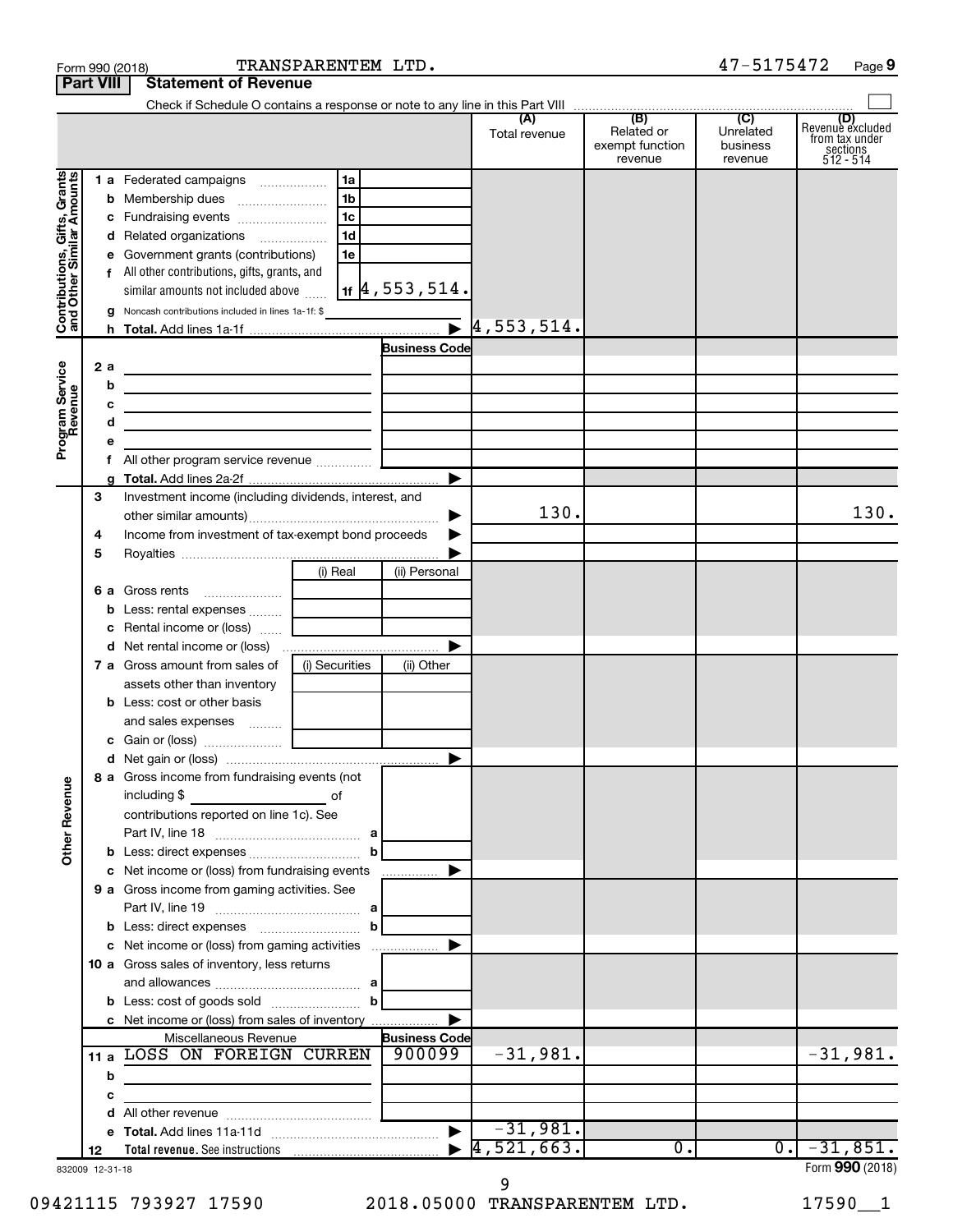Form 990 (2018)  $\begin{array}{cccc} \text{TRANSPARENT EM } \text{ LTD} \end{array}$  . The set of the set of the  $47-5175472$   $_\text{Page}$ 

**Part IX Statement of Functional Expenses**

|              | Section 501(c)(3) and 501(c)(4) organizations must complete all columns. All other organizations must complete column (A). |                         |                                    |                                           |                                |  |  |  |  |  |  |
|--------------|----------------------------------------------------------------------------------------------------------------------------|-------------------------|------------------------------------|-------------------------------------------|--------------------------------|--|--|--|--|--|--|
|              | $\mathbf{X}$<br>Check if Schedule O contains a response or note to any line in this Part IX.                               |                         |                                    |                                           |                                |  |  |  |  |  |  |
|              | Do not include amounts reported on lines 6b,<br>7b, 8b, 9b, and 10b of Part VIII.                                          | (A)<br>Total expenses   | (B)<br>Program service<br>expenses | (C)<br>Management and<br>general expenses | (D)<br>Fundraising<br>expenses |  |  |  |  |  |  |
| 1.           | Grants and other assistance to domestic organizations                                                                      |                         |                                    |                                           |                                |  |  |  |  |  |  |
|              | and domestic governments. See Part IV, line 21                                                                             |                         |                                    |                                           |                                |  |  |  |  |  |  |
| $\mathbf{2}$ | Grants and other assistance to domestic                                                                                    |                         |                                    |                                           |                                |  |  |  |  |  |  |
|              | individuals. See Part IV, line 22                                                                                          |                         |                                    |                                           |                                |  |  |  |  |  |  |
| 3            | Grants and other assistance to foreign                                                                                     |                         |                                    |                                           |                                |  |  |  |  |  |  |
|              | organizations, foreign governments, and foreign                                                                            |                         |                                    |                                           |                                |  |  |  |  |  |  |
|              | individuals. See Part IV, lines 15 and 16                                                                                  |                         |                                    |                                           |                                |  |  |  |  |  |  |
| 4            | Benefits paid to or for members                                                                                            |                         |                                    |                                           |                                |  |  |  |  |  |  |
| 5            | Compensation of current officers, directors,                                                                               |                         |                                    |                                           |                                |  |  |  |  |  |  |
|              | trustees, and key employees                                                                                                | 615,664.                | 498,688.                           | 73,880.                                   | 43,096.                        |  |  |  |  |  |  |
| 6            | Compensation not included above, to disqualified                                                                           |                         |                                    |                                           |                                |  |  |  |  |  |  |
|              | persons (as defined under section 4958(f)(1)) and                                                                          |                         |                                    |                                           |                                |  |  |  |  |  |  |
|              | persons described in section 4958(c)(3)(B)                                                                                 |                         |                                    |                                           |                                |  |  |  |  |  |  |
| 7            |                                                                                                                            | 1,026,409.              | 831,392.                           | 123, 168.                                 | 71,849.                        |  |  |  |  |  |  |
| 8            | Pension plan accruals and contributions (include                                                                           |                         |                                    |                                           |                                |  |  |  |  |  |  |
|              | section 401(k) and 403(b) employer contributions)                                                                          | $\frac{39,329}{70,445}$ | $\frac{31,856}{57,060}$            | $\frac{4,720}{8,454}$ .                   | $\frac{2,753}{4,931}$          |  |  |  |  |  |  |
| 9            | Other employee benefits                                                                                                    |                         |                                    |                                           |                                |  |  |  |  |  |  |
| 10           |                                                                                                                            | 106, 369.               | 86,159.                            | 12,764.                                   | 7,446.                         |  |  |  |  |  |  |
| 11           | Fees for services (non-employees):                                                                                         |                         |                                    |                                           |                                |  |  |  |  |  |  |
| a            |                                                                                                                            |                         |                                    |                                           |                                |  |  |  |  |  |  |
|              |                                                                                                                            | 129, 312.               | 110, 224.                          | 19,088.                                   |                                |  |  |  |  |  |  |
|              |                                                                                                                            | 36,941.                 |                                    | 36,941.                                   |                                |  |  |  |  |  |  |
|              |                                                                                                                            |                         |                                    |                                           |                                |  |  |  |  |  |  |
|              | Professional fundraising services. See Part IV, line 17                                                                    | 20, 200.                |                                    |                                           | 20, 200.                       |  |  |  |  |  |  |
|              | Investment management fees                                                                                                 |                         |                                    |                                           |                                |  |  |  |  |  |  |
| g            | Other. (If line 11g amount exceeds 10% of line 25,                                                                         |                         |                                    |                                           |                                |  |  |  |  |  |  |
|              | column (A) amount, list line 11g expenses on Sch O.)                                                                       | 589,632.                | 581,213.                           | 8,419.                                    |                                |  |  |  |  |  |  |
| 12           |                                                                                                                            |                         |                                    |                                           | 936.                           |  |  |  |  |  |  |
| 13           |                                                                                                                            | 85,737.<br>395.         | 64,886.                            | <u>19,915.</u><br>395.                    |                                |  |  |  |  |  |  |
| 14           |                                                                                                                            |                         |                                    |                                           |                                |  |  |  |  |  |  |
| 15           |                                                                                                                            | 94,213.                 | 65,008.                            | 22,610.                                   | 6,595.                         |  |  |  |  |  |  |
| 16           |                                                                                                                            | 129,358.                | 111,752.                           | 7,537.                                    | 10,069.                        |  |  |  |  |  |  |
| 17           |                                                                                                                            |                         |                                    |                                           |                                |  |  |  |  |  |  |
| 18           | Payments of travel or entertainment expenses                                                                               |                         |                                    |                                           |                                |  |  |  |  |  |  |
|              | for any federal, state, or local public officials                                                                          | 83,299.                 | 80, 200.                           | 485.                                      | 2,614.                         |  |  |  |  |  |  |
| 19           | Conferences, conventions, and meetings                                                                                     |                         |                                    |                                           |                                |  |  |  |  |  |  |
| 20           | Interest                                                                                                                   |                         |                                    |                                           |                                |  |  |  |  |  |  |
| 21<br>22     | Depreciation, depletion, and amortization                                                                                  | 18,405.                 | 12,699.                            | 4,418.                                    | 1,288.                         |  |  |  |  |  |  |
| 23           | Insurance                                                                                                                  | 27,694.                 | 22,432.                            | 3,323.                                    | 1,939.                         |  |  |  |  |  |  |
| 24           | Other expenses. Itemize expenses not covered                                                                               |                         |                                    |                                           |                                |  |  |  |  |  |  |
|              | above. (List miscellaneous expenses in line 24e. If line                                                                   |                         |                                    |                                           |                                |  |  |  |  |  |  |
|              | 24e amount exceeds 10% of line 25, column (A)<br>amount, list line 24e expenses on Schedule O.)                            |                         |                                    |                                           |                                |  |  |  |  |  |  |
| a            | <b>BAD DEBT</b>                                                                                                            | 57,075.                 |                                    | 57,075.                                   |                                |  |  |  |  |  |  |
|              | DUES AND SUBSCRIPTIONS                                                                                                     | 41,468.                 | 33,704.                            | 6,576.                                    | 1,188.                         |  |  |  |  |  |  |
|              | <b>RECRUITMENT</b>                                                                                                         | 6,919.                  | 5,209.                             | 1,710                                     |                                |  |  |  |  |  |  |
| d            | STAFF DEVELOPMENT                                                                                                          | 3,410.                  | 3,410.                             |                                           |                                |  |  |  |  |  |  |
|              | e All other expenses                                                                                                       | 378.                    |                                    | 378.                                      |                                |  |  |  |  |  |  |
| 25           | Total functional expenses. Add lines 1 through 24e                                                                         | 3,182,652.              | 2,595,892.                         | 411,856.                                  | 174,904.                       |  |  |  |  |  |  |
| 26           | Joint costs. Complete this line only if the organization                                                                   |                         |                                    |                                           |                                |  |  |  |  |  |  |
|              | reported in column (B) joint costs from a combined                                                                         |                         |                                    |                                           |                                |  |  |  |  |  |  |
|              | educational campaign and fundraising solicitation.                                                                         |                         |                                    |                                           |                                |  |  |  |  |  |  |
|              | Check here $\blacktriangleright$<br>if following SOP 98-2 (ASC 958-720)                                                    |                         |                                    |                                           |                                |  |  |  |  |  |  |

832010 12-31-18

Form (2018) **990**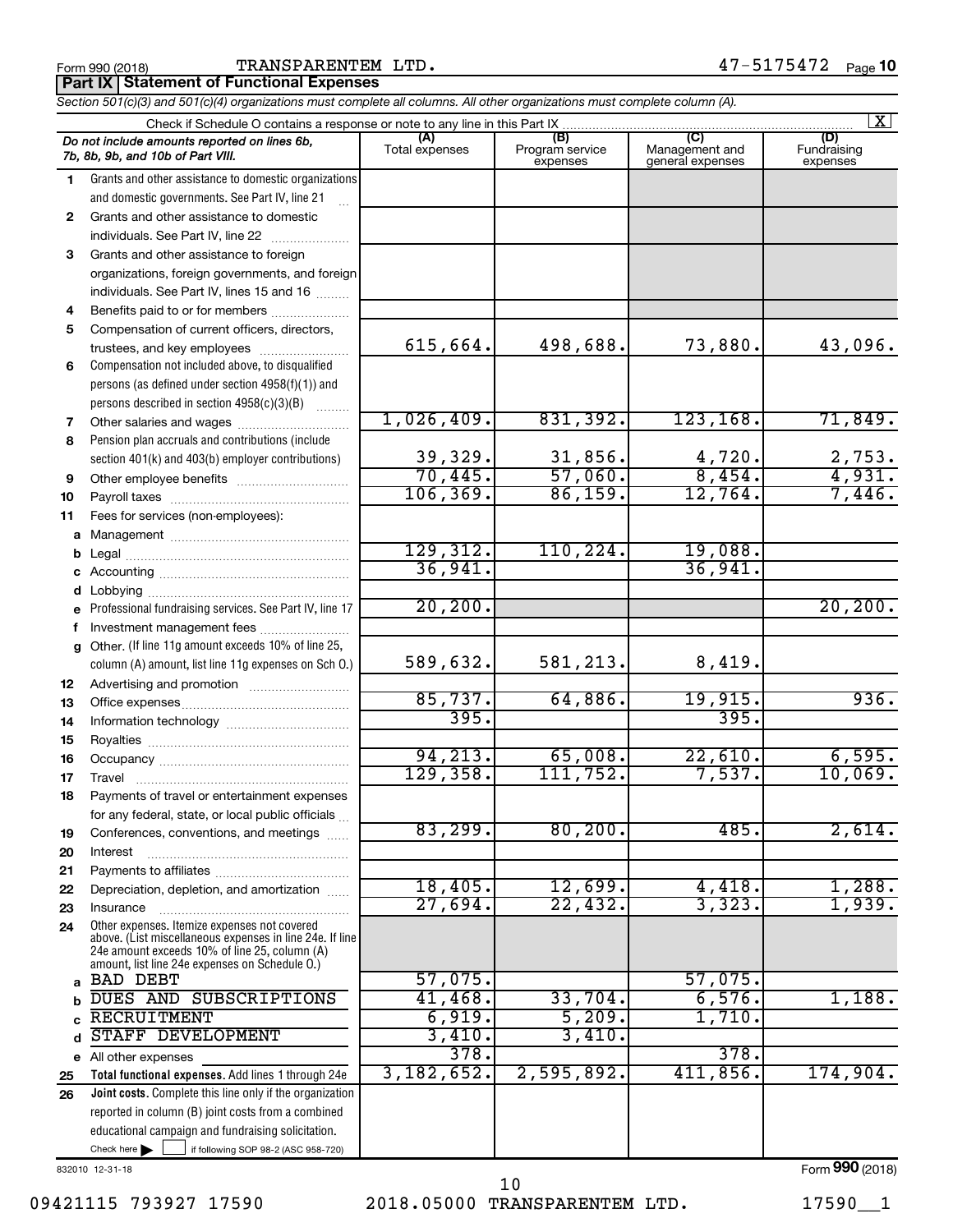**Assets**

**Part X** | Balance Sheet

**Liabilities**

**Net Assets or Fund Balances**

Net Assets or Fund Balances

## Form 990 (2018)  $\begin{array}{cccc} \text{TRANSPARENT EM } \text{ LTD} \end{array}$  . The set of the set of the set of the set of the set of the set of the set of the set of the set of the set of the set of the set of the set of the set of the set of the set

|    |                                                                                                      |     |                         | (A)<br>Beginning of year |                         | (B)<br>End of year |
|----|------------------------------------------------------------------------------------------------------|-----|-------------------------|--------------------------|-------------------------|--------------------|
| 1  |                                                                                                      |     |                         | 464, 401.                | $\mathbf{1}$            | 833, 261.          |
| 2  |                                                                                                      |     |                         |                          | $\mathbf{2}$            |                    |
| З  |                                                                                                      |     |                         | 1,498,817.               | 3                       | 2,519,221.         |
| 4  |                                                                                                      |     |                         |                          | $\overline{\mathbf{4}}$ |                    |
| 5  | Loans and other receivables from current and former officers, directors,                             |     |                         |                          |                         |                    |
|    | trustees, key employees, and highest compensated employees. Complete                                 |     |                         |                          |                         |                    |
|    |                                                                                                      |     |                         |                          | 5                       |                    |
| 6  | Loans and other receivables from other disqualified persons (as defined under                        |     |                         |                          |                         |                    |
|    | section 4958(f)(1)), persons described in section 4958(c)(3)(B), and contributing                    |     |                         |                          |                         |                    |
|    | employers and sponsoring organizations of section 501(c)(9) voluntary                                |     |                         |                          |                         |                    |
|    | employees' beneficiary organizations (see instr). Complete Part II of Sch L                          |     | 6                       |                          |                         |                    |
| 7  |                                                                                                      |     |                         |                          | $\overline{7}$          |                    |
| 8  |                                                                                                      |     |                         |                          | 8                       |                    |
| 9  | Prepaid expenses and deferred charges                                                                |     |                         | 32,834.                  | 9                       | 43,665.            |
|    | <b>10a</b> Land, buildings, and equipment: cost or other                                             |     |                         |                          |                         |                    |
|    | basis. Complete Part VI of Schedule D  10a                                                           |     | $\frac{72,302}{29,517}$ |                          |                         |                    |
|    |                                                                                                      | 10b |                         | 34,609.                  | 10 <sub>c</sub>         | 42,785.            |
| 11 |                                                                                                      |     |                         |                          | 11                      |                    |
| 12 |                                                                                                      |     |                         |                          | 12                      |                    |
| 13 |                                                                                                      |     |                         |                          | 13                      |                    |
| 14 |                                                                                                      |     |                         |                          | 14                      |                    |
| 15 |                                                                                                      |     |                         | 10, 250.                 | 15                      | 15,763.            |
| 16 |                                                                                                      |     |                         | 2,040,911.               | 16                      | 3,454,695.         |
| 17 |                                                                                                      |     |                         | 35,585.                  | 17                      | 110, 358.          |
| 18 |                                                                                                      |     |                         |                          | 18                      |                    |
| 19 |                                                                                                      |     |                         |                          | 19                      |                    |
| 20 |                                                                                                      |     |                         |                          | 20                      |                    |
| 21 | Escrow or custodial account liability. Complete Part IV of Schedule D                                |     |                         |                          | 21                      |                    |
| 22 | Loans and other payables to current and former officers, directors, trustees,                        |     |                         |                          |                         |                    |
|    | key employees, highest compensated employees, and disqualified persons.                              |     |                         |                          |                         |                    |
|    |                                                                                                      |     |                         |                          | 22                      |                    |
| 23 | Secured mortgages and notes payable to unrelated third parties                                       |     |                         |                          | 23                      |                    |
| 24 | Unsecured notes and loans payable to unrelated third parties                                         |     |                         |                          | 24                      |                    |
| 25 | Other liabilities (including federal income tax, payables to related third                           |     |                         |                          |                         |                    |
|    | parties, and other liabilities not included on lines 17-24). Complete Part X of<br>Schedule D        |     |                         |                          | 25                      |                    |
| 26 | Total liabilities. Add lines 17 through 25                                                           |     |                         | 35,585.                  | 26                      | 110, 358.          |
|    | Organizations that follow SFAS 117 (ASC 958), check here $\blacktriangleright \lfloor X \rfloor$ and |     |                         |                          |                         |                    |
|    | complete lines 27 through 29, and lines 33 and 34.                                                   |     |                         |                          |                         |                    |
| 27 |                                                                                                      |     |                         | 506,928.                 | 27                      | 828,517.           |
| 28 |                                                                                                      |     |                         |                          | 28                      |                    |
| 29 | Permanently restricted net assets                                                                    |     |                         | 1,498,398.               | 29                      | 2,515,820.         |
|    | Organizations that do not follow SFAS 117 (ASC 958), check here ▶ □                                  |     |                         |                          |                         |                    |
|    | and complete lines 30 through 34.                                                                    |     |                         |                          |                         |                    |
| 30 |                                                                                                      |     | 30                      |                          |                         |                    |
| 31 | Paid-in or capital surplus, or land, building, or equipment fund                                     |     |                         |                          | 31                      |                    |
| 32 | Retained earnings, endowment, accumulated income, or other funds                                     |     |                         |                          | 32                      |                    |
| 33 |                                                                                                      |     |                         | 2,005,326.               | 33                      | 3,344,337.         |
| 34 |                                                                                                      |     |                         | 2,040,911.               | 34                      | 3,454,695.         |

Check if Schedule O contains a response or note to any line in this Part X

Form (2018) **990**

 $\perp$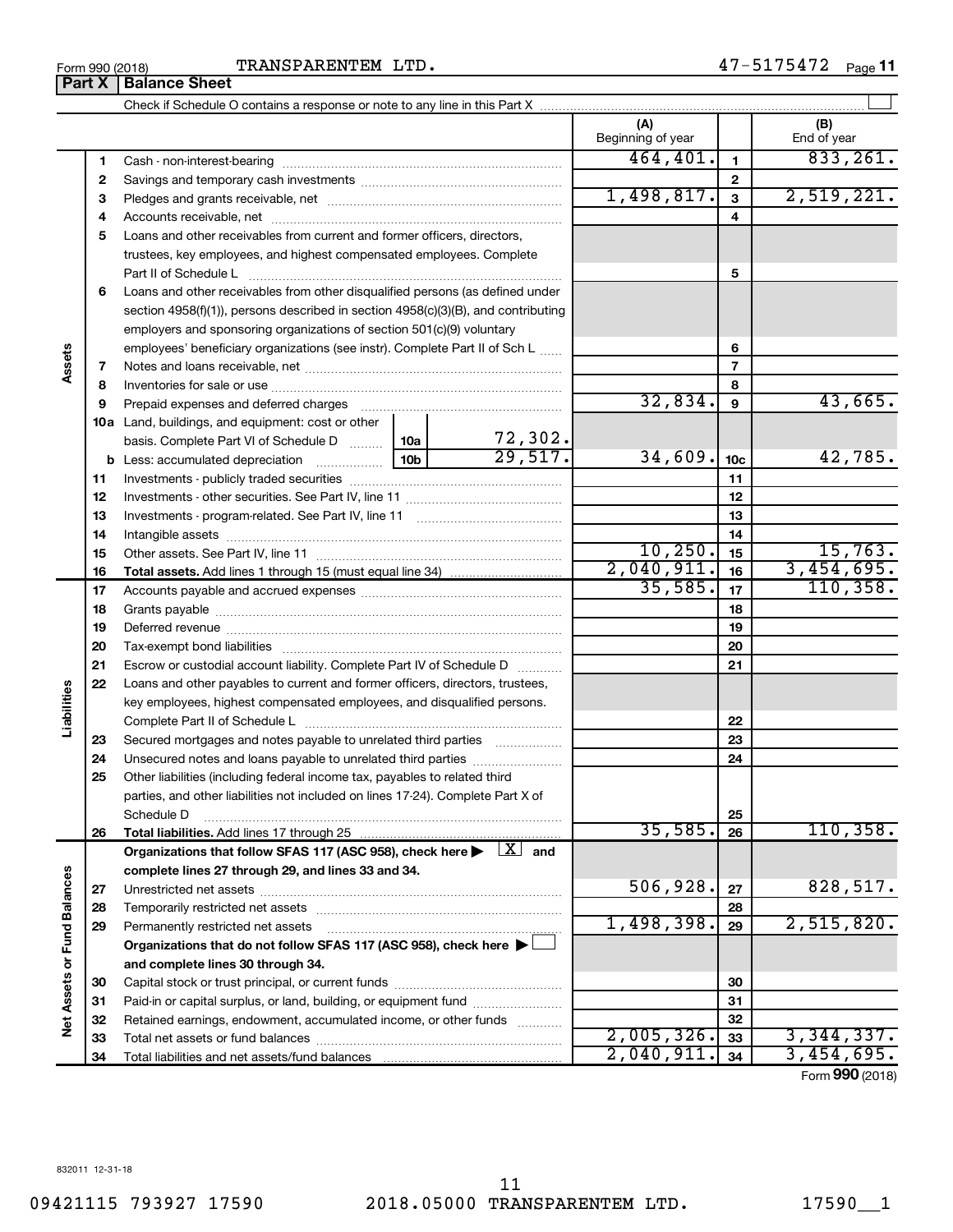|    | TRANSPARENTEM LTD.<br>Form 990 (2018)                                                                                                                                                                                          | 47-5175472              |                |      | Page 12          |
|----|--------------------------------------------------------------------------------------------------------------------------------------------------------------------------------------------------------------------------------|-------------------------|----------------|------|------------------|
|    | Part XI   Reconciliation of Net Assets                                                                                                                                                                                         |                         |                |      |                  |
|    | Check if Schedule O contains a response or note to any line in this Part XI [11] [12] [12] Check if Schedule O contains a response or note to any line in this Part XI                                                         |                         |                |      |                  |
|    |                                                                                                                                                                                                                                |                         |                |      |                  |
| 1  |                                                                                                                                                                                                                                | $\mathbf{1}$            | 4,521,663.     |      |                  |
| 2  |                                                                                                                                                                                                                                | $\overline{2}$          | 3,182,652.     |      |                  |
| з  | Revenue less expenses. Subtract line 2 from line 1                                                                                                                                                                             | 3                       | 1,339,011.     |      |                  |
| 4  |                                                                                                                                                                                                                                | $\overline{\mathbf{4}}$ | 2,005,326.     |      |                  |
| 5  | Net unrealized gains (losses) on investments [111] matter in the contract of the contract of the contract of the contract of the contract of the contract of the contract of the contract of the contract of the contract of t | 5                       |                |      |                  |
| 6  | Donated services and use of facilities                                                                                                                                                                                         | 6                       |                |      |                  |
| 7  | Investment expenses                                                                                                                                                                                                            | $\overline{7}$          |                |      |                  |
| 8  |                                                                                                                                                                                                                                | 8                       |                |      |                  |
| 9  |                                                                                                                                                                                                                                | 9                       |                |      | $\overline{0}$ . |
| 10 | Net assets or fund balances at end of year. Combine lines 3 through 9 (must equal Part X, line 33,                                                                                                                             |                         |                |      |                  |
|    | column (B))                                                                                                                                                                                                                    | 10                      | 3, 344, 337.   |      |                  |
|    | Part XII Financial Statements and Reporting                                                                                                                                                                                    |                         |                |      |                  |
|    |                                                                                                                                                                                                                                |                         |                |      |                  |
|    |                                                                                                                                                                                                                                |                         |                | Yes  | No.              |
| 1  | $\lfloor x \rfloor$ Accrual<br>Accounting method used to prepare the Form 990: [130] Cash<br>$\Box$ Other                                                                                                                      |                         |                |      |                  |
|    | If the organization changed its method of accounting from a prior year or checked "Other," explain in Schedule O.                                                                                                              |                         |                |      |                  |
|    |                                                                                                                                                                                                                                |                         | 2a             |      | x                |
|    | If "Yes," check a box below to indicate whether the financial statements for the year were compiled or reviewed on a                                                                                                           |                         |                |      |                  |
|    | separate basis, consolidated basis, or both:                                                                                                                                                                                   |                         |                |      |                  |
|    | Both consolidated and separate basis<br>Separate basis<br>Consolidated basis                                                                                                                                                   |                         |                |      |                  |
|    |                                                                                                                                                                                                                                |                         | 2 <sub>b</sub> | х    |                  |
|    | If "Yes," check a box below to indicate whether the financial statements for the year were audited on a separate basis,                                                                                                        |                         |                |      |                  |
|    | consolidated basis, or both:                                                                                                                                                                                                   |                         |                |      |                  |
|    | $ \mathbf{X} $ Separate basis<br>Consolidated basis<br>Both consolidated and separate basis                                                                                                                                    |                         |                |      |                  |
|    | c If "Yes" to line 2a or 2b, does the organization have a committee that assumes responsibility for oversight of the audit,                                                                                                    |                         |                |      |                  |
|    |                                                                                                                                                                                                                                |                         | 2c             |      | X                |
|    | If the organization changed either its oversight process or selection process during the tax year, explain in Schedule O.                                                                                                      |                         |                |      |                  |
|    | 3a As a result of a federal award, was the organization required to undergo an audit or audits as set forth in the Single Audit                                                                                                |                         |                |      |                  |
|    |                                                                                                                                                                                                                                |                         | За             |      | x                |
|    | <b>b</b> If "Yes," did the organization undergo the required audit or audits? If the organization did not undergo the required audit                                                                                           |                         |                |      |                  |
|    |                                                                                                                                                                                                                                |                         | 3b             | nnn. |                  |

Form (2018) **990**

832012 12-31-18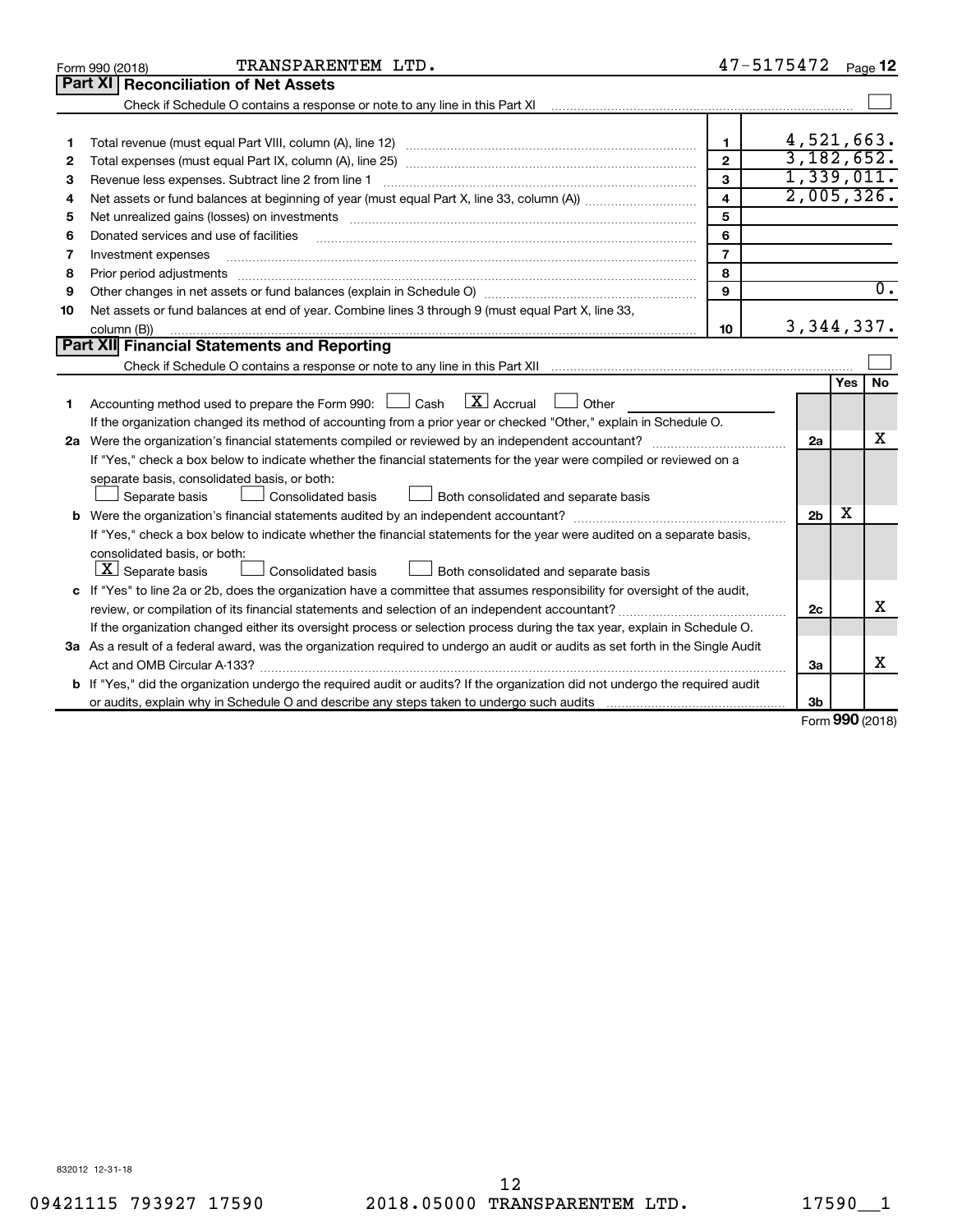**SCHEDULE A**

Department of the Treasury Internal Revenue Service

## Form 990 or 990-EZ)<br>
Complete if the organization is a section 501(c)(3) organization or a section<br> **Public Charity Status and Public Support**

**4947(a)(1) nonexempt charitable trust. | Attach to Form 990 or Form 990-EZ.** 

**| Go to www.irs.gov/Form990 for instructions and the latest information.**

| OMB No. 1545-0047                   |
|-------------------------------------|
|                                     |
| <b>Open to Public</b><br>Inspection |

| Name of the organization |  |
|--------------------------|--|
|--------------------------|--|

|              |        | Name of the organization                                                                                                                                                                                                                                        |                    |                                                       |                             |                                 |                            |  | <b>Employer identification number</b> |  |  |  |
|--------------|--------|-----------------------------------------------------------------------------------------------------------------------------------------------------------------------------------------------------------------------------------------------------------------|--------------------|-------------------------------------------------------|-----------------------------|---------------------------------|----------------------------|--|---------------------------------------|--|--|--|
|              |        |                                                                                                                                                                                                                                                                 | TRANSPARENTEM LTD. |                                                       |                             |                                 |                            |  | 47-5175472                            |  |  |  |
|              | Part I | Reason for Public Charity Status (All organizations must complete this part.) See instructions.                                                                                                                                                                 |                    |                                                       |                             |                                 |                            |  |                                       |  |  |  |
|              |        | The organization is not a private foundation because it is: (For lines 1 through 12, check only one box.)                                                                                                                                                       |                    |                                                       |                             |                                 |                            |  |                                       |  |  |  |
| 1.           |        | A church, convention of churches, or association of churches described in section 170(b)(1)(A)(i).                                                                                                                                                              |                    |                                                       |                             |                                 |                            |  |                                       |  |  |  |
| 2            |        | A school described in section 170(b)(1)(A)(ii). (Attach Schedule E (Form 990 or 990-EZ).)                                                                                                                                                                       |                    |                                                       |                             |                                 |                            |  |                                       |  |  |  |
| з            |        | A hospital or a cooperative hospital service organization described in section 170(b)(1)(A)(iii).                                                                                                                                                               |                    |                                                       |                             |                                 |                            |  |                                       |  |  |  |
| 4            |        | A medical research organization operated in conjunction with a hospital described in section 170(b)(1)(A)(iii). Enter the hospital's name,                                                                                                                      |                    |                                                       |                             |                                 |                            |  |                                       |  |  |  |
|              |        | city, and state:                                                                                                                                                                                                                                                |                    |                                                       |                             |                                 |                            |  |                                       |  |  |  |
| 5.           |        | An organization operated for the benefit of a college or university owned or operated by a governmental unit described in<br>section 170(b)(1)(A)(iv). (Complete Part II.)                                                                                      |                    |                                                       |                             |                                 |                            |  |                                       |  |  |  |
|              |        | A federal, state, or local government or governmental unit described in section 170(b)(1)(A)(v).                                                                                                                                                                |                    |                                                       |                             |                                 |                            |  |                                       |  |  |  |
| 6.           |        | 7 $ X $ An organization that normally receives a substantial part of its support from a governmental unit or from the general public described in                                                                                                               |                    |                                                       |                             |                                 |                            |  |                                       |  |  |  |
|              |        |                                                                                                                                                                                                                                                                 |                    |                                                       |                             |                                 |                            |  |                                       |  |  |  |
|              |        | section 170(b)(1)(A)(vi). (Complete Part II.)                                                                                                                                                                                                                   |                    |                                                       |                             |                                 |                            |  |                                       |  |  |  |
| 8<br>9       |        | A community trust described in section 170(b)(1)(A)(vi). (Complete Part II.)                                                                                                                                                                                    |                    |                                                       |                             |                                 |                            |  |                                       |  |  |  |
|              |        | An agricultural research organization described in section 170(b)(1)(A)(ix) operated in conjunction with a land-grant college<br>or university or a non-land-grant college of agriculture (see instructions). Enter the name, city, and state of the college or |                    |                                                       |                             |                                 |                            |  |                                       |  |  |  |
|              |        | university:                                                                                                                                                                                                                                                     |                    |                                                       |                             |                                 |                            |  |                                       |  |  |  |
| 10           |        | An organization that normally receives: (1) more than 33 1/3% of its support from contributions, membership fees, and gross receipts from                                                                                                                       |                    |                                                       |                             |                                 |                            |  |                                       |  |  |  |
|              |        | activities related to its exempt functions - subject to certain exceptions, and (2) no more than 33 1/3% of its support from gross investment                                                                                                                   |                    |                                                       |                             |                                 |                            |  |                                       |  |  |  |
|              |        | income and unrelated business taxable income (less section 511 tax) from businesses acquired by the organization after June 30, 1975.                                                                                                                           |                    |                                                       |                             |                                 |                            |  |                                       |  |  |  |
|              |        | See section 509(a)(2). (Complete Part III.)                                                                                                                                                                                                                     |                    |                                                       |                             |                                 |                            |  |                                       |  |  |  |
| 11           |        | An organization organized and operated exclusively to test for public safety. See section 509(a)(4).                                                                                                                                                            |                    |                                                       |                             |                                 |                            |  |                                       |  |  |  |
| 12           |        | An organization organized and operated exclusively for the benefit of, to perform the functions of, or to carry out the purposes of one or                                                                                                                      |                    |                                                       |                             |                                 |                            |  |                                       |  |  |  |
|              |        | more publicly supported organizations described in section 509(a)(1) or section 509(a)(2). See section 509(a)(3). Check the box in                                                                                                                              |                    |                                                       |                             |                                 |                            |  |                                       |  |  |  |
|              |        | lines 12a through 12d that describes the type of supporting organization and complete lines 12e, 12f, and 12g.                                                                                                                                                  |                    |                                                       |                             |                                 |                            |  |                                       |  |  |  |
| а            |        | Type I. A supporting organization operated, supervised, or controlled by its supported organization(s), typically by giving                                                                                                                                     |                    |                                                       |                             |                                 |                            |  |                                       |  |  |  |
|              |        | the supported organization(s) the power to regularly appoint or elect a majority of the directors or trustees of the supporting                                                                                                                                 |                    |                                                       |                             |                                 |                            |  |                                       |  |  |  |
|              |        | organization. You must complete Part IV, Sections A and B.                                                                                                                                                                                                      |                    |                                                       |                             |                                 |                            |  |                                       |  |  |  |
| b            |        | Type II. A supporting organization supervised or controlled in connection with its supported organization(s), by having                                                                                                                                         |                    |                                                       |                             |                                 |                            |  |                                       |  |  |  |
|              |        | control or management of the supporting organization vested in the same persons that control or manage the supported                                                                                                                                            |                    |                                                       |                             |                                 |                            |  |                                       |  |  |  |
|              |        | organization(s). You must complete Part IV, Sections A and C.                                                                                                                                                                                                   |                    |                                                       |                             |                                 |                            |  |                                       |  |  |  |
| с            |        | Type III functionally integrated. A supporting organization operated in connection with, and functionally integrated with,                                                                                                                                      |                    |                                                       |                             |                                 |                            |  |                                       |  |  |  |
|              |        | its supported organization(s) (see instructions). You must complete Part IV, Sections A, D, and E.                                                                                                                                                              |                    |                                                       |                             |                                 |                            |  |                                       |  |  |  |
| d            |        | Type III non-functionally integrated. A supporting organization operated in connection with its supported organization(s)                                                                                                                                       |                    |                                                       |                             |                                 |                            |  |                                       |  |  |  |
|              |        | that is not functionally integrated. The organization generally must satisfy a distribution requirement and an attentiveness                                                                                                                                    |                    |                                                       |                             |                                 |                            |  |                                       |  |  |  |
|              |        | requirement (see instructions). You must complete Part IV, Sections A and D, and Part V.                                                                                                                                                                        |                    |                                                       |                             |                                 |                            |  |                                       |  |  |  |
|              |        | Check this box if the organization received a written determination from the IRS that it is a Type I, Type II, Type III                                                                                                                                         |                    |                                                       |                             |                                 |                            |  |                                       |  |  |  |
|              |        | functionally integrated, or Type III non-functionally integrated supporting organization.                                                                                                                                                                       |                    |                                                       |                             |                                 |                            |  |                                       |  |  |  |
|              |        | f Enter the number of supported organizations                                                                                                                                                                                                                   |                    |                                                       |                             |                                 |                            |  |                                       |  |  |  |
|              |        | g Provide the following information about the supported organization(s).                                                                                                                                                                                        |                    |                                                       |                             |                                 |                            |  |                                       |  |  |  |
|              |        | (i) Name of supported                                                                                                                                                                                                                                           | (ii) EIN           | (iii) Type of organization                            | in your governing document? | (iv) Is the organization listed | (v) Amount of monetary     |  | (vi) Amount of other                  |  |  |  |
|              |        | organization                                                                                                                                                                                                                                                    |                    | (described on lines 1-10<br>above (see instructions)) | Yes                         | No                              | support (see instructions) |  | support (see instructions)            |  |  |  |
|              |        |                                                                                                                                                                                                                                                                 |                    |                                                       |                             |                                 |                            |  |                                       |  |  |  |
|              |        |                                                                                                                                                                                                                                                                 |                    |                                                       |                             |                                 |                            |  |                                       |  |  |  |
|              |        |                                                                                                                                                                                                                                                                 |                    |                                                       |                             |                                 |                            |  |                                       |  |  |  |
|              |        |                                                                                                                                                                                                                                                                 |                    |                                                       |                             |                                 |                            |  |                                       |  |  |  |
|              |        |                                                                                                                                                                                                                                                                 |                    |                                                       |                             |                                 |                            |  |                                       |  |  |  |
|              |        |                                                                                                                                                                                                                                                                 |                    |                                                       |                             |                                 |                            |  |                                       |  |  |  |
|              |        |                                                                                                                                                                                                                                                                 |                    |                                                       |                             |                                 |                            |  |                                       |  |  |  |
|              |        |                                                                                                                                                                                                                                                                 |                    |                                                       |                             |                                 |                            |  |                                       |  |  |  |
| <b>Total</b> |        |                                                                                                                                                                                                                                                                 |                    |                                                       |                             |                                 |                            |  |                                       |  |  |  |

LHA For Paperwork Reduction Act Notice, see the Instructions for Form 990 or 990-EZ. 832021 10-11-18 Schedule A (Form 990 or 990-EZ) 2018 13

09421115 793927 17590 2018.05000 TRANSPARENTEM LTD. 17590\_1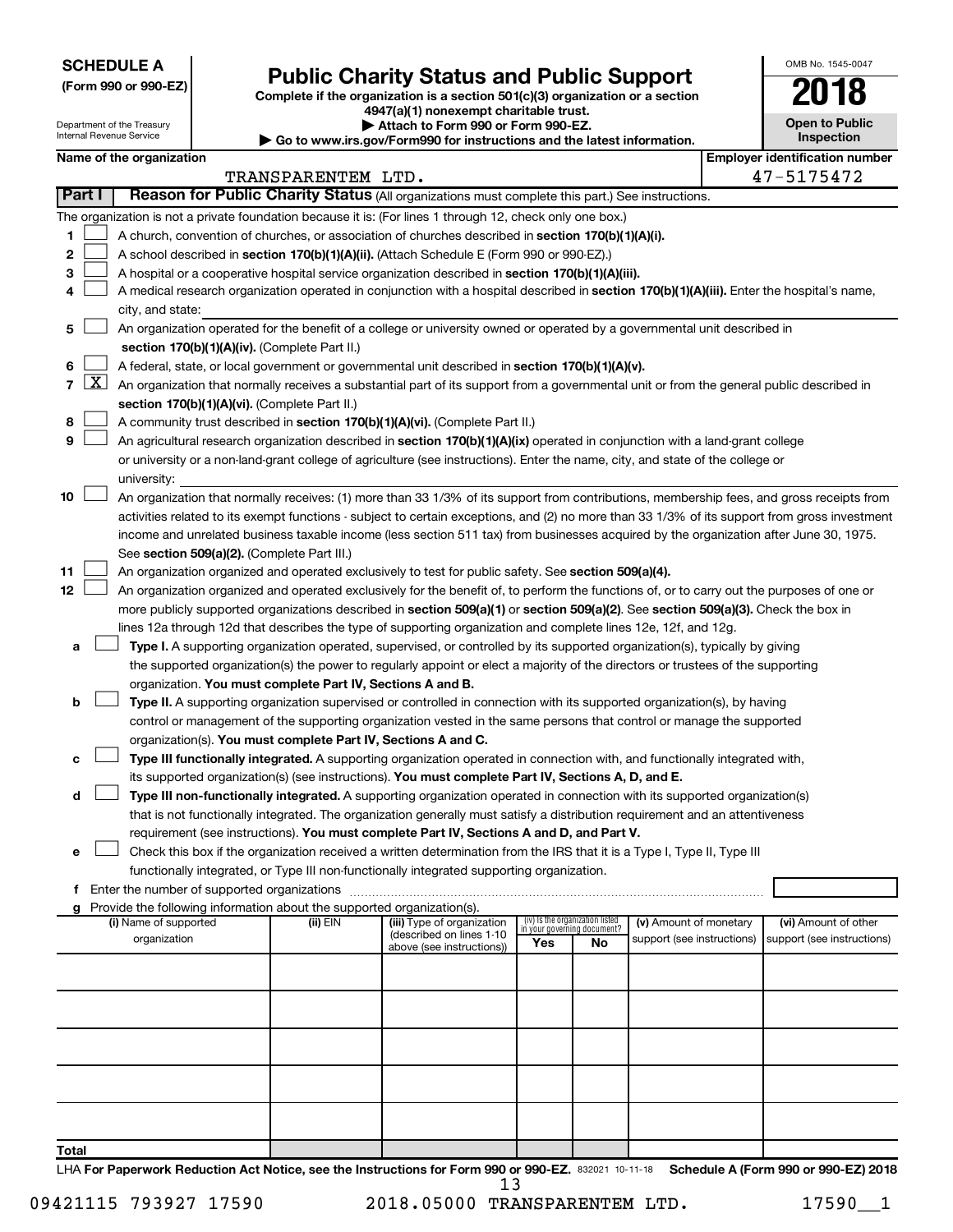#### Schedule A (Form 990 or 990-EZ) 2018 Page TRANSPARENTEM LTD. 47-5175472

47-5175472 Page 2

(Complete only if you checked the box on line 5, 7, or 8 of Part I or if the organization failed to qualify under Part III. If the organization **Part II Support Schedule for Organizations Described in Sections 170(b)(1)(A)(iv) and 170(b)(1)(A)(vi)**

fails to qualify under the tests listed below, please complete Part III.)

|     | <b>Section A. Public Support</b>                                                                                                                                                                                                                           |          |            |            |            |          |                                          |  |  |
|-----|------------------------------------------------------------------------------------------------------------------------------------------------------------------------------------------------------------------------------------------------------------|----------|------------|------------|------------|----------|------------------------------------------|--|--|
|     | Calendar year (or fiscal year beginning in)                                                                                                                                                                                                                | (a) 2014 | $(b)$ 2015 | $(c)$ 2016 | $(d)$ 2017 | (e) 2018 | (f) Total                                |  |  |
|     | 1 Gifts, grants, contributions, and                                                                                                                                                                                                                        |          |            |            |            |          |                                          |  |  |
|     | membership fees received. (Do not                                                                                                                                                                                                                          |          |            |            |            |          |                                          |  |  |
|     | include any "unusual grants.")                                                                                                                                                                                                                             |          | 250,000.   | 2047855.   | 3185381.   |          | 4553514.10036750.                        |  |  |
|     | 2 Tax revenues levied for the organ-                                                                                                                                                                                                                       |          |            |            |            |          |                                          |  |  |
|     | ization's benefit and either paid to                                                                                                                                                                                                                       |          |            |            |            |          |                                          |  |  |
|     | or expended on its behalf                                                                                                                                                                                                                                  |          |            |            |            |          |                                          |  |  |
| З   | The value of services or facilities                                                                                                                                                                                                                        |          |            |            |            |          |                                          |  |  |
|     | furnished by a governmental unit to                                                                                                                                                                                                                        |          |            |            |            |          |                                          |  |  |
|     | the organization without charge                                                                                                                                                                                                                            |          |            |            |            |          |                                          |  |  |
|     | Total. Add lines 1 through 3                                                                                                                                                                                                                               |          | 250,000.   | 2047855.   | 3185381.   |          | 4553514.10036750.                        |  |  |
| 5   | The portion of total contributions                                                                                                                                                                                                                         |          |            |            |            |          |                                          |  |  |
|     | by each person (other than a                                                                                                                                                                                                                               |          |            |            |            |          |                                          |  |  |
|     | governmental unit or publicly                                                                                                                                                                                                                              |          |            |            |            |          |                                          |  |  |
|     | supported organization) included                                                                                                                                                                                                                           |          |            |            |            |          |                                          |  |  |
|     | on line 1 that exceeds 2% of the                                                                                                                                                                                                                           |          |            |            |            |          |                                          |  |  |
|     | amount shown on line 11,                                                                                                                                                                                                                                   |          |            |            |            |          |                                          |  |  |
|     | column (f) $\ldots$                                                                                                                                                                                                                                        |          |            |            |            |          | 7872091.                                 |  |  |
|     | 6 Public support. Subtract line 5 from line 4.                                                                                                                                                                                                             |          |            |            |            |          | 2164659.                                 |  |  |
|     | <b>Section B. Total Support</b>                                                                                                                                                                                                                            |          |            |            |            |          |                                          |  |  |
|     | Calendar year (or fiscal year beginning in)                                                                                                                                                                                                                | (a) 2014 | $(b)$ 2015 | $(c)$ 2016 | $(d)$ 2017 | (e) 2018 | (f) Total                                |  |  |
|     | 7 Amounts from line 4                                                                                                                                                                                                                                      |          | 250,000.   | 2047855.   | 3185381    |          | 4553514.10036750.                        |  |  |
|     | 8 Gross income from interest,                                                                                                                                                                                                                              |          |            |            |            |          |                                          |  |  |
|     | dividends, payments received on                                                                                                                                                                                                                            |          |            |            |            |          |                                          |  |  |
|     | securities loans, rents, royalties,                                                                                                                                                                                                                        |          |            |            |            |          |                                          |  |  |
|     | and income from similar sources                                                                                                                                                                                                                            |          |            |            | 8.         | 130.     | 138.                                     |  |  |
| 9   | Net income from unrelated business                                                                                                                                                                                                                         |          |            |            |            |          |                                          |  |  |
|     | activities, whether or not the                                                                                                                                                                                                                             |          |            |            |            |          |                                          |  |  |
|     | business is regularly carried on                                                                                                                                                                                                                           |          |            |            |            |          |                                          |  |  |
|     | 10 Other income. Do not include gain                                                                                                                                                                                                                       |          |            |            |            |          |                                          |  |  |
|     | or loss from the sale of capital                                                                                                                                                                                                                           |          |            |            |            |          |                                          |  |  |
|     | assets (Explain in Part VI.)                                                                                                                                                                                                                               |          |            |            | 72.        |          | 72.                                      |  |  |
| 11. | Total support. Add lines 7 through 10                                                                                                                                                                                                                      |          |            |            |            |          | 10036960.                                |  |  |
| 12  | Gross receipts from related activities, etc. (see instructions)                                                                                                                                                                                            |          |            |            |            | 12       |                                          |  |  |
|     | 13 First five years. If the Form 990 is for the organization's first, second, third, fourth, or fifth tax year as a section 501(c)(3)                                                                                                                      |          |            |            |            |          |                                          |  |  |
|     | organization, check this box and stop here manufactured and according to the state of the control of the control of the control of the control of the control of the control of the control of the control of the control of t                             |          |            |            |            |          | $\blacktriangleright$ $\boxed{\text{X}}$ |  |  |
|     | Section C. Computation of Public Support Percentage                                                                                                                                                                                                        |          |            |            |            |          |                                          |  |  |
|     |                                                                                                                                                                                                                                                            |          |            |            |            | 14       | ℅                                        |  |  |
|     |                                                                                                                                                                                                                                                            |          |            |            |            | 15       | %                                        |  |  |
|     | 16a 33 1/3% support test - 2018. If the organization did not check the box on line 13, and line 14 is 33 1/3% or more, check this box and                                                                                                                  |          |            |            |            |          |                                          |  |  |
|     | stop here. The organization qualifies as a publicly supported organization manufaction manufacture content and the supported or an annufacture content and the supported or state and the state of the state of the state of t                             |          |            |            |            |          |                                          |  |  |
|     | b 33 1/3% support test - 2017. If the organization did not check a box on line 13 or 16a, and line 15 is 33 1/3% or more, check this box                                                                                                                   |          |            |            |            |          |                                          |  |  |
|     |                                                                                                                                                                                                                                                            |          |            |            |            |          |                                          |  |  |
|     | 17a 10% -facts-and-circumstances test - 2018. If the organization did not check a box on line 13, 16a, or 16b, and line 14 is 10% or more,                                                                                                                 |          |            |            |            |          |                                          |  |  |
|     | and if the organization meets the "facts-and-circumstances" test, check this box and stop here. Explain in Part VI how the organization                                                                                                                    |          |            |            |            |          |                                          |  |  |
|     |                                                                                                                                                                                                                                                            |          |            |            |            |          |                                          |  |  |
|     | <b>b 10% -facts-and-circumstances test - 2017.</b> If the organization did not check a box on line 13, 16a, 16b, or 17a, and line 15 is 10% or                                                                                                             |          |            |            |            |          |                                          |  |  |
|     |                                                                                                                                                                                                                                                            |          |            |            |            |          |                                          |  |  |
|     | more, and if the organization meets the "facts-and-circumstances" test, check this box and stop here. Explain in Part VI how the<br>organization meets the "facts-and-circumstances" test. The organization qualifies as a publicly supported organization |          |            |            |            |          |                                          |  |  |
|     |                                                                                                                                                                                                                                                            |          |            |            |            |          |                                          |  |  |
|     | 18 Private foundation. If the organization did not check a box on line 13, 16a, 16b, 17a, or 17b, check this box and see instructions                                                                                                                      |          |            |            |            |          |                                          |  |  |

**Schedule A (Form 990 or 990-EZ) 2018**

832022 10-11-18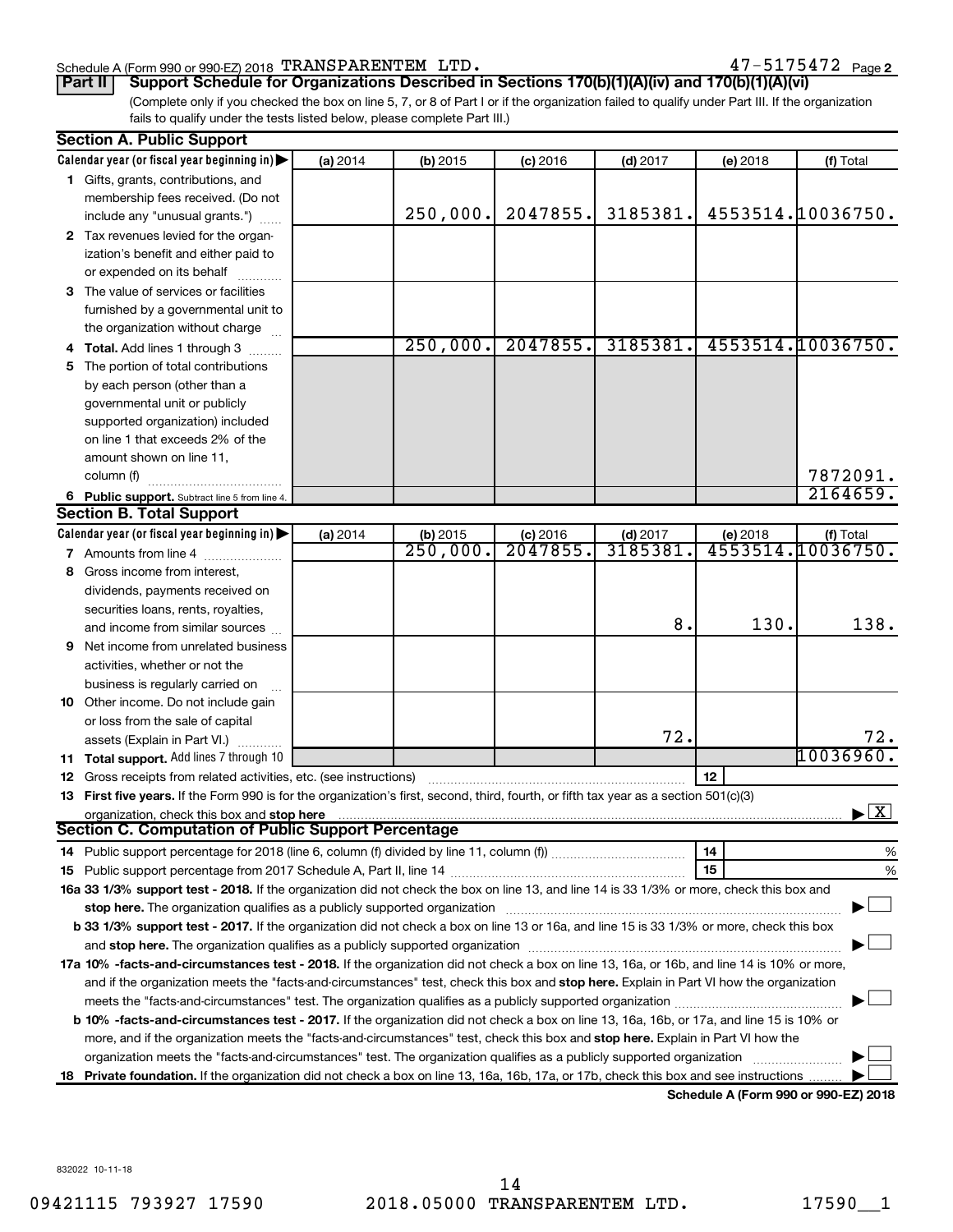#### Schedule A (Form 990 or 990-EZ) 2018 Page TRANSPARENTEM LTD. 47-5175472

### **Part III Support Schedule for Organizations Described in Section 509(a)(2)**

(Complete only if you checked the box on line 10 of Part I or if the organization failed to qualify under Part II. If the organization fails to

| qualify under the tests listed below, please complete Part II.)                                                                                                                          |          |            |                 |            |                                      |           |  |
|------------------------------------------------------------------------------------------------------------------------------------------------------------------------------------------|----------|------------|-----------------|------------|--------------------------------------|-----------|--|
| <b>Section A. Public Support</b>                                                                                                                                                         |          |            |                 |            |                                      |           |  |
| Calendar year (or fiscal year beginning in)                                                                                                                                              | (a) 2014 | $(b)$ 2015 | $(c)$ 2016      | $(d)$ 2017 | (e) 2018                             | (f) Total |  |
| 1 Gifts, grants, contributions, and                                                                                                                                                      |          |            |                 |            |                                      |           |  |
| membership fees received. (Do not                                                                                                                                                        |          |            |                 |            |                                      |           |  |
| include any "unusual grants.")                                                                                                                                                           |          |            |                 |            |                                      |           |  |
| 2 Gross receipts from admissions,<br>merchandise sold or services per-<br>formed, or facilities furnished in<br>any activity that is related to the<br>organization's tax-exempt purpose |          |            |                 |            |                                      |           |  |
| 3 Gross receipts from activities that                                                                                                                                                    |          |            |                 |            |                                      |           |  |
| are not an unrelated trade or bus-                                                                                                                                                       |          |            |                 |            |                                      |           |  |
| iness under section 513                                                                                                                                                                  |          |            |                 |            |                                      |           |  |
| 4 Tax revenues levied for the organ-                                                                                                                                                     |          |            |                 |            |                                      |           |  |
| ization's benefit and either paid to                                                                                                                                                     |          |            |                 |            |                                      |           |  |
| or expended on its behalf                                                                                                                                                                |          |            |                 |            |                                      |           |  |
| 5 The value of services or facilities                                                                                                                                                    |          |            |                 |            |                                      |           |  |
| furnished by a governmental unit to                                                                                                                                                      |          |            |                 |            |                                      |           |  |
| the organization without charge                                                                                                                                                          |          |            |                 |            |                                      |           |  |
| 6 Total. Add lines 1 through 5                                                                                                                                                           |          |            |                 |            |                                      |           |  |
| 7a Amounts included on lines 1, 2, and                                                                                                                                                   |          |            |                 |            |                                      |           |  |
| 3 received from disqualified persons                                                                                                                                                     |          |            |                 |            |                                      |           |  |
| <b>b</b> Amounts included on lines 2 and 3 received<br>from other than disqualified persons that<br>exceed the greater of \$5,000 or 1% of the<br>amount on line 13 for the year         |          |            |                 |            |                                      |           |  |
| c Add lines 7a and 7b                                                                                                                                                                    |          |            |                 |            |                                      |           |  |
| 8 Public support. (Subtract line 7c from line 6.)                                                                                                                                        |          |            |                 |            |                                      |           |  |
| <b>Section B. Total Support</b>                                                                                                                                                          |          |            |                 |            |                                      |           |  |
| Calendar year (or fiscal year beginning in)                                                                                                                                              | (a) 2014 | (b) 2015   | <b>(c)</b> 2016 | $(d)$ 2017 | (e) 2018                             | (f) Total |  |
| 9 Amounts from line 6                                                                                                                                                                    |          |            |                 |            |                                      |           |  |
| <b>10a</b> Gross income from interest,<br>dividends, payments received on<br>securities loans, rents, royalties,<br>and income from similar sources                                      |          |            |                 |            |                                      |           |  |
| <b>b</b> Unrelated business taxable income                                                                                                                                               |          |            |                 |            |                                      |           |  |
| (less section 511 taxes) from businesses<br>acquired after June 30, 1975<br>.                                                                                                            |          |            |                 |            |                                      |           |  |
| c Add lines 10a and 10b                                                                                                                                                                  |          |            |                 |            |                                      |           |  |
| <b>11</b> Net income from unrelated business<br>activities not included in line 10b,<br>whether or not the business is<br>regularly carried on                                           |          |            |                 |            |                                      |           |  |
| 12 Other income. Do not include gain<br>or loss from the sale of capital<br>assets (Explain in Part VI.)                                                                                 |          |            |                 |            |                                      |           |  |
| 13 Total support. (Add lines 9, 10c, 11, and 12.)                                                                                                                                        |          |            |                 |            |                                      |           |  |
| 14 First five years. If the Form 990 is for the organization's first, second, third, fourth, or fifth tax year as a section 501(c)(3) organization,                                      |          |            |                 |            |                                      |           |  |
| check this box and stop here                                                                                                                                                             |          |            |                 |            |                                      |           |  |
| <b>Section C. Computation of Public Support Percentage</b>                                                                                                                               |          |            |                 |            |                                      |           |  |
| 15 Public support percentage for 2018 (line 8, column (f), divided by line 13, column (f) <i></i>                                                                                        |          |            |                 |            | 15                                   | %         |  |
| 16 Public support percentage from 2017 Schedule A, Part III, line 15                                                                                                                     |          |            |                 |            | 16                                   | %         |  |
| Section D. Computation of Investment Income Percentage                                                                                                                                   |          |            |                 |            |                                      |           |  |
|                                                                                                                                                                                          |          |            |                 |            | 17                                   | %         |  |
| 18 Investment income percentage from 2017 Schedule A, Part III, line 17                                                                                                                  |          |            |                 |            | 18                                   | %         |  |
| 19a 33 1/3% support tests - 2018. If the organization did not check the box on line 14, and line 15 is more than 33 1/3%, and line 17 is not                                             |          |            |                 |            |                                      |           |  |
| more than 33 1/3%, check this box and stop here. The organization qualifies as a publicly supported organization                                                                         |          |            |                 |            |                                      |           |  |
| b 33 1/3% support tests - 2017. If the organization did not check a box on line 14 or line 19a, and line 16 is more than 33 1/3%, and                                                    |          |            |                 |            |                                      |           |  |
| line 18 is not more than 33 1/3%, check this box and stop here. The organization qualifies as a publicly supported organization                                                          |          |            |                 |            |                                      |           |  |
|                                                                                                                                                                                          |          |            |                 |            |                                      |           |  |
| 832023 10-11-18                                                                                                                                                                          |          |            | 15              |            | Schedule A (Form 990 or 990-EZ) 2018 |           |  |

09421115 793927 17590 2018.05000 TRANSPARENTEM LTD. 17590\_1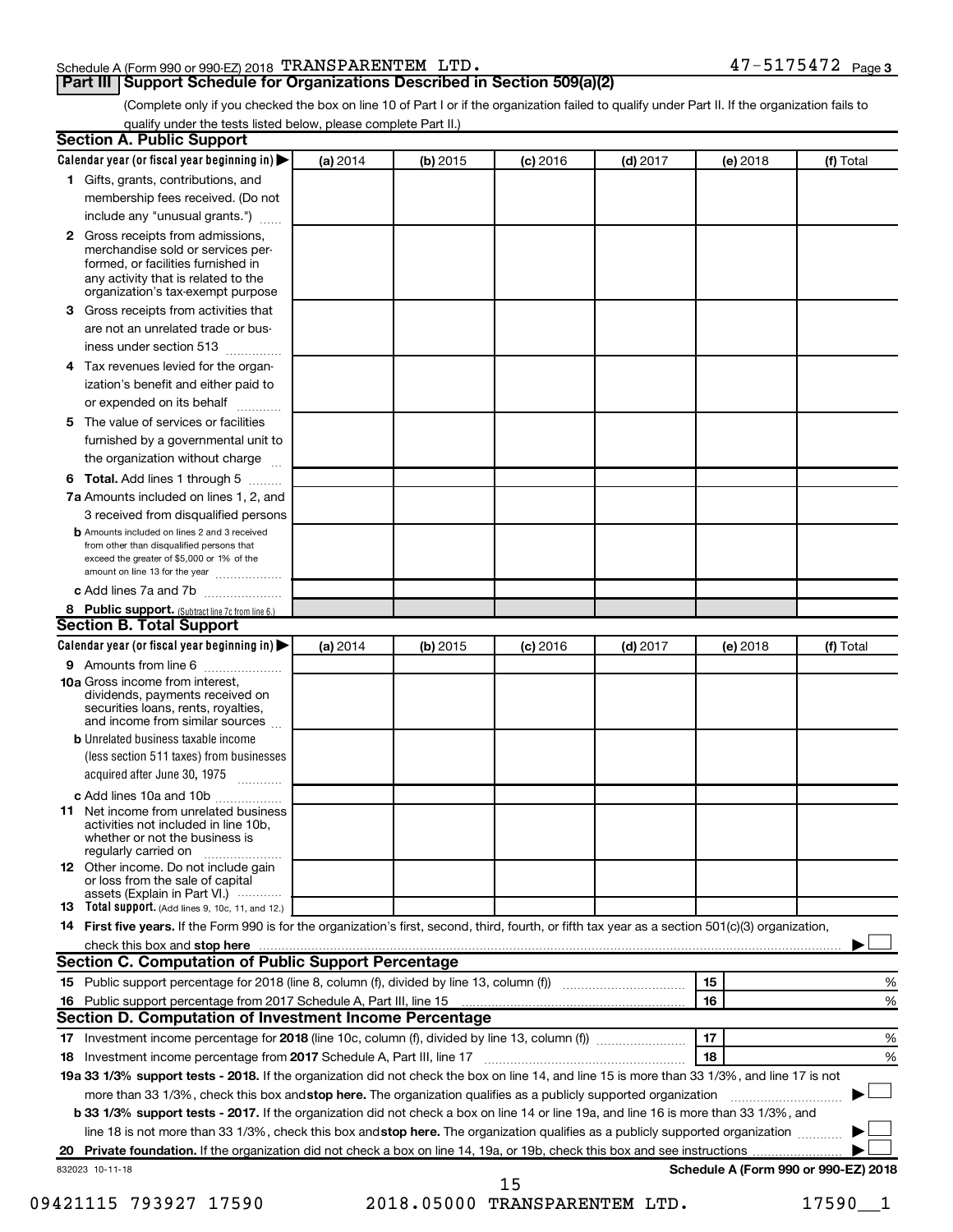**1**

**2**

**3a**

**3b**

**3c**

**4a**

**4b**

**4c**

**Yes No**

### **Part IV Supporting Organizations**

(Complete only if you checked a box in line 12 on Part I. If you checked 12a of Part I, complete Sections A and B. If you checked 12b of Part I, complete Sections A and C. If you checked 12c of Part I, complete Sections A, D, and E. If you checked 12d of Part I, complete Sections A and D, and complete Part V.)

#### **Section A. All Supporting Organizations**

- **1** Are all of the organization's supported organizations listed by name in the organization's governing documents? If "No," describe in Part VI how the supported organizations are designated. If designated by *class or purpose, describe the designation. If historic and continuing relationship, explain.*
- **2** Did the organization have any supported organization that does not have an IRS determination of status under section 509(a)(1) or (2)? If "Yes," explain in Part **VI** how the organization determined that the supported *organization was described in section 509(a)(1) or (2).*
- **3a** Did the organization have a supported organization described in section 501(c)(4), (5), or (6)? If "Yes," answer *(b) and (c) below.*
- **b** Did the organization confirm that each supported organization qualified under section 501(c)(4), (5), or (6) and satisfied the public support tests under section 509(a)(2)? If "Yes," describe in Part VI when and how the *organization made the determination.*
- **c** Did the organization ensure that all support to such organizations was used exclusively for section 170(c)(2)(B) purposes? If "Yes," explain in Part VI what controls the organization put in place to ensure such use.
- **4 a** *If* Was any supported organization not organized in the United States ("foreign supported organization")? *"Yes," and if you checked 12a or 12b in Part I, answer (b) and (c) below.*
- **b** Did the organization have ultimate control and discretion in deciding whether to make grants to the foreign supported organization? If "Yes," describe in Part VI how the organization had such control and discretion *despite being controlled or supervised by or in connection with its supported organizations.*
- **c** Did the organization support any foreign supported organization that does not have an IRS determination under sections 501(c)(3) and 509(a)(1) or (2)? If "Yes," explain in Part VI what controls the organization used *to ensure that all support to the foreign supported organization was used exclusively for section 170(c)(2)(B) purposes.*
- **5a** Did the organization add, substitute, or remove any supported organizations during the tax year? If "Yes," answer (b) and (c) below (if applicable). Also, provide detail in **Part VI,** including (i) the names and EIN *numbers of the supported organizations added, substituted, or removed; (ii) the reasons for each such action; (iii) the authority under the organization's organizing document authorizing such action; and (iv) how the action was accomplished (such as by amendment to the organizing document).*
- **b** Type I or Type II only. Was any added or substituted supported organization part of a class already designated in the organization's organizing document?
- **c Substitutions only.**  Was the substitution the result of an event beyond the organization's control?
- **6** Did the organization provide support (whether in the form of grants or the provision of services or facilities) to **Part VI.** support or benefit one or more of the filing organization's supported organizations? If "Yes," provide detail in anyone other than (i) its supported organizations, (ii) individuals that are part of the charitable class benefited by one or more of its supported organizations, or (iii) other supporting organizations that also
- **7** Did the organization provide a grant, loan, compensation, or other similar payment to a substantial contributor regard to a substantial contributor? If "Yes," complete Part I of Schedule L (Form 990 or 990-EZ). (as defined in section 4958(c)(3)(C)), a family member of a substantial contributor, or a 35% controlled entity with
- **8** Did the organization make a loan to a disqualified person (as defined in section 4958) not described in line 7? *If "Yes," complete Part I of Schedule L (Form 990 or 990-EZ).*
- **9 a** Was the organization controlled directly or indirectly at any time during the tax year by one or more in section 509(a)(1) or (2))? If "Yes," provide detail in **Part VI.** disqualified persons as defined in section 4946 (other than foundation managers and organizations described
- **b** Did one or more disqualified persons (as defined in line 9a) hold a controlling interest in any entity in which the supporting organization had an interest? If "Yes," provide detail in Part VI.
- **c** Did a disqualified person (as defined in line 9a) have an ownership interest in, or derive any personal benefit from, assets in which the supporting organization also had an interest? If "Yes," provide detail in Part VI.
- **10 a** Was the organization subject to the excess business holdings rules of section 4943 because of section supporting organizations)? If "Yes," answer 10b below. 4943(f) (regarding certain Type II supporting organizations, and all Type III non-functionally integrated
	- **b** Did the organization have any excess business holdings in the tax year? (Use Schedule C, Form 4720, to *determine whether the organization had excess business holdings.)*

832024 10-11-18

09421115 793927 17590 2018.05000 TRANSPARENTEM LTD. 17590 1 16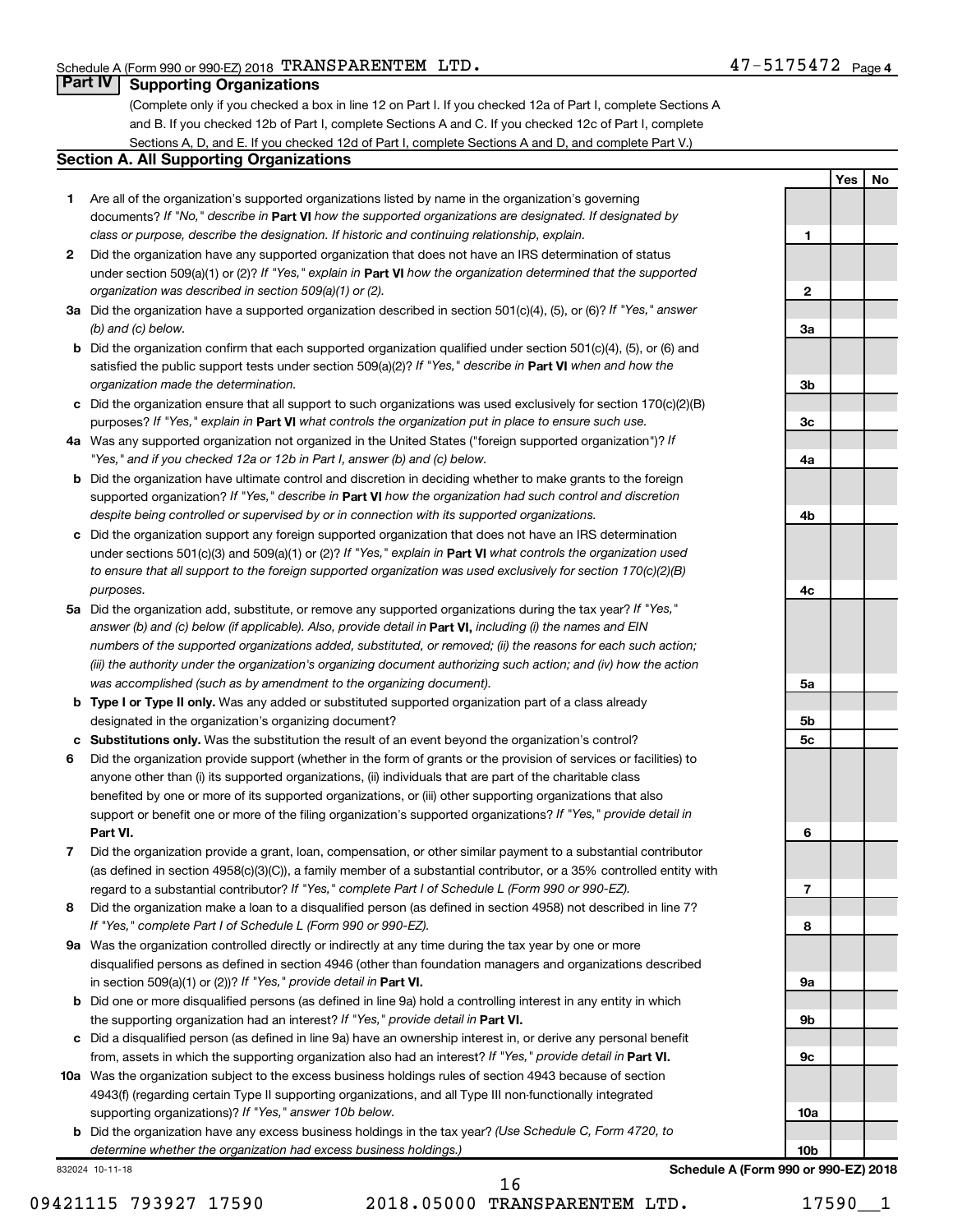|             | Part IV<br><b>Supporting Organizations (continued)</b>                                                                          |                 |     |    |
|-------------|---------------------------------------------------------------------------------------------------------------------------------|-----------------|-----|----|
|             |                                                                                                                                 |                 | Yes | No |
| 11          | Has the organization accepted a gift or contribution from any of the following persons?                                         |                 |     |    |
|             | a A person who directly or indirectly controls, either alone or together with persons described in (b) and (c)                  |                 |     |    |
|             | below, the governing body of a supported organization?                                                                          | 11a             |     |    |
|             | <b>b</b> A family member of a person described in (a) above?                                                                    | 11 <sub>b</sub> |     |    |
|             | c A 35% controlled entity of a person described in (a) or (b) above? If "Yes" to a, b, or c, provide detail in Part VI.         | 11c             |     |    |
|             | <b>Section B. Type I Supporting Organizations</b>                                                                               |                 |     |    |
|             |                                                                                                                                 |                 | Yes | No |
| 1           | Did the directors, trustees, or membership of one or more supported organizations have the power to                             |                 |     |    |
|             | regularly appoint or elect at least a majority of the organization's directors or trustees at all times during the              |                 |     |    |
|             | tax year? If "No," describe in Part VI how the supported organization(s) effectively operated, supervised, or                   |                 |     |    |
|             | controlled the organization's activities. If the organization had more than one supported organization,                         |                 |     |    |
|             | describe how the powers to appoint and/or remove directors or trustees were allocated among the supported                       |                 |     |    |
|             | organizations and what conditions or restrictions, if any, applied to such powers during the tax year.                          | 1               |     |    |
| 2           | Did the organization operate for the benefit of any supported organization other than the supported                             |                 |     |    |
|             | organization(s) that operated, supervised, or controlled the supporting organization? If "Yes," explain in                      |                 |     |    |
|             | Part VI how providing such benefit carried out the purposes of the supported organization(s) that operated,                     |                 |     |    |
|             | supervised, or controlled the supporting organization.                                                                          | 2               |     |    |
|             | <b>Section C. Type II Supporting Organizations</b>                                                                              |                 |     |    |
|             |                                                                                                                                 |                 | Yes | No |
| 1           | Were a majority of the organization's directors or trustees during the tax year also a majority of the directors                |                 |     |    |
|             | or trustees of each of the organization's supported organization(s)? If "No," describe in Part VI how control                   |                 |     |    |
|             | or management of the supporting organization was vested in the same persons that controlled or managed                          |                 |     |    |
|             | the supported organization(s).                                                                                                  | 1               |     |    |
|             | <b>Section D. All Type III Supporting Organizations</b>                                                                         |                 |     |    |
|             |                                                                                                                                 |                 | Yes | No |
| 1           | Did the organization provide to each of its supported organizations, by the last day of the fifth month of the                  |                 |     |    |
|             | organization's tax year, (i) a written notice describing the type and amount of support provided during the prior tax           |                 |     |    |
|             | year, (ii) a copy of the Form 990 that was most recently filed as of the date of notification, and (iii) copies of the          |                 |     |    |
|             | organization's governing documents in effect on the date of notification, to the extent not previously provided?                | 1               |     |    |
| 2           | Were any of the organization's officers, directors, or trustees either (i) appointed or elected by the supported                |                 |     |    |
|             | organization(s) or (ii) serving on the governing body of a supported organization? If "No," explain in Part VI how              |                 |     |    |
|             | the organization maintained a close and continuous working relationship with the supported organization(s).                     | 2               |     |    |
| 3           | By reason of the relationship described in (2), did the organization's supported organizations have a                           |                 |     |    |
|             | significant voice in the organization's investment policies and in directing the use of the organization's                      |                 |     |    |
|             | income or assets at all times during the tax year? If "Yes," describe in Part VI the role the organization's                    |                 |     |    |
|             | supported organizations played in this regard.                                                                                  |                 |     |    |
|             | Section E. Type III Functionally Integrated Supporting Organizations                                                            | з               |     |    |
| 1           | Check the box next to the method that the organization used to satisfy the Integral Part Test during the yealsee instructions). |                 |     |    |
| a           | The organization satisfied the Activities Test. Complete line 2 below.                                                          |                 |     |    |
| $\mathbf b$ | The organization is the parent of each of its supported organizations. Complete line 3 below.                                   |                 |     |    |
| c           | The organization supported a governmental entity. Describe in Part VI how you supported a government entity (see instructions). |                 |     |    |
| 2           | Activities Test. Answer (a) and (b) below.                                                                                      |                 | Yes | No |
| а           | Did substantially all of the organization's activities during the tax year directly further the exempt purposes of              |                 |     |    |
|             | the supported organization(s) to which the organization was responsive? If "Yes," then in Part VI identify                      |                 |     |    |
|             | those supported organizations and explain how these activities directly furthered their exempt purposes,                        |                 |     |    |
|             | how the organization was responsive to those supported organizations, and how the organization determined                       |                 |     |    |
|             | that these activities constituted substantially all of its activities.                                                          | 2a              |     |    |
|             | <b>b</b> Did the activities described in (a) constitute activities that, but for the organization's involvement, one or more    |                 |     |    |
|             | of the organization's supported organization(s) would have been engaged in? If "Yes," explain in Part VI the                    |                 |     |    |
|             | reasons for the organization's position that its supported organization(s) would have engaged in these                          |                 |     |    |
|             | activities but for the organization's involvement.                                                                              | 2b              |     |    |
| З           | Parent of Supported Organizations. Answer (a) and (b) below.                                                                    |                 |     |    |
| а           | Did the organization have the power to regularly appoint or elect a majority of the officers, directors, or                     |                 |     |    |
|             | trustees of each of the supported organizations? Provide details in Part VI.                                                    | За              |     |    |
|             | <b>b</b> Did the organization exercise a substantial degree of direction over the policies, programs, and activities of each    |                 |     |    |
|             | of its supported organizations? If "Yes," describe in Part VI the role played by the organization in this regard.               | 3b              |     |    |
|             | Schedule A (Form 990 or 990-EZ) 2018<br>832025 10-11-18                                                                         |                 |     |    |

09421115 793927 17590 2018.05000 TRANSPARENTEM LTD. 17590\_1 17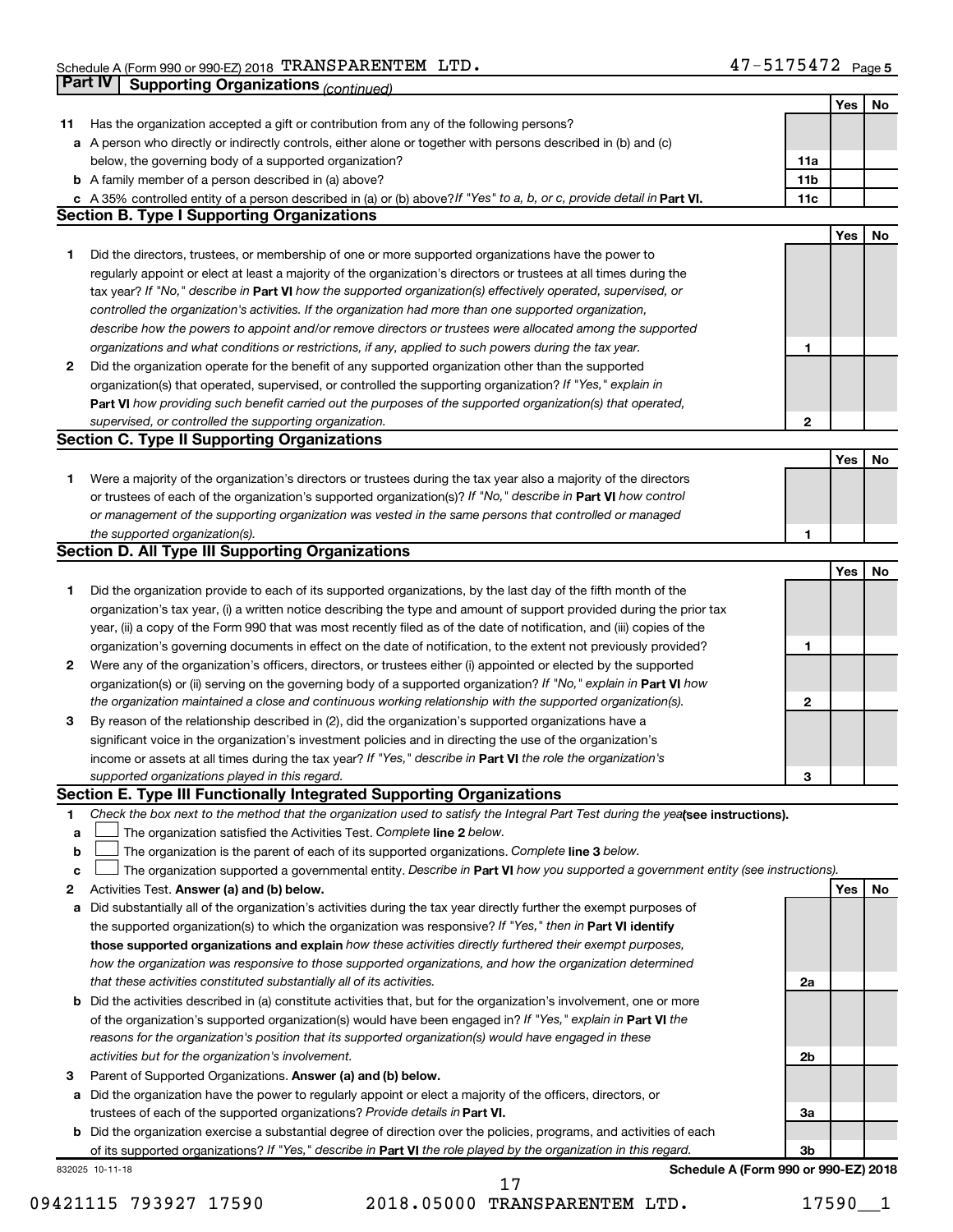### Schedule A (Form 990 or 990-EZ) 2018 Page TRANSPARENTEM LTD. 47-5175472

1 **Letter See instructions.** All Check here if the organization satisfied the Integral Part Test as a qualifying trust on Nov. 20, 1970 (explain in Part VI.) See instructions. All other Type III non-functionally integrated supporting organizations must complete Sections A through E. **Part V Type III Non-Functionally Integrated 509(a)(3) Supporting Organizations** 

|              | Section A - Adjusted Net Income                                              |                | (A) Prior Year | (B) Current Year<br>(optional) |
|--------------|------------------------------------------------------------------------------|----------------|----------------|--------------------------------|
| 1            | Net short-term capital gain                                                  | 1              |                |                                |
| 2            | Recoveries of prior-year distributions                                       | $\overline{2}$ |                |                                |
| з            | Other gross income (see instructions)                                        | 3              |                |                                |
| 4            | Add lines 1 through 3                                                        | 4              |                |                                |
| 5            | Depreciation and depletion                                                   | 5              |                |                                |
| 6            | Portion of operating expenses paid or incurred for production or             |                |                |                                |
|              | collection of gross income or for management, conservation, or               |                |                |                                |
|              | maintenance of property held for production of income (see instructions)     | 6              |                |                                |
| 7            | Other expenses (see instructions)                                            | $\overline{7}$ |                |                                |
| 8            | Adjusted Net Income (subtract lines 5, 6, and 7 from line 4)                 | 8              |                |                                |
|              | <b>Section B - Minimum Asset Amount</b>                                      |                | (A) Prior Year | (B) Current Year<br>(optional) |
| 1            | Aggregate fair market value of all non-exempt-use assets (see                |                |                |                                |
|              | instructions for short tax year or assets held for part of year):            |                |                |                                |
|              | a Average monthly value of securities                                        | 1a             |                |                                |
|              | <b>b</b> Average monthly cash balances                                       | 1b             |                |                                |
|              | c Fair market value of other non-exempt-use assets                           | 1c             |                |                                |
|              | d Total (add lines 1a, 1b, and 1c)                                           | 1d             |                |                                |
|              | <b>e</b> Discount claimed for blockage or other                              |                |                |                                |
|              | factors (explain in detail in Part VI):                                      |                |                |                                |
| 2            | Acquisition indebtedness applicable to non-exempt-use assets                 | $\mathbf{2}$   |                |                                |
| 3            | Subtract line 2 from line 1d                                                 | 3              |                |                                |
| 4            | Cash deemed held for exempt use. Enter 1-1/2% of line 3 (for greater amount, |                |                |                                |
|              | see instructions)                                                            | 4              |                |                                |
| 5            | Net value of non-exempt-use assets (subtract line 4 from line 3)             | 5              |                |                                |
| 6            | Multiply line 5 by .035                                                      | 6              |                |                                |
| 7            | Recoveries of prior-year distributions                                       | 7              |                |                                |
| 8            | Minimum Asset Amount (add line 7 to line 6)                                  | 8              |                |                                |
|              | <b>Section C - Distributable Amount</b>                                      |                |                | <b>Current Year</b>            |
| 1            | Adjusted net income for prior year (from Section A, line 8, Column A)        | 1              |                |                                |
| $\mathbf{2}$ | Enter 85% of line 1                                                          | $\mathbf{2}$   |                |                                |
| З            | Minimum asset amount for prior year (from Section B, line 8, Column A)       | 3              |                |                                |
| 4            | Enter greater of line 2 or line 3                                            | 4              |                |                                |
| 5            | Income tax imposed in prior year                                             | 5              |                |                                |
| 6            | <b>Distributable Amount.</b> Subtract line 5 from line 4, unless subject to  |                |                |                                |
|              | emergency temporary reduction (see instructions)                             | 6              |                |                                |
|              |                                                                              |                |                |                                |

**7** Let Check here if the current year is the organization's first as a non-functionally integrated Type III supporting organization (see instructions).

**Schedule A (Form 990 or 990-EZ) 2018**

832026 10-11-18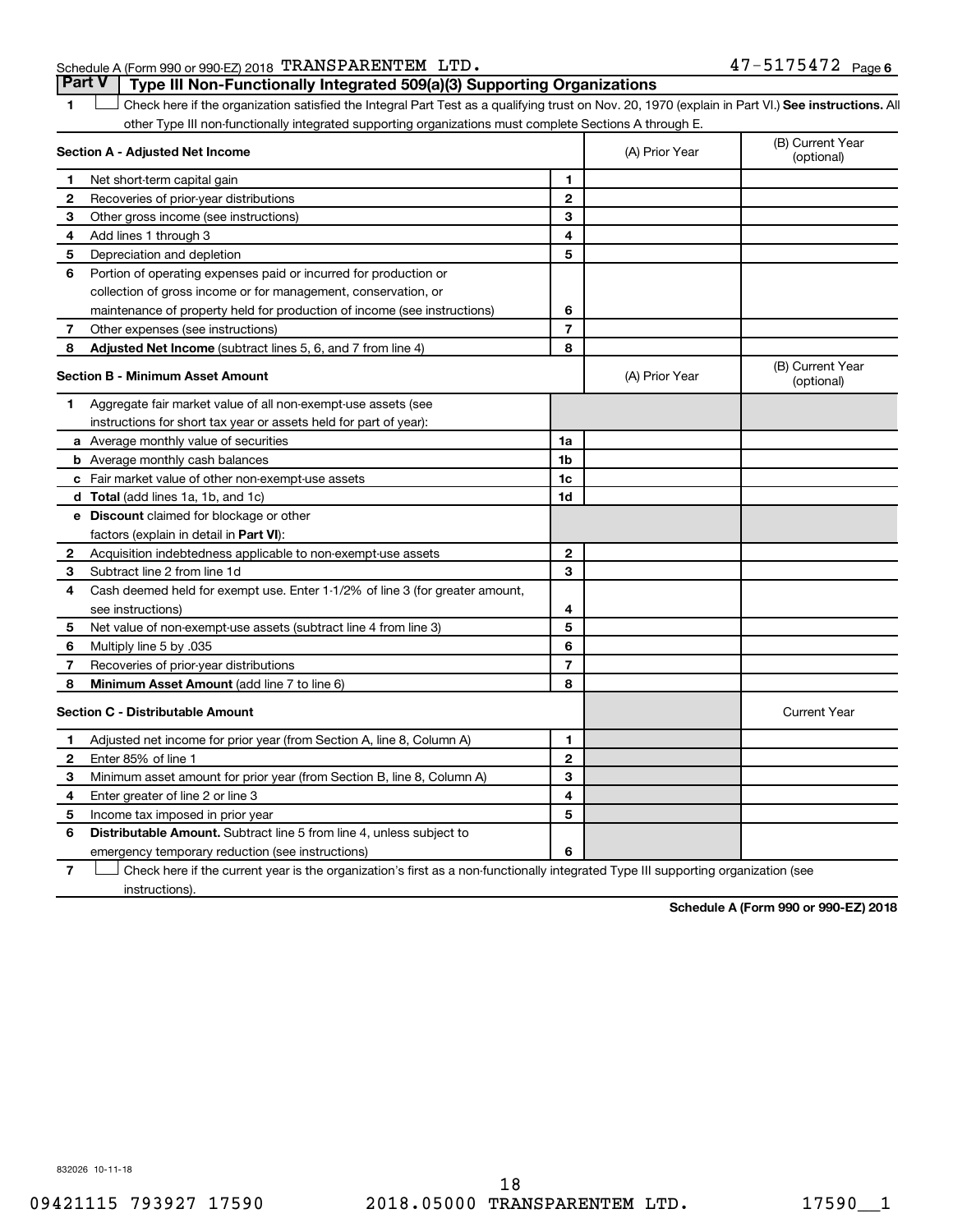| <b>Part V</b> | Type III Non-Functionally Integrated 509(a)(3) Supporting Organizations (continued)        |                             |                                       |                                                |  |  |
|---------------|--------------------------------------------------------------------------------------------|-----------------------------|---------------------------------------|------------------------------------------------|--|--|
|               | <b>Section D - Distributions</b>                                                           |                             |                                       | <b>Current Year</b>                            |  |  |
| 1             | Amounts paid to supported organizations to accomplish exempt purposes                      |                             |                                       |                                                |  |  |
| 2             | Amounts paid to perform activity that directly furthers exempt purposes of supported       |                             |                                       |                                                |  |  |
|               | organizations, in excess of income from activity                                           |                             |                                       |                                                |  |  |
| 3             | Administrative expenses paid to accomplish exempt purposes of supported organizations      |                             |                                       |                                                |  |  |
| 4             | Amounts paid to acquire exempt-use assets                                                  |                             |                                       |                                                |  |  |
| 5             | Qualified set-aside amounts (prior IRS approval required)                                  |                             |                                       |                                                |  |  |
| 6             | Other distributions (describe in <b>Part VI</b> ). See instructions.                       |                             |                                       |                                                |  |  |
| 7             | <b>Total annual distributions.</b> Add lines 1 through 6.                                  |                             |                                       |                                                |  |  |
| 8             | Distributions to attentive supported organizations to which the organization is responsive |                             |                                       |                                                |  |  |
|               | (provide details in Part VI). See instructions.                                            |                             |                                       |                                                |  |  |
| 9             | Distributable amount for 2018 from Section C, line 6                                       |                             |                                       |                                                |  |  |
| 10            | Line 8 amount divided by line 9 amount                                                     |                             |                                       |                                                |  |  |
|               |                                                                                            | (i)                         | (iii)                                 | (iii)                                          |  |  |
|               | <b>Section E - Distribution Allocations (see instructions)</b>                             | <b>Excess Distributions</b> | <b>Underdistributions</b><br>Pre-2018 | <b>Distributable</b><br><b>Amount for 2018</b> |  |  |
| 1             | Distributable amount for 2018 from Section C, line 6                                       |                             |                                       |                                                |  |  |
| 2             | Underdistributions, if any, for years prior to 2018 (reason-                               |                             |                                       |                                                |  |  |
|               | able cause required- explain in Part VI). See instructions.                                |                             |                                       |                                                |  |  |
| 3             | Excess distributions carryover, if any, to 2018                                            |                             |                                       |                                                |  |  |
|               | <b>a</b> From 2013                                                                         |                             |                                       |                                                |  |  |
|               | $b$ From 2014                                                                              |                             |                                       |                                                |  |  |
|               | c From 2015                                                                                |                             |                                       |                                                |  |  |
|               | d From 2016                                                                                |                             |                                       |                                                |  |  |
|               | e From 2017                                                                                |                             |                                       |                                                |  |  |
| f             | <b>Total</b> of lines 3a through e                                                         |                             |                                       |                                                |  |  |
|               | <b>g</b> Applied to underdistributions of prior years                                      |                             |                                       |                                                |  |  |
|               | <b>h</b> Applied to 2018 distributable amount                                              |                             |                                       |                                                |  |  |
|               | Carryover from 2013 not applied (see instructions)                                         |                             |                                       |                                                |  |  |
|               | Remainder. Subtract lines 3g, 3h, and 3i from 3f.                                          |                             |                                       |                                                |  |  |
| 4             | Distributions for 2018 from Section D,                                                     |                             |                                       |                                                |  |  |
|               | line $7:$                                                                                  |                             |                                       |                                                |  |  |
|               | a Applied to underdistributions of prior years                                             |                             |                                       |                                                |  |  |
|               | <b>b</b> Applied to 2018 distributable amount                                              |                             |                                       |                                                |  |  |
| с             | Remainder. Subtract lines 4a and 4b from 4.                                                |                             |                                       |                                                |  |  |
| 5             | Remaining underdistributions for years prior to 2018, if                                   |                             |                                       |                                                |  |  |
|               | any. Subtract lines 3g and 4a from line 2. For result greater                              |                             |                                       |                                                |  |  |
|               | than zero, explain in Part VI. See instructions.                                           |                             |                                       |                                                |  |  |
| 6             | Remaining underdistributions for 2018. Subtract lines 3h                                   |                             |                                       |                                                |  |  |
|               | and 4b from line 1. For result greater than zero, explain in                               |                             |                                       |                                                |  |  |
|               | <b>Part VI.</b> See instructions.                                                          |                             |                                       |                                                |  |  |
| $\mathbf{7}$  | Excess distributions carryover to 2019. Add lines 3j                                       |                             |                                       |                                                |  |  |
|               | and 4c.                                                                                    |                             |                                       |                                                |  |  |
| 8             | Breakdown of line 7:                                                                       |                             |                                       |                                                |  |  |
|               | a Excess from 2014                                                                         |                             |                                       |                                                |  |  |
|               | <b>b</b> Excess from 2015                                                                  |                             |                                       |                                                |  |  |
|               | c Excess from 2016                                                                         |                             |                                       |                                                |  |  |
|               | d Excess from 2017                                                                         |                             |                                       |                                                |  |  |
|               | e Excess from 2018                                                                         |                             |                                       |                                                |  |  |

**Schedule A (Form 990 or 990-EZ) 2018**

832027 10-11-18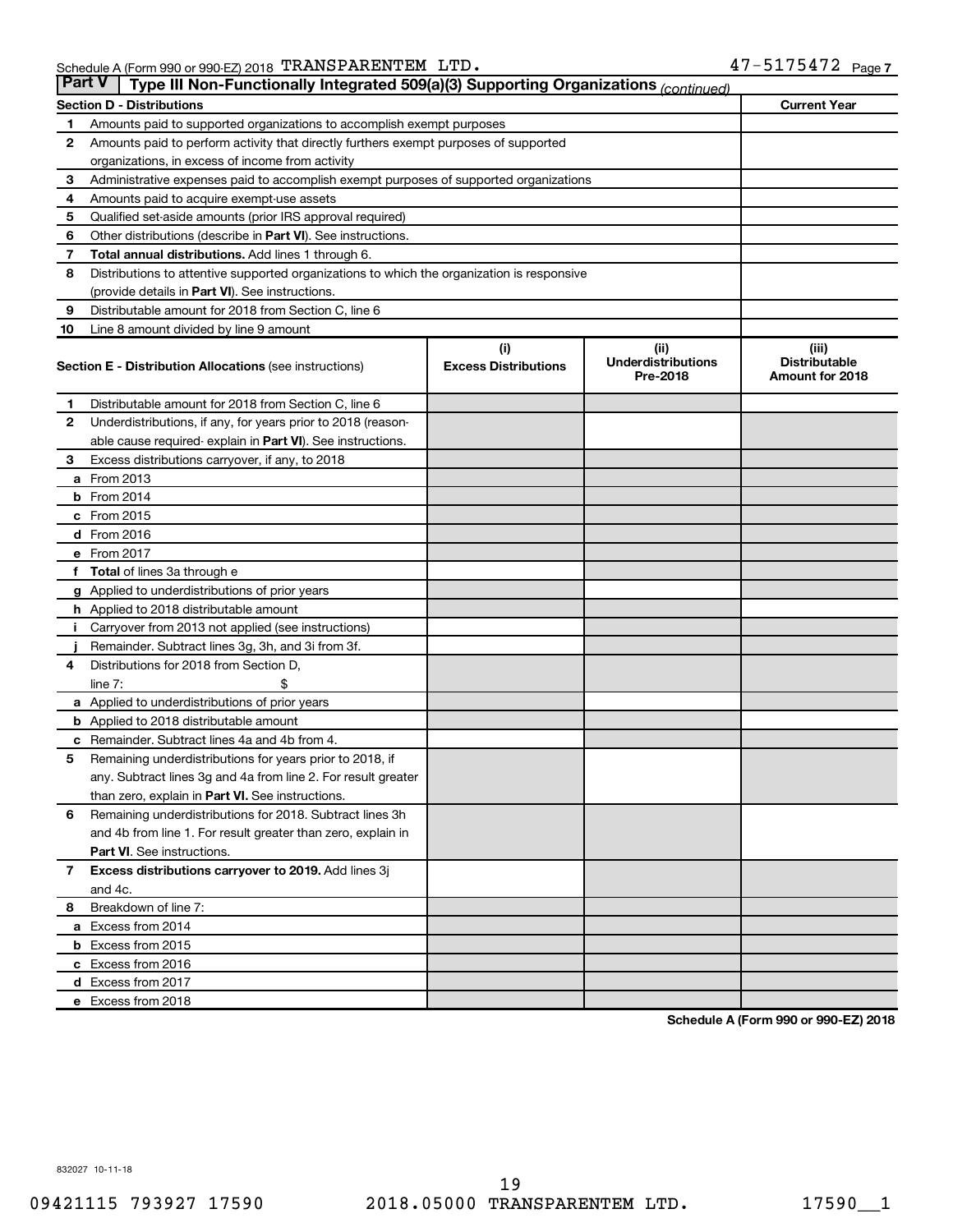| Schedule A (Form 990 or 990-EZ) 2018 TRANSPARENTEM LTD.                                                                                                                                                                                                                                                                                                                                                                                                                                                                                                                                                       | 47-5175472 Page 8 |
|---------------------------------------------------------------------------------------------------------------------------------------------------------------------------------------------------------------------------------------------------------------------------------------------------------------------------------------------------------------------------------------------------------------------------------------------------------------------------------------------------------------------------------------------------------------------------------------------------------------|-------------------|
| <b>Part VI</b><br>Supplemental Information. Provide the explanations required by Part II, line 10; Part II, line 17a or 17b; Part III, line 12;<br>Part IV, Section A, lines 1, 2, 3b, 3c, 4b, 4c, 5a, 6, 9a, 9b, 9c, 11a, 11b, and 11c; Part IV, Section B, lines 1 and 2; Part IV, Section C,<br>line 1; Part IV, Section D, lines 2 and 3; Part IV, Section E, lines 1c, 2a, 2b, 3a, and 3b; Part V, line 1; Part V, Section B, line 1e; Part V,<br>Section D, lines 5, 6, and 8; and Part V, Section E, lines 2, 5, and 6. Also complete this part for any additional information.<br>(See instructions.) |                   |
| SCHEDULE A, PART II, LINE 10, EXPLANATION FOR OTHER INCOME:                                                                                                                                                                                                                                                                                                                                                                                                                                                                                                                                                   |                   |
| MISCELLANEOUS REVENUE                                                                                                                                                                                                                                                                                                                                                                                                                                                                                                                                                                                         |                   |
| 72.<br>2017 AMOUNT:<br>\$                                                                                                                                                                                                                                                                                                                                                                                                                                                                                                                                                                                     |                   |
|                                                                                                                                                                                                                                                                                                                                                                                                                                                                                                                                                                                                               |                   |
|                                                                                                                                                                                                                                                                                                                                                                                                                                                                                                                                                                                                               |                   |
|                                                                                                                                                                                                                                                                                                                                                                                                                                                                                                                                                                                                               |                   |
|                                                                                                                                                                                                                                                                                                                                                                                                                                                                                                                                                                                                               |                   |
|                                                                                                                                                                                                                                                                                                                                                                                                                                                                                                                                                                                                               |                   |
|                                                                                                                                                                                                                                                                                                                                                                                                                                                                                                                                                                                                               |                   |
|                                                                                                                                                                                                                                                                                                                                                                                                                                                                                                                                                                                                               |                   |
|                                                                                                                                                                                                                                                                                                                                                                                                                                                                                                                                                                                                               |                   |
|                                                                                                                                                                                                                                                                                                                                                                                                                                                                                                                                                                                                               |                   |
|                                                                                                                                                                                                                                                                                                                                                                                                                                                                                                                                                                                                               |                   |
|                                                                                                                                                                                                                                                                                                                                                                                                                                                                                                                                                                                                               |                   |
|                                                                                                                                                                                                                                                                                                                                                                                                                                                                                                                                                                                                               |                   |
|                                                                                                                                                                                                                                                                                                                                                                                                                                                                                                                                                                                                               |                   |
|                                                                                                                                                                                                                                                                                                                                                                                                                                                                                                                                                                                                               |                   |
|                                                                                                                                                                                                                                                                                                                                                                                                                                                                                                                                                                                                               |                   |
|                                                                                                                                                                                                                                                                                                                                                                                                                                                                                                                                                                                                               |                   |
|                                                                                                                                                                                                                                                                                                                                                                                                                                                                                                                                                                                                               |                   |
|                                                                                                                                                                                                                                                                                                                                                                                                                                                                                                                                                                                                               |                   |
|                                                                                                                                                                                                                                                                                                                                                                                                                                                                                                                                                                                                               |                   |
|                                                                                                                                                                                                                                                                                                                                                                                                                                                                                                                                                                                                               |                   |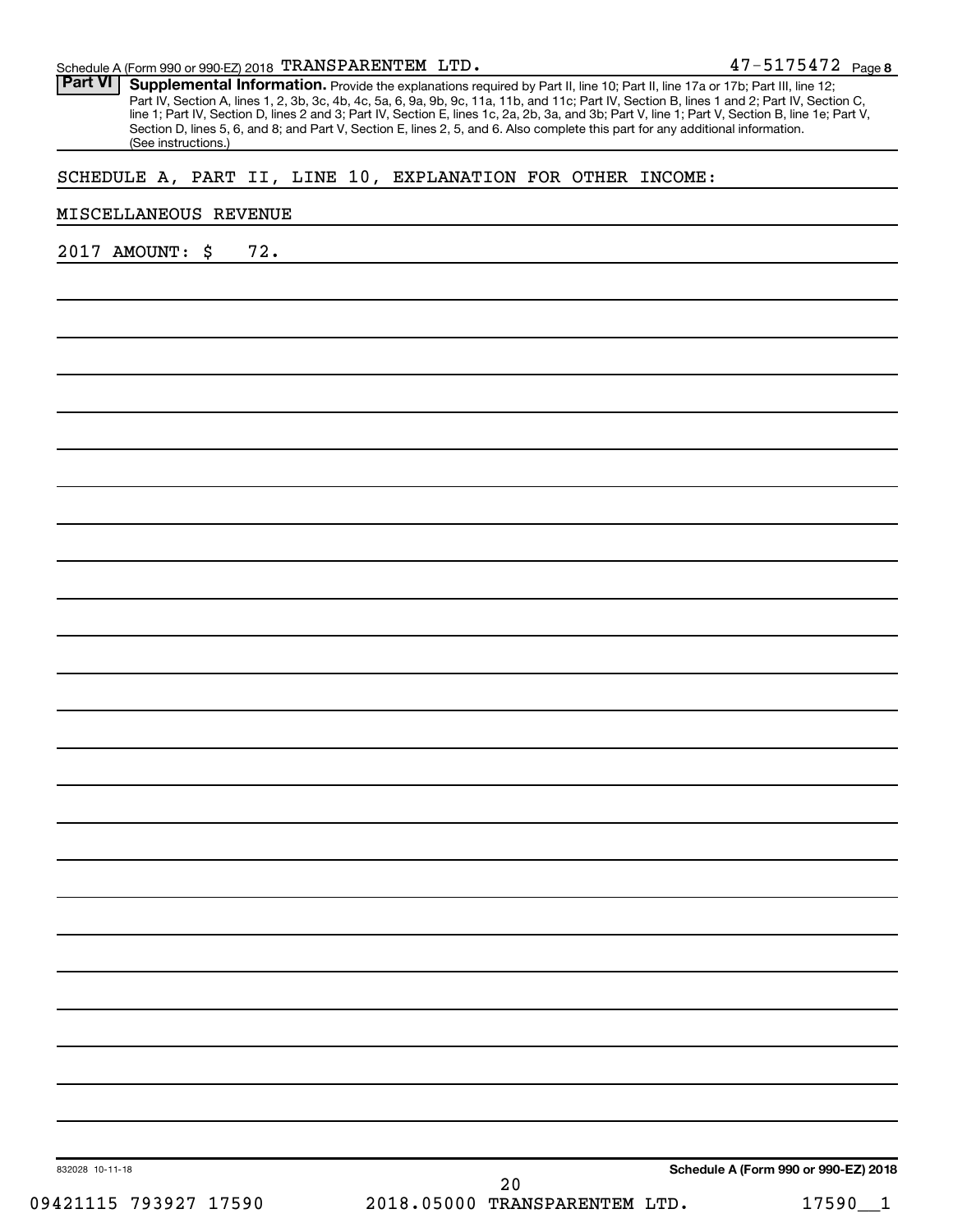| <b>SCHEDULE D</b> |  |
|-------------------|--|
|-------------------|--|

| (Form 990) |  |
|------------|--|
|------------|--|

# **SCHEDULE D Supplemental Financial Statements**<br> **Form 990 2018**<br> **Part IV** line 6.7.8.9.10, 11a, 11b, 11d, 11d, 11d, 11d, 11d, 12a, 0r, 12b

**(Form 990) | Complete if the organization answered "Yes" on Form 990, Part IV, line 6, 7, 8, 9, 10, 11a, 11b, 11c, 11d, 11e, 11f, 12a, or 12b.**

**| Attach to Form 990. |Go to www.irs.gov/Form990 for instructions and the latest information.**



Department of the Treasury Internal Revenue Service

| ployer identification number |
|------------------------------|
| ________                     |

|        | Name of the organization<br>TRANSPARENTEM LTD.                                                                                                             |                                                    | <b>Employer identification number</b><br>47-5175472 |
|--------|------------------------------------------------------------------------------------------------------------------------------------------------------------|----------------------------------------------------|-----------------------------------------------------|
| Part I | Organizations Maintaining Donor Advised Funds or Other Similar Funds or Accounts. Complete if the                                                          |                                                    |                                                     |
|        | organization answered "Yes" on Form 990, Part IV, line 6.                                                                                                  |                                                    |                                                     |
|        |                                                                                                                                                            | (a) Donor advised funds                            | (b) Funds and other accounts                        |
| 1.     |                                                                                                                                                            |                                                    |                                                     |
| 2      | Aggregate value of contributions to (during year)                                                                                                          |                                                    |                                                     |
| з      | Aggregate value of grants from (during year)                                                                                                               |                                                    |                                                     |
| 4      |                                                                                                                                                            |                                                    |                                                     |
|        | Did the organization inform all donors and donor advisors in writing that the assets held in donor advised funds                                           |                                                    |                                                     |
| 5      |                                                                                                                                                            |                                                    | Yes<br>No                                           |
|        | Did the organization inform all grantees, donors, and donor advisors in writing that grant funds can be used only                                          |                                                    |                                                     |
| 6      |                                                                                                                                                            |                                                    |                                                     |
|        | for charitable purposes and not for the benefit of the donor or donor advisor, or for any other purpose conferring                                         |                                                    | Yes<br>No                                           |
|        | impermissible private benefit?<br>Part II<br><b>Conservation Easements.</b> Complete if the organization answered "Yes" on Form 990, Part IV, line 7.      |                                                    |                                                     |
|        |                                                                                                                                                            |                                                    |                                                     |
| 1.     | Purpose(s) of conservation easements held by the organization (check all that apply).                                                                      |                                                    |                                                     |
|        | Preservation of land for public use (e.g., recreation or education)                                                                                        | Preservation of a historically important land area |                                                     |
|        | Protection of natural habitat                                                                                                                              | Preservation of a certified historic structure     |                                                     |
|        | Preservation of open space                                                                                                                                 |                                                    |                                                     |
| 2      | Complete lines 2a through 2d if the organization held a qualified conservation contribution in the form of a conservation easement on the last             |                                                    |                                                     |
|        | day of the tax year.                                                                                                                                       |                                                    | Held at the End of the Tax Year                     |
| а      |                                                                                                                                                            |                                                    | 2a                                                  |
| b      |                                                                                                                                                            |                                                    | 2b                                                  |
| с      |                                                                                                                                                            |                                                    | 2c                                                  |
| d      | Number of conservation easements included in (c) acquired after 7/25/06, and not on a historic structure                                                   |                                                    |                                                     |
|        |                                                                                                                                                            |                                                    | 2d                                                  |
| 3      | Number of conservation easements modified, transferred, released, extinguished, or terminated by the organization during the tax                           |                                                    |                                                     |
|        | $year \blacktriangleright$                                                                                                                                 |                                                    |                                                     |
| 4      | Number of states where property subject to conservation easement is located $\blacktriangleright$                                                          |                                                    |                                                     |
| 5      | Does the organization have a written policy regarding the periodic monitoring, inspection, handling of                                                     |                                                    |                                                     |
|        | violations, and enforcement of the conservation easements it holds?                                                                                        |                                                    | Yes<br><b>No</b>                                    |
| 6      | Staff and volunteer hours devoted to monitoring, inspecting, handling of violations, and enforcing conservation easements during the year                  |                                                    |                                                     |
|        |                                                                                                                                                            |                                                    |                                                     |
| 7      | Amount of expenses incurred in monitoring, inspecting, handling of violations, and enforcing conservation easements during the year                        |                                                    |                                                     |
|        | $\blacktriangleright$ \$                                                                                                                                   |                                                    |                                                     |
| 8      | Does each conservation easement reported on line 2(d) above satisfy the requirements of section 170(h)(4)(B)(i)                                            |                                                    |                                                     |
|        |                                                                                                                                                            |                                                    | Yes<br>No                                           |
| 9      | In Part XIII, describe how the organization reports conservation easements in its revenue and expense statement, and balance sheet, and                    |                                                    |                                                     |
|        | include, if applicable, the text of the footnote to the organization's financial statements that describes the organization's accounting for               |                                                    |                                                     |
|        | conservation easements.<br>Organizations Maintaining Collections of Art, Historical Treasures, or Other Similar Assets.<br>Part III                        |                                                    |                                                     |
|        | Complete if the organization answered "Yes" on Form 990, Part IV, line 8.                                                                                  |                                                    |                                                     |
|        | 1a If the organization elected, as permitted under SFAS 116 (ASC 958), not to report in its revenue statement and balance sheet works of art,              |                                                    |                                                     |
|        | historical treasures, or other similar assets held for public exhibition, education, or research in furtherance of public service, provide, in Part XIII,  |                                                    |                                                     |
|        | the text of the footnote to its financial statements that describes these items.                                                                           |                                                    |                                                     |
|        | <b>b</b> If the organization elected, as permitted under SFAS 116 (ASC 958), to report in its revenue statement and balance sheet works of art, historical |                                                    |                                                     |
|        | treasures, or other similar assets held for public exhibition, education, or research in furtherance of public service, provide the following amounts      |                                                    |                                                     |
|        |                                                                                                                                                            |                                                    |                                                     |
|        | relating to these items:                                                                                                                                   |                                                    |                                                     |
|        |                                                                                                                                                            |                                                    | $\triangleright$ \$<br>$\blacktriangleright$ \$     |
|        | (ii) Assets included in Form 990, Part X                                                                                                                   |                                                    |                                                     |
| 2      | If the organization received or held works of art, historical treasures, or other similar assets for financial gain, provide                               |                                                    |                                                     |
|        | the following amounts required to be reported under SFAS 116 (ASC 958) relating to these items:                                                            |                                                    |                                                     |
| а      |                                                                                                                                                            |                                                    | $\triangleright$ \$                                 |
|        |                                                                                                                                                            |                                                    |                                                     |

832051 10-29-18 **For Paperwork Reduction Act Notice, see the Instructions for Form 990. Schedule D (Form 990) 2018** LHA

25

09421115 793927 17590 2018.05000 TRANSPARENTEM LTD. 17590\_1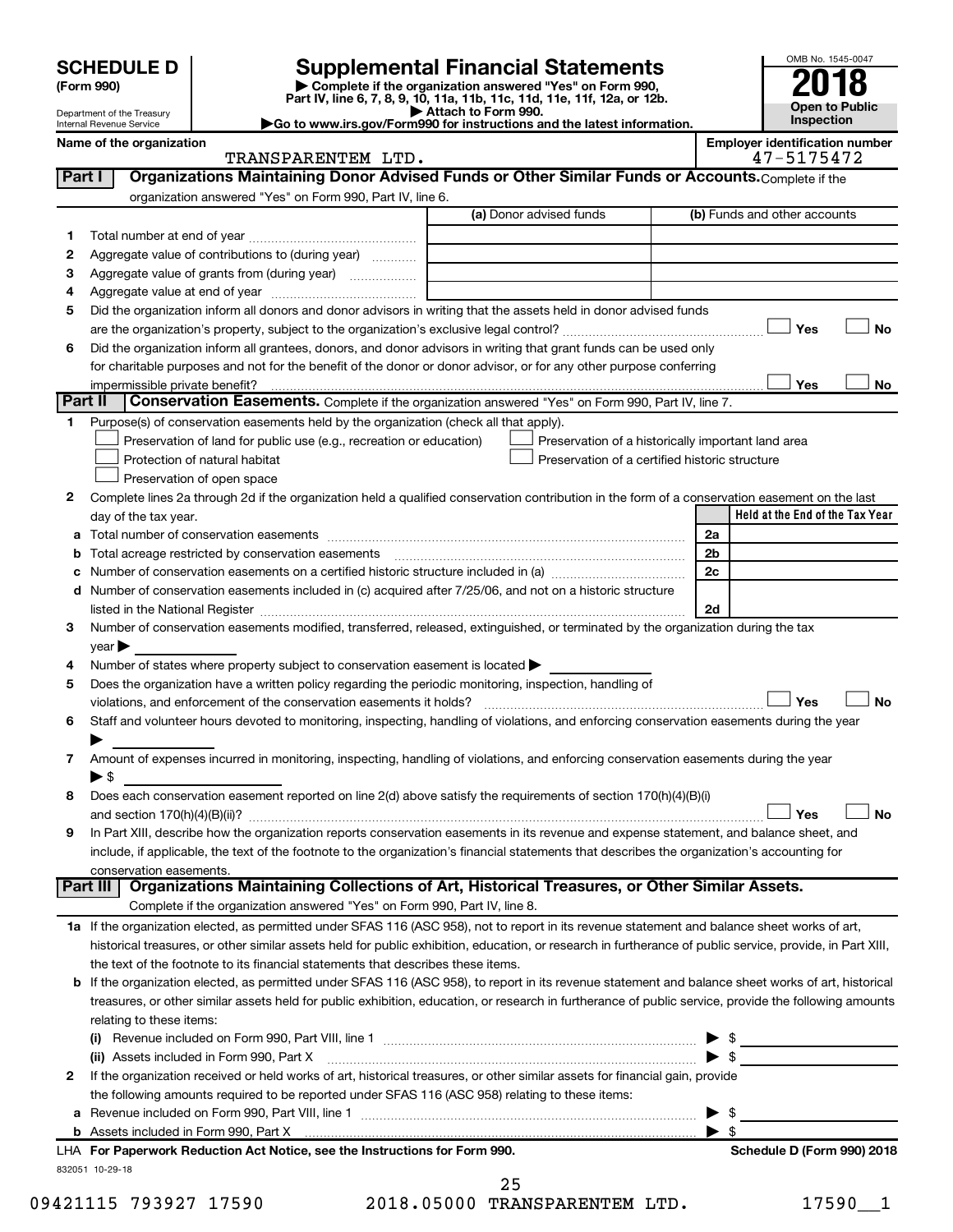|        | Schedule D (Form 990) 2018                                                                                                                                                                                                     | TRANSPARENTEM LTD.                      |   |                |                                    |                                 | 47-5175472 Page 2                          |                |          |     |
|--------|--------------------------------------------------------------------------------------------------------------------------------------------------------------------------------------------------------------------------------|-----------------------------------------|---|----------------|------------------------------------|---------------------------------|--------------------------------------------|----------------|----------|-----|
|        | Part III<br>Organizations Maintaining Collections of Art, Historical Treasures, or Other Similar Assets (continued)                                                                                                            |                                         |   |                |                                    |                                 |                                            |                |          |     |
| З      | Using the organization's acquisition, accession, and other records, check any of the following that are a significant use of its collection items                                                                              |                                         |   |                |                                    |                                 |                                            |                |          |     |
|        | (check all that apply):                                                                                                                                                                                                        |                                         |   |                |                                    |                                 |                                            |                |          |     |
| a      | Public exhibition                                                                                                                                                                                                              |                                         |   |                | Loan or exchange programs          |                                 |                                            |                |          |     |
| b      | Scholarly research                                                                                                                                                                                                             |                                         |   | Other          |                                    |                                 |                                            |                |          |     |
| c      | Preservation for future generations                                                                                                                                                                                            |                                         |   |                |                                    |                                 |                                            |                |          |     |
| 4      | Provide a description of the organization's collections and explain how they further the organization's exempt purpose in Part XIII.                                                                                           |                                         |   |                |                                    |                                 |                                            |                |          |     |
| 5      | During the year, did the organization solicit or receive donations of art, historical treasures, or other similar assets                                                                                                       |                                         |   |                |                                    |                                 |                                            |                |          |     |
|        |                                                                                                                                                                                                                                |                                         |   |                |                                    |                                 |                                            | Yes            |          | No  |
|        | <b>Part IV</b><br><b>Escrow and Custodial Arrangements.</b> Complete if the organization answered "Yes" on Form 990, Part IV, line 9, or                                                                                       |                                         |   |                |                                    |                                 |                                            |                |          |     |
|        | reported an amount on Form 990, Part X, line 21.                                                                                                                                                                               |                                         |   |                |                                    |                                 |                                            |                |          |     |
|        | 1a Is the organization an agent, trustee, custodian or other intermediary for contributions or other assets not included                                                                                                       |                                         |   |                |                                    |                                 |                                            |                |          |     |
|        | on Form 990, Part X? [11] matter continuum matter contract and contract and contract and contract and contract and contract and contract and contract and contract and contract and contract and contract and contract and con |                                         |   |                |                                    |                                 |                                            | Yes            |          | No  |
|        | b If "Yes," explain the arrangement in Part XIII and complete the following table:                                                                                                                                             |                                         |   |                |                                    |                                 |                                            |                |          |     |
|        |                                                                                                                                                                                                                                |                                         |   |                |                                    |                                 |                                            | Amount         |          |     |
| c      | Beginning balance measurements and the contract of the contract of the contract of the contract of the contract of the contract of the contract of the contract of the contract of the contract of the contract of the contrac |                                         |   |                |                                    | 1c                              |                                            |                |          |     |
|        |                                                                                                                                                                                                                                |                                         |   |                |                                    | 1d                              |                                            |                |          |     |
|        | Distributions during the year measurement contains and all the year measurement of the state of the state of the state of the state of the state of the state of the state of the state of the state of the state of the state |                                         |   |                |                                    | 1e                              |                                            |                |          |     |
|        |                                                                                                                                                                                                                                |                                         |   |                |                                    | 1f                              |                                            |                |          |     |
|        | 2a Did the organization include an amount on Form 990, Part X, line 21, for escrow or custodial account liability?                                                                                                             |                                         |   |                |                                    |                                 |                                            | Yes            |          | No  |
|        | <b>b</b> If "Yes," explain the arrangement in Part XIII. Check here if the explanation has been provided on Part XIII<br>Endowment Funds. Complete if the organization answered "Yes" on Form 990, Part IV, line 10.<br>Part V |                                         |   |                |                                    |                                 |                                            |                |          |     |
|        |                                                                                                                                                                                                                                |                                         |   |                |                                    |                                 |                                            |                |          |     |
|        |                                                                                                                                                                                                                                | (a) Current year                        |   | (b) Prior year | (c) Two years back                 |                                 | (d) Three years back   (e) Four years back |                |          |     |
| ٦а     | Beginning of year balance                                                                                                                                                                                                      |                                         |   |                |                                    |                                 |                                            |                |          |     |
| b      |                                                                                                                                                                                                                                |                                         |   |                |                                    |                                 |                                            |                |          |     |
|        | Net investment earnings, gains, and losses                                                                                                                                                                                     |                                         |   |                |                                    |                                 |                                            |                |          |     |
| d      |                                                                                                                                                                                                                                |                                         |   |                |                                    |                                 |                                            |                |          |     |
|        | e Other expenditures for facilities                                                                                                                                                                                            |                                         |   |                |                                    |                                 |                                            |                |          |     |
|        | and programs                                                                                                                                                                                                                   |                                         |   |                |                                    |                                 |                                            |                |          |     |
|        |                                                                                                                                                                                                                                |                                         |   |                |                                    |                                 |                                            |                |          |     |
| g<br>2 | Provide the estimated percentage of the current year end balance (line 1g, column (a)) held as:                                                                                                                                |                                         |   |                |                                    |                                 |                                            |                |          |     |
| а      | Board designated or quasi-endowment                                                                                                                                                                                            |                                         | % |                |                                    |                                 |                                            |                |          |     |
| b      | Permanent endowment                                                                                                                                                                                                            | %                                       |   |                |                                    |                                 |                                            |                |          |     |
| с      | Temporarily restricted endowment                                                                                                                                                                                               | %                                       |   |                |                                    |                                 |                                            |                |          |     |
|        | The percentages on lines 2a, 2b, and 2c should equal 100%.                                                                                                                                                                     |                                         |   |                |                                    |                                 |                                            |                |          |     |
|        | 3a Are there endowment funds not in the possession of the organization that are held and administered for the organization                                                                                                     |                                         |   |                |                                    |                                 |                                            |                |          |     |
|        | by:                                                                                                                                                                                                                            |                                         |   |                |                                    |                                 |                                            |                | Yes      | No. |
|        | (i)                                                                                                                                                                                                                            |                                         |   |                |                                    |                                 |                                            | 3a(i)          |          |     |
|        |                                                                                                                                                                                                                                |                                         |   |                |                                    |                                 |                                            | 3a(ii)         |          |     |
|        |                                                                                                                                                                                                                                |                                         |   |                |                                    |                                 |                                            | Зb             |          |     |
|        | Describe in Part XIII the intended uses of the organization's endowment funds.                                                                                                                                                 |                                         |   |                |                                    |                                 |                                            |                |          |     |
|        | Land, Buildings, and Equipment.<br><b>Part VI</b>                                                                                                                                                                              |                                         |   |                |                                    |                                 |                                            |                |          |     |
|        | Complete if the organization answered "Yes" on Form 990, Part IV, line 11a. See Form 990, Part X, line 10.                                                                                                                     |                                         |   |                |                                    |                                 |                                            |                |          |     |
|        | Description of property                                                                                                                                                                                                        | (a) Cost or other<br>basis (investment) |   |                | (b) Cost or other<br>basis (other) | (c) Accumulated<br>depreciation |                                            | (d) Book value |          |     |
|        |                                                                                                                                                                                                                                |                                         |   |                |                                    |                                 |                                            |                |          |     |
| b      |                                                                                                                                                                                                                                |                                         |   |                |                                    |                                 |                                            |                |          |     |
|        |                                                                                                                                                                                                                                |                                         |   |                |                                    |                                 |                                            |                |          |     |
|        |                                                                                                                                                                                                                                |                                         |   |                | 47,972.                            | 23,753.                         |                                            |                | 24, 219. |     |
|        |                                                                                                                                                                                                                                |                                         |   |                | 24,330.                            | 5,764.                          |                                            |                | 18,566.  |     |
|        | Total. Add lines 1a through 1e. (Column (d) must equal Form 990, Part X, column (B), line 10c.)                                                                                                                                |                                         |   |                |                                    |                                 |                                            |                | 42,785.  |     |

**Schedule D (Form 990) 2018**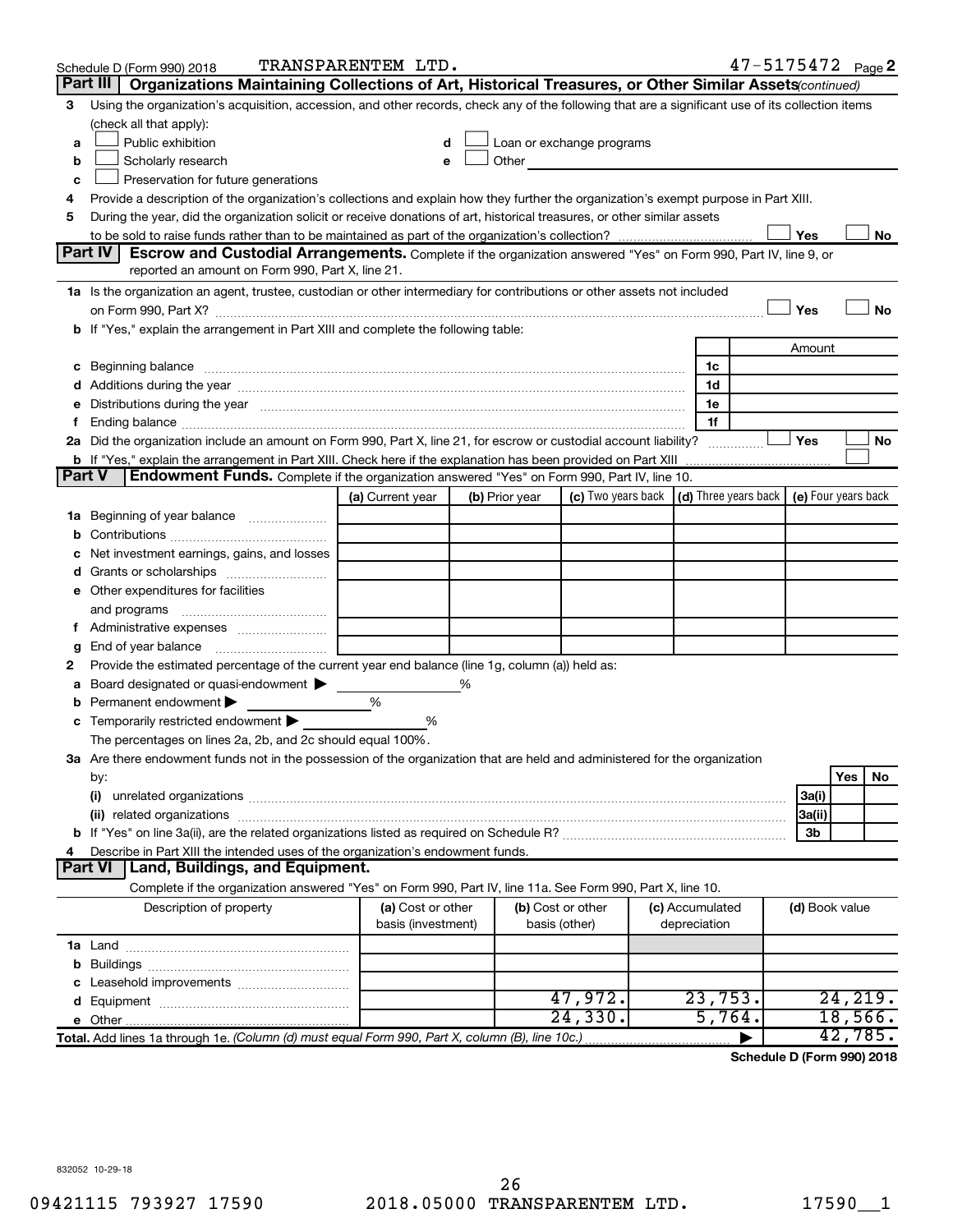|                                                                                                                                             |                 | Complete if the organization answered "Yes" on Form 990, Part IV, line 11b. See Form 990, Part X, line 12. |                                                           |
|---------------------------------------------------------------------------------------------------------------------------------------------|-----------------|------------------------------------------------------------------------------------------------------------|-----------------------------------------------------------|
| (a) Description of security or category (including name of security)                                                                        | (b) Book value  |                                                                                                            | (c) Method of valuation: Cost or end-of-year market value |
|                                                                                                                                             |                 |                                                                                                            |                                                           |
|                                                                                                                                             |                 |                                                                                                            |                                                           |
| $(3)$ Other                                                                                                                                 |                 |                                                                                                            |                                                           |
|                                                                                                                                             |                 |                                                                                                            |                                                           |
| (A)                                                                                                                                         |                 |                                                                                                            |                                                           |
| (B)                                                                                                                                         |                 |                                                                                                            |                                                           |
| (C)                                                                                                                                         |                 |                                                                                                            |                                                           |
| (D)                                                                                                                                         |                 |                                                                                                            |                                                           |
| (E)                                                                                                                                         |                 |                                                                                                            |                                                           |
| (F)                                                                                                                                         |                 |                                                                                                            |                                                           |
| (G)                                                                                                                                         |                 |                                                                                                            |                                                           |
| (H)                                                                                                                                         |                 |                                                                                                            |                                                           |
| Total. (Col. (b) must equal Form 990, Part X, col. (B) line 12.)                                                                            |                 |                                                                                                            |                                                           |
| Part VIII Investments - Program Related.                                                                                                    |                 |                                                                                                            |                                                           |
|                                                                                                                                             |                 |                                                                                                            |                                                           |
| Complete if the organization answered "Yes" on Form 990, Part IV, line 11c. See Form 990, Part X, line 13.<br>(a) Description of investment |                 |                                                                                                            |                                                           |
|                                                                                                                                             | (b) Book value  |                                                                                                            | (c) Method of valuation: Cost or end-of-year market value |
| (1)                                                                                                                                         |                 |                                                                                                            |                                                           |
| (2)                                                                                                                                         |                 |                                                                                                            |                                                           |
| (3)                                                                                                                                         |                 |                                                                                                            |                                                           |
| (4)                                                                                                                                         |                 |                                                                                                            |                                                           |
| (5)                                                                                                                                         |                 |                                                                                                            |                                                           |
| (6)                                                                                                                                         |                 |                                                                                                            |                                                           |
|                                                                                                                                             |                 |                                                                                                            |                                                           |
| (7)                                                                                                                                         |                 |                                                                                                            |                                                           |
| (8)                                                                                                                                         |                 |                                                                                                            |                                                           |
| (9)                                                                                                                                         |                 |                                                                                                            |                                                           |
| Total. (Col. (b) must equal Form 990, Part X, col. (B) line 13.)                                                                            |                 |                                                                                                            |                                                           |
| Part IX<br><b>Other Assets.</b>                                                                                                             |                 |                                                                                                            |                                                           |
|                                                                                                                                             |                 |                                                                                                            |                                                           |
| Complete if the organization answered "Yes" on Form 990, Part IV, line 11d. See Form 990, Part X, line 15.                                  |                 |                                                                                                            |                                                           |
|                                                                                                                                             | (a) Description |                                                                                                            | (b) Book value                                            |
| (1)                                                                                                                                         |                 |                                                                                                            |                                                           |
| (2)                                                                                                                                         |                 |                                                                                                            |                                                           |
|                                                                                                                                             |                 |                                                                                                            |                                                           |
| (3)                                                                                                                                         |                 |                                                                                                            |                                                           |
| (4)                                                                                                                                         |                 |                                                                                                            |                                                           |
| (5)                                                                                                                                         |                 |                                                                                                            |                                                           |
| (6)                                                                                                                                         |                 |                                                                                                            |                                                           |
| (7)                                                                                                                                         |                 |                                                                                                            |                                                           |
| (8)                                                                                                                                         |                 |                                                                                                            |                                                           |
| (9)                                                                                                                                         |                 |                                                                                                            |                                                           |
| Total. (Column (b) must equal Form 990, Part X, col. (B) line 15.)                                                                          |                 |                                                                                                            |                                                           |
| <b>Other Liabilities.</b><br>Part X                                                                                                         |                 |                                                                                                            |                                                           |
| Complete if the organization answered "Yes" on Form 990, Part IV, line 11e or 11f. See Form 990, Part X, line 25.                           |                 |                                                                                                            |                                                           |
| (a) Description of liability                                                                                                                |                 | (b) Book value                                                                                             |                                                           |
| 1.                                                                                                                                          |                 |                                                                                                            |                                                           |
| Federal income taxes<br>(1)                                                                                                                 |                 |                                                                                                            |                                                           |
| (2)                                                                                                                                         |                 |                                                                                                            |                                                           |
| (3)                                                                                                                                         |                 |                                                                                                            |                                                           |
| (4)                                                                                                                                         |                 |                                                                                                            |                                                           |
| (5)                                                                                                                                         |                 |                                                                                                            |                                                           |
| (6)                                                                                                                                         |                 |                                                                                                            |                                                           |
| (7)                                                                                                                                         |                 |                                                                                                            |                                                           |
| (8)                                                                                                                                         |                 |                                                                                                            |                                                           |
|                                                                                                                                             |                 |                                                                                                            |                                                           |
| (9)<br>Total. (Column (b) must equal Form 990, Part X, col. (B) line 25.)                                                                   |                 |                                                                                                            |                                                           |

**Schedule D (Form 990) 2018**

832053 10-29-18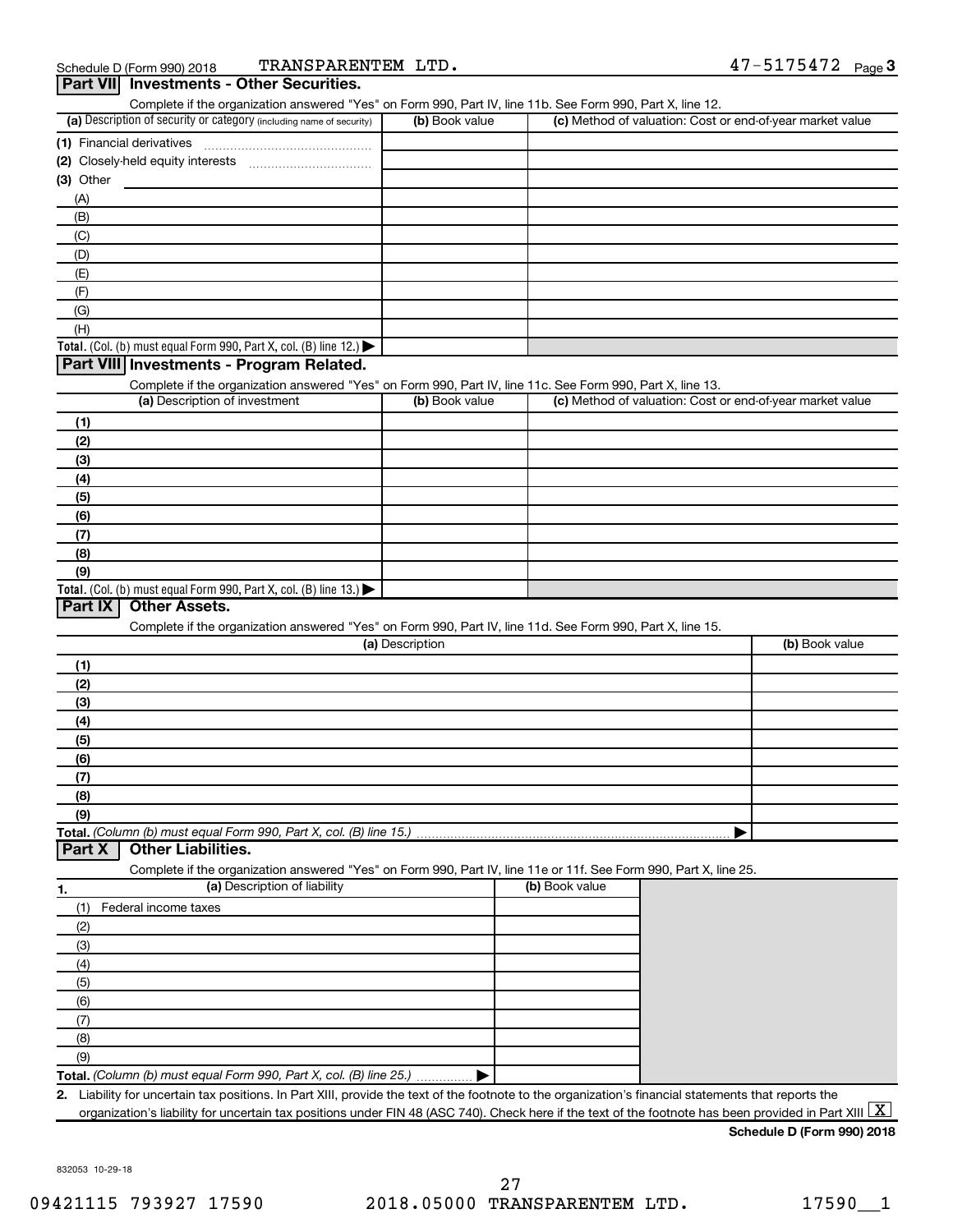|              | TRANSPARENTEM LTD.<br>Schedule D (Form 990) 2018                                                                                                                                                                                                   |                |                | 47-5175472 Page 4 |
|--------------|----------------------------------------------------------------------------------------------------------------------------------------------------------------------------------------------------------------------------------------------------|----------------|----------------|-------------------|
|              | Reconciliation of Revenue per Audited Financial Statements With Revenue per Return.<br>Part XI                                                                                                                                                     |                |                |                   |
|              | Complete if the organization answered "Yes" on Form 990, Part IV, line 12a.                                                                                                                                                                        |                |                |                   |
| 1            | Total revenue, gains, and other support per audited financial statements [11] [11] Total revenue, gains, and other support per audited financial statements                                                                                        |                | $\overline{1}$ | 4,521,663.        |
| 2            | Amounts included on line 1 but not on Form 990, Part VIII, line 12:                                                                                                                                                                                |                |                |                   |
| a            | Net unrealized gains (losses) on investments [11] [11] Net unrealized gains (losses) on investments [11] [12]                                                                                                                                      | 2a             |                |                   |
| b            |                                                                                                                                                                                                                                                    | 2 <sub>b</sub> |                |                   |
| c            |                                                                                                                                                                                                                                                    | 2c             |                |                   |
| d            |                                                                                                                                                                                                                                                    | 2d             |                |                   |
|              |                                                                                                                                                                                                                                                    |                | 2е             |                   |
| 3            |                                                                                                                                                                                                                                                    |                | 3              | 4,521,663.        |
| 4            | Amounts included on Form 990. Part VIII, line 12, but not on line 1:                                                                                                                                                                               |                |                |                   |
| a            | Investment expenses not included on Form 990, Part VIII, line 7b                                                                                                                                                                                   | 4a             |                |                   |
|              |                                                                                                                                                                                                                                                    | 4 <sub>h</sub> |                |                   |
| $\mathbf{c}$ | Add lines 4a and 4b                                                                                                                                                                                                                                |                | 4с             |                   |
|              |                                                                                                                                                                                                                                                    |                | $5^{\circ}$    | 4,521,663.        |
|              | Part XII   Reconciliation of Expenses per Audited Financial Statements With Expenses per Return.                                                                                                                                                   |                |                |                   |
|              | Complete if the organization answered "Yes" on Form 990, Part IV, line 12a.                                                                                                                                                                        |                |                |                   |
| 1.           |                                                                                                                                                                                                                                                    |                | $\mathbf 1$    | 3,182,652.        |
| 2            | Amounts included on line 1 but not on Form 990, Part IX, line 25:                                                                                                                                                                                  |                |                |                   |
| a            |                                                                                                                                                                                                                                                    |                |                |                   |
| b            |                                                                                                                                                                                                                                                    | 2a             |                |                   |
|              |                                                                                                                                                                                                                                                    | 2 <sub>b</sub> |                |                   |
|              |                                                                                                                                                                                                                                                    | 2 <sub>c</sub> |                |                   |
| d            |                                                                                                                                                                                                                                                    | 2d             |                |                   |
|              | e Add lines 2a through 2d <b>[10]</b> [10] <b>All the Contract of Add lines 2a</b> through 2d <b>[10] All the Contract of Add lines 2a</b> through 2d <b>[10] All the Contract of Add lines 2a</b> through 2d <b>[10] All the Contract of Addi</b> |                | 2е             |                   |
| з            |                                                                                                                                                                                                                                                    |                | 3              | 3,182,652.        |
| 4            | Amounts included on Form 990, Part IX, line 25, but not on line 1:                                                                                                                                                                                 |                |                |                   |
| a            |                                                                                                                                                                                                                                                    |                |                |                   |
|              |                                                                                                                                                                                                                                                    | 4 <sub>b</sub> |                |                   |
|              | c Add lines 4a and 4b                                                                                                                                                                                                                              |                | 4с             |                   |
|              | Part XIII Supplemental Information.                                                                                                                                                                                                                |                | 5              | 3,182,652.        |

Provide the descriptions required for Part II, lines 3, 5, and 9; Part III, lines 1a and 4; Part IV, lines 1b and 2b; Part V, line 4; Part X, line 2; Part XI, lines 2d and 4b; and Part XII, lines 2d and 4b. Also complete this part to provide any additional information.

#### PART X, LINE 2:

TRANSPARENTEM RECOGNIZES THE EFFECT OF INCOME TAX POSITIONS ONLY IF THOSE

POSITIONS ARE MORE LIKELY THAN NOT OF BEING SUSTAINED. TRANSPARENTEM

BELIEVES THAT IT HAS APPROPRIATE SUPPORT FOR ANY TAX POSITIONS TAKEN, AND

AS SUCH, DOES NOT HAVE ANY UNCERTAIN TAX POSITIONS THAT ARE MATERIAL TO

THE FINANCIAL STATEMENTS.

832054 10-29-18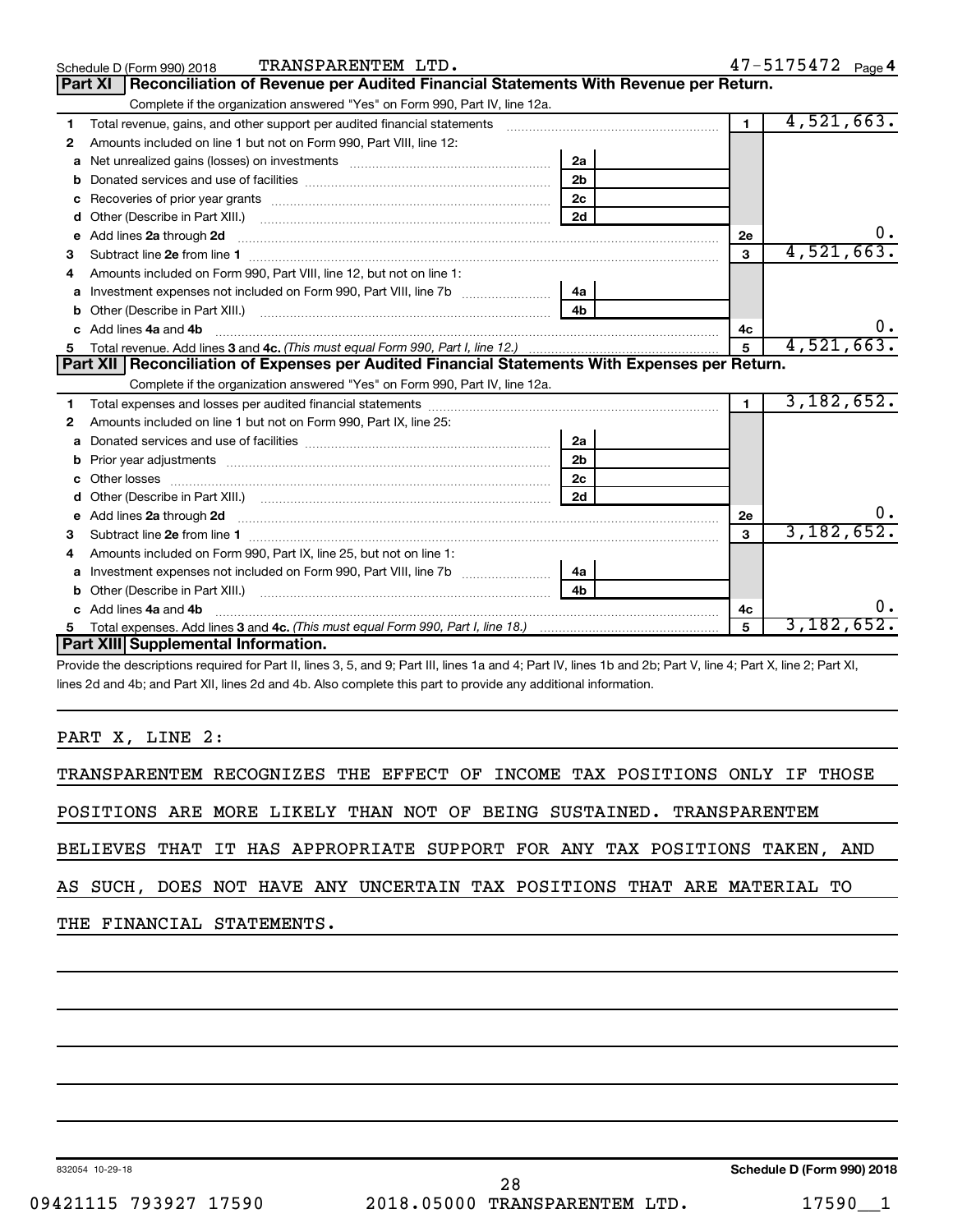| <b>SCHEDULE F</b> |  |
|-------------------|--|
| (Form 990)        |  |

Department of the Treasury Internal Revenue Service

## **Statement of Activities Outside the United States**

**| Complete if the organization answered "Yes" on Form 990, Part IV, line 14b, 15, or 16. | Attach to Form 990.**

▶ Go to www.irs.gov/Form990 for instructions and the latest information.

| OMB No. 1545-0047     |
|-----------------------|
|                       |
|                       |
| <b>Open to Public</b> |
| <b>Inspection</b>     |

Name of the organization

**Employer identification number**

Part I | General Information on Activities Outside the United States. Complete if the organization answered "Yes" on TRANSPARENTEM LTD. 47-5175472

Form 990, Part IV, line 14b.

- **1 For grantmakers.**  Does the organization maintain records to substantiate the amount of its grants and other assistance,  $\Box$  Yes  $\Box$  No the grantees' eligibility for the grants or assistance, and the selection criteria used to award the grants or assistance? ......
- **2 For grantmakers.**  Describe in Part V the organization's procedures for monitoring the use of its grants and other assistance outside the United States.

**3** Activities per Region. (The following Part I, line 3 table can be duplicated if additional space is needed.)

| (a) Region                                           | (b) Number of<br>offices<br>in the region | employees,<br>agents, and<br>independent<br>contractors<br>in the region | (c) Number of (d) Activities conducted in the region<br>(by type) (such as, fundraising, pro-<br>gram services, investments, grants to<br>recipients located in the region) | (e) If activity listed in (d)<br>is a program service,<br>describe specific type<br>of service(s) in the region | (f) Total<br>expenditures<br>for and<br>investments<br>in the region |
|------------------------------------------------------|-------------------------------------------|--------------------------------------------------------------------------|-----------------------------------------------------------------------------------------------------------------------------------------------------------------------------|-----------------------------------------------------------------------------------------------------------------|----------------------------------------------------------------------|
| EAST ASIA AND THE                                    |                                           |                                                                          |                                                                                                                                                                             | CONSULTING PAYMENTS TO                                                                                          |                                                                      |
| PACIFIC - AUSTRALIA,                                 |                                           |                                                                          |                                                                                                                                                                             | INVESTIGATORS, LOCAL                                                                                            |                                                                      |
| BRUNEI, BURMA,                                       |                                           |                                                                          |                                                                                                                                                                             | TRAVEL, MEALS AND                                                                                               |                                                                      |
| CAMBODIA,                                            | $\overline{0}$                            | 10                                                                       | PROGRAM SERVICES                                                                                                                                                            | HOTELS, ROUND TRIP                                                                                              | 229,197.                                                             |
|                                                      |                                           |                                                                          |                                                                                                                                                                             | CONSULTING PAYMENTS TO                                                                                          |                                                                      |
|                                                      |                                           |                                                                          |                                                                                                                                                                             | INVESTIGATORS, LOCAL                                                                                            |                                                                      |
|                                                      |                                           |                                                                          |                                                                                                                                                                             | TRAVEL, MEALS AND                                                                                               |                                                                      |
| SOUTH ASIA                                           | $\overline{0}$                            | 14                                                                       | PROGRAM SERVICES                                                                                                                                                            | HOTELS, ROUND TRIP                                                                                              | 255,654.                                                             |
| EUROPE (INCLUDING                                    |                                           |                                                                          |                                                                                                                                                                             |                                                                                                                 |                                                                      |
| ICELAND & GREENLAND)                                 |                                           |                                                                          |                                                                                                                                                                             |                                                                                                                 |                                                                      |
| - ALBANIA, ANDORRA,                                  |                                           |                                                                          |                                                                                                                                                                             | ROUND TRIP AIR FARE,                                                                                            |                                                                      |
| AUSTRIA, BELGIUM                                     | $\overline{0}$                            | 0                                                                        | PROGRAM SERVICES                                                                                                                                                            | HOTELS AND MEALS                                                                                                | 48,874.                                                              |
| NORTH AMERICA -                                      |                                           |                                                                          |                                                                                                                                                                             |                                                                                                                 |                                                                      |
| CANADA AND MEXICO,                                   |                                           |                                                                          |                                                                                                                                                                             |                                                                                                                 |                                                                      |
| BUT NOT THE UNITED                                   |                                           |                                                                          |                                                                                                                                                                             |                                                                                                                 |                                                                      |
| <b>STATES</b>                                        | $\overline{0}$                            | 0                                                                        | PROGRAM SERVICES                                                                                                                                                            | MEALS                                                                                                           | 542.                                                                 |
| EUROPE (INCLUDING                                    |                                           |                                                                          |                                                                                                                                                                             |                                                                                                                 |                                                                      |
| ICELAND & GREENLAND)                                 | 0                                         | 0                                                                        | FUNDRAISING                                                                                                                                                                 |                                                                                                                 | 3,465.                                                               |
|                                                      |                                           |                                                                          |                                                                                                                                                                             |                                                                                                                 |                                                                      |
|                                                      |                                           |                                                                          |                                                                                                                                                                             |                                                                                                                 |                                                                      |
| 3 a Subtotal                                         | $\Omega$                                  | 24                                                                       |                                                                                                                                                                             |                                                                                                                 | 537,732.                                                             |
| <b>b</b> Total from continuation<br>sheets to Part I | 0                                         | 0                                                                        |                                                                                                                                                                             |                                                                                                                 | 0.                                                                   |
| c Totals (add lines 3a<br>and 3b)<br>.               | 0                                         | 24                                                                       |                                                                                                                                                                             |                                                                                                                 | 537,732.                                                             |

**For Paperwork Reduction Act Notice, see the Instructions for Form 990. Schedule F (Form 990) 2018** LHA SEE PART V FOR COLUMN (E) DESCRIPTIONS

832071 10-31-18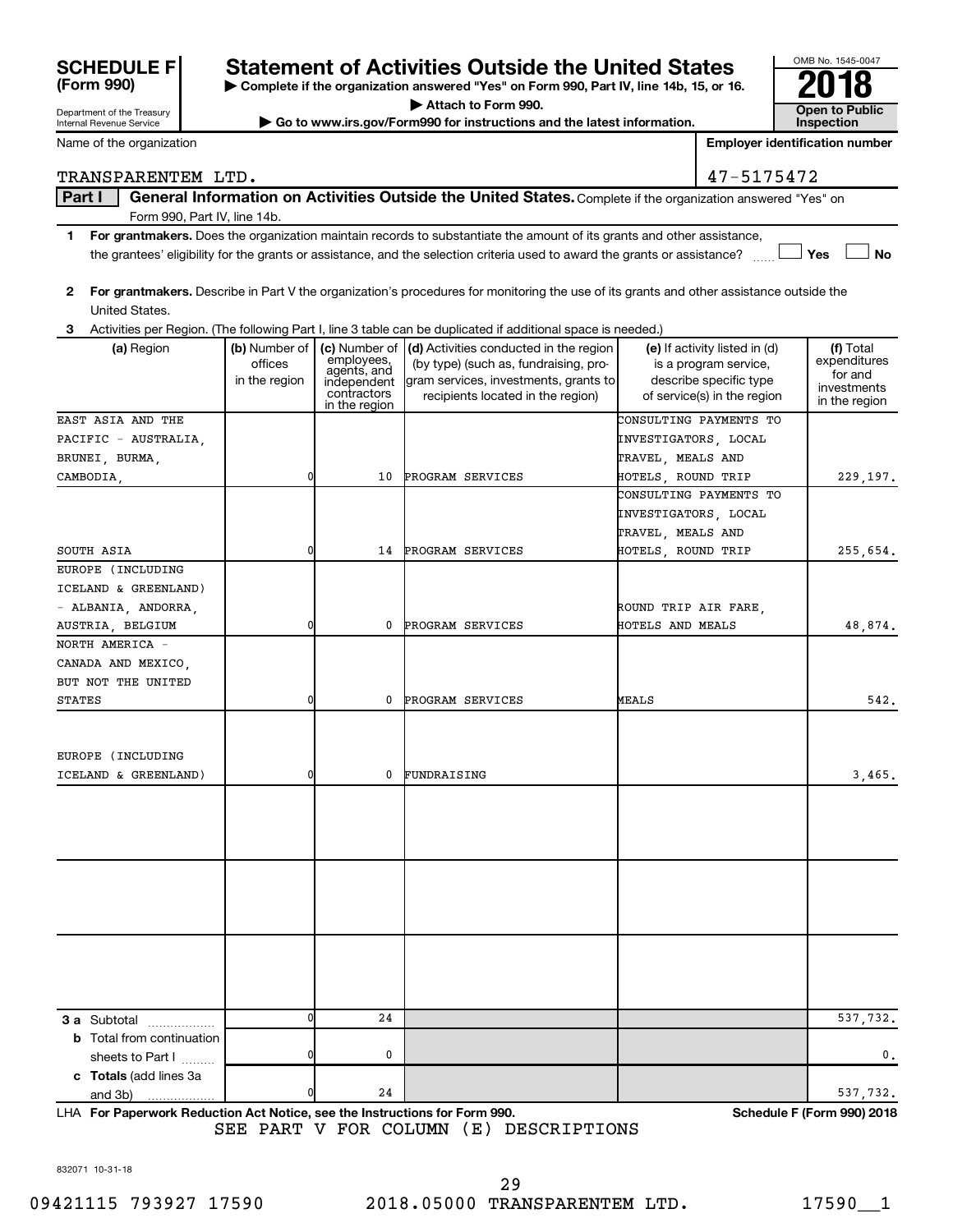Schedule F (Form 990) 2018 TRANSPARENTEM LTD.  $47-5175472$ 

Part II | Grants and Other Assistance to Organizations or Entities Outside the United States. Complete if the organization answered "Yes" on Form 990, Part IV, line 15, for any recipient who received more than \$5,000. Part II can be duplicated if additional space is needed.

| $\mathbf{1}$<br>(a) Name of organization                              | (b) IRS code section<br>and EIN (if applicable) | (c) Region | (d) Purpose of<br>grant                                                                                                                      | (e) Amount<br>of cash grant | (f) Manner of<br>cash disbursement | (g) Amount of<br>noncash<br>assistance | (h) Description<br>of noncash<br>assistance | (i) Method of<br>valuation (book, FMV,<br>appraisal, other) |
|-----------------------------------------------------------------------|-------------------------------------------------|------------|----------------------------------------------------------------------------------------------------------------------------------------------|-----------------------------|------------------------------------|----------------------------------------|---------------------------------------------|-------------------------------------------------------------|
|                                                                       |                                                 |            |                                                                                                                                              |                             |                                    |                                        |                                             |                                                             |
|                                                                       |                                                 |            |                                                                                                                                              |                             |                                    |                                        |                                             |                                                             |
|                                                                       |                                                 |            |                                                                                                                                              |                             |                                    |                                        |                                             |                                                             |
|                                                                       |                                                 |            |                                                                                                                                              |                             |                                    |                                        |                                             |                                                             |
|                                                                       |                                                 |            |                                                                                                                                              |                             |                                    |                                        |                                             |                                                             |
|                                                                       |                                                 |            |                                                                                                                                              |                             |                                    |                                        |                                             |                                                             |
|                                                                       |                                                 |            |                                                                                                                                              |                             |                                    |                                        |                                             |                                                             |
|                                                                       |                                                 |            |                                                                                                                                              |                             |                                    |                                        |                                             |                                                             |
|                                                                       |                                                 |            |                                                                                                                                              |                             |                                    |                                        |                                             |                                                             |
|                                                                       |                                                 |            |                                                                                                                                              |                             |                                    |                                        |                                             |                                                             |
|                                                                       |                                                 |            |                                                                                                                                              |                             |                                    |                                        |                                             |                                                             |
|                                                                       |                                                 |            |                                                                                                                                              |                             |                                    |                                        |                                             |                                                             |
|                                                                       |                                                 |            |                                                                                                                                              |                             |                                    |                                        |                                             |                                                             |
|                                                                       |                                                 |            |                                                                                                                                              |                             |                                    |                                        |                                             |                                                             |
|                                                                       |                                                 |            |                                                                                                                                              |                             |                                    |                                        |                                             |                                                             |
|                                                                       |                                                 |            |                                                                                                                                              |                             |                                    |                                        |                                             |                                                             |
| $\mathbf{2}$                                                          |                                                 |            | Enter total number of recipient organizations listed above that are recognized as charities by the foreign country, recognized as tax-exempt |                             |                                    |                                        |                                             |                                                             |
|                                                                       |                                                 |            |                                                                                                                                              |                             |                                    |                                        |                                             |                                                             |
| Enter total number of other organizations or entities<br>$\mathbf{3}$ |                                                 |            |                                                                                                                                              |                             |                                    |                                        |                                             |                                                             |
|                                                                       |                                                 |            |                                                                                                                                              |                             |                                    |                                        |                                             |                                                             |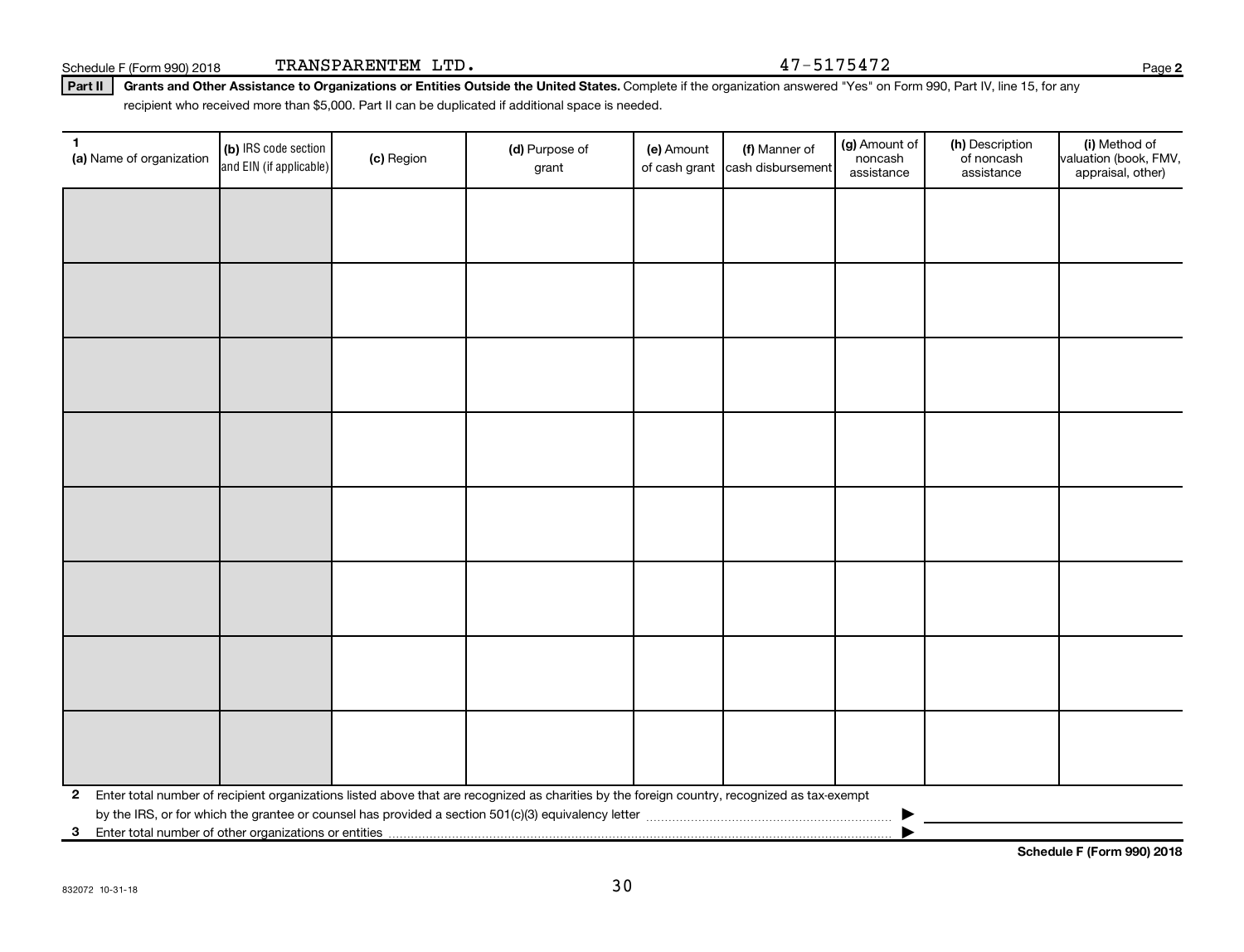| (a) Type of grant or assistance | (b) Region | . .<br>recipients | cash grant | cash disbursement | noncash<br>assistance | noncash assistance |
|---------------------------------|------------|-------------------|------------|-------------------|-----------------------|--------------------|
|                                 |            |                   |            |                   |                       |                    |
|                                 |            |                   |            |                   |                       |                    |
|                                 |            |                   |            |                   |                       |                    |
|                                 |            |                   |            |                   |                       |                    |
|                                 |            |                   |            |                   |                       |                    |
|                                 |            |                   |            |                   |                       |                    |

#### Part III Grants and Other Assistance to Individuals Outside the United States. Complete if the organization answered "Yes" on Form 990, Part IV, line 16. Part III can be duplicated if additional space is needed. (e) Manner of (f) Amount of (g) Description of

(a) Type of grant or assistance (b) Region

31

(a) Type of grant or assistance (b) Region (b) Region (c) Number of (d) Amount of (e) Manner of (f) Amount of (f)<br>Annough the cash dishursement concash induces of perception of the temperature of the cash dishursement of t

Amount of

**Schedule F (Form 990) 2018**

Page 3

**(h)** Method of<br>valuation<br>(book, FMV,<br>appraisal, other)

Schedule F (Form 990) 2018 TRANSPARENTEM LTD.  $47-5175472$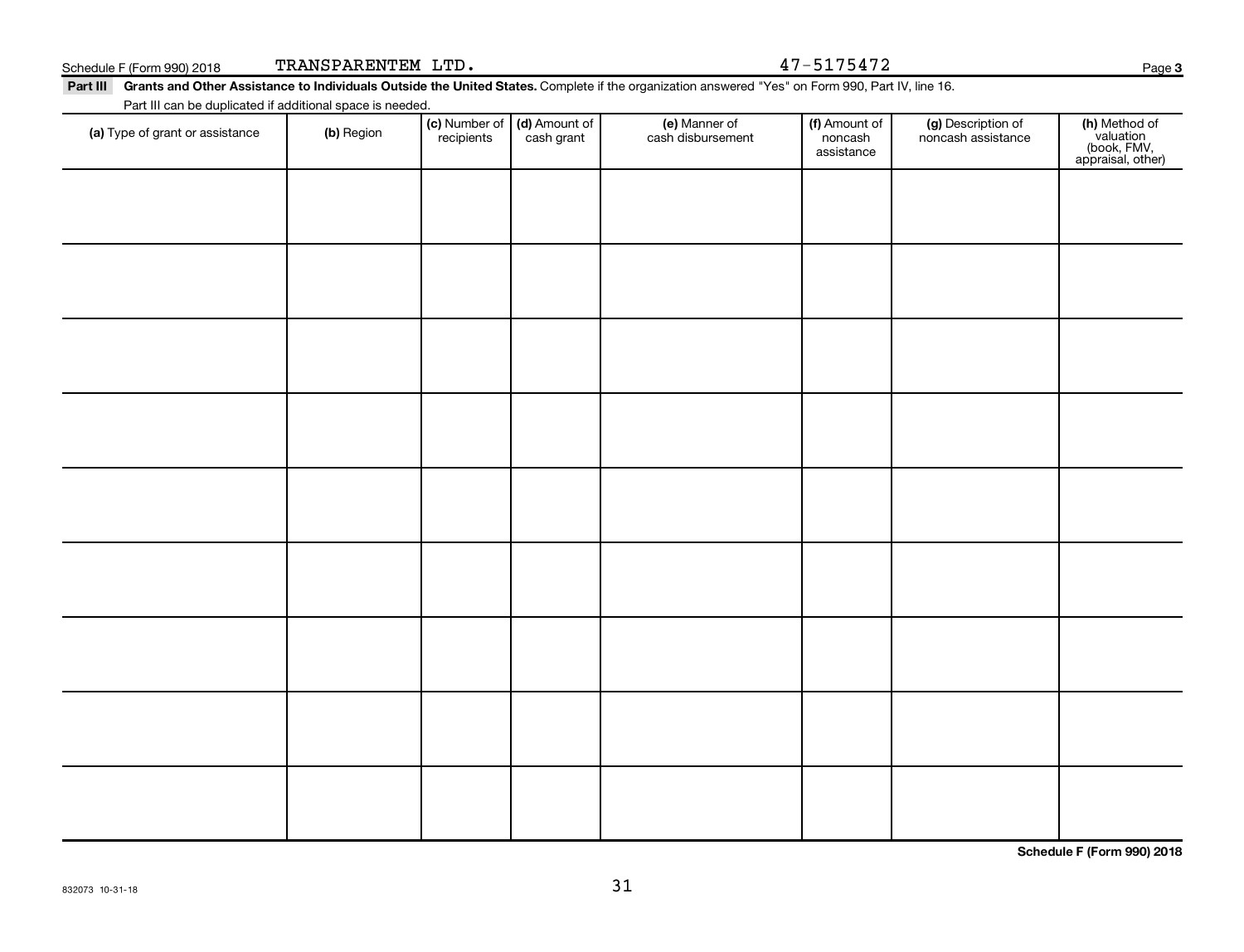| 1              | Was the organization a U.S. transferor of property to a foreign corporation during the tax year? If "Yes," the<br>organization may be required to file Form 926, Return by a U.S. Transferor of Property to a Foreign<br>Corporation (see Instructions for Form 926)                                                                                                                                                   | Yes | $ X $ No            |
|----------------|------------------------------------------------------------------------------------------------------------------------------------------------------------------------------------------------------------------------------------------------------------------------------------------------------------------------------------------------------------------------------------------------------------------------|-----|---------------------|
| $\overline{2}$ | Did the organization have an interest in a foreign trust during the tax year? If "Yes," the organization<br>may be required to separately file Form 3520, Annual Return To Report Transactions With Foreign<br>Trusts and Receipt of Certain Foreign Gifts, and/or Form 3520-A, Annual Information Return of Foreign<br>Trust With a U.S. Owner (see Instructions for Forms 3520 and 3520-A; don't file with Form 990) | Yes | $ X _{\text{No}}$   |
| 3              | Did the organization have an ownership interest in a foreign corporation during the tax year? If "Yes,"<br>the organization may be required to file Form 5471, Information Return of U.S. Persons With Respect To                                                                                                                                                                                                      | Yes | ∣X∣ <sub>No</sub>   |
| 4              | Was the organization a direct or indirect shareholder of a passive foreign investment company or a<br>qualified electing fund during the tax year? If "Yes," the organization may be required to file Form 8621,<br>Information Return by a Shareholder of a Passive Foreign Investment Company or Qualified Electing Fund<br>(see Instructions for Form 8621)                                                         | Yes | $\sqrt{X}$ No       |
| 5              | Did the organization have an ownership interest in a foreign partnership during the tax year? If "Yes,"<br>the organization may be required to file Form 8865, Return of U.S. Persons With Respect to Certain                                                                                                                                                                                                          | Yes | $ X _{\mathsf{No}}$ |
| 6              | Did the organization have any operations in or related to any boycotting countries during the tax year? If<br>"Yes," the organization may be required to separately file Form 5713, International Boycott Report (see                                                                                                                                                                                                  | Yes |                     |

**Schedule F (Form 990) 2018**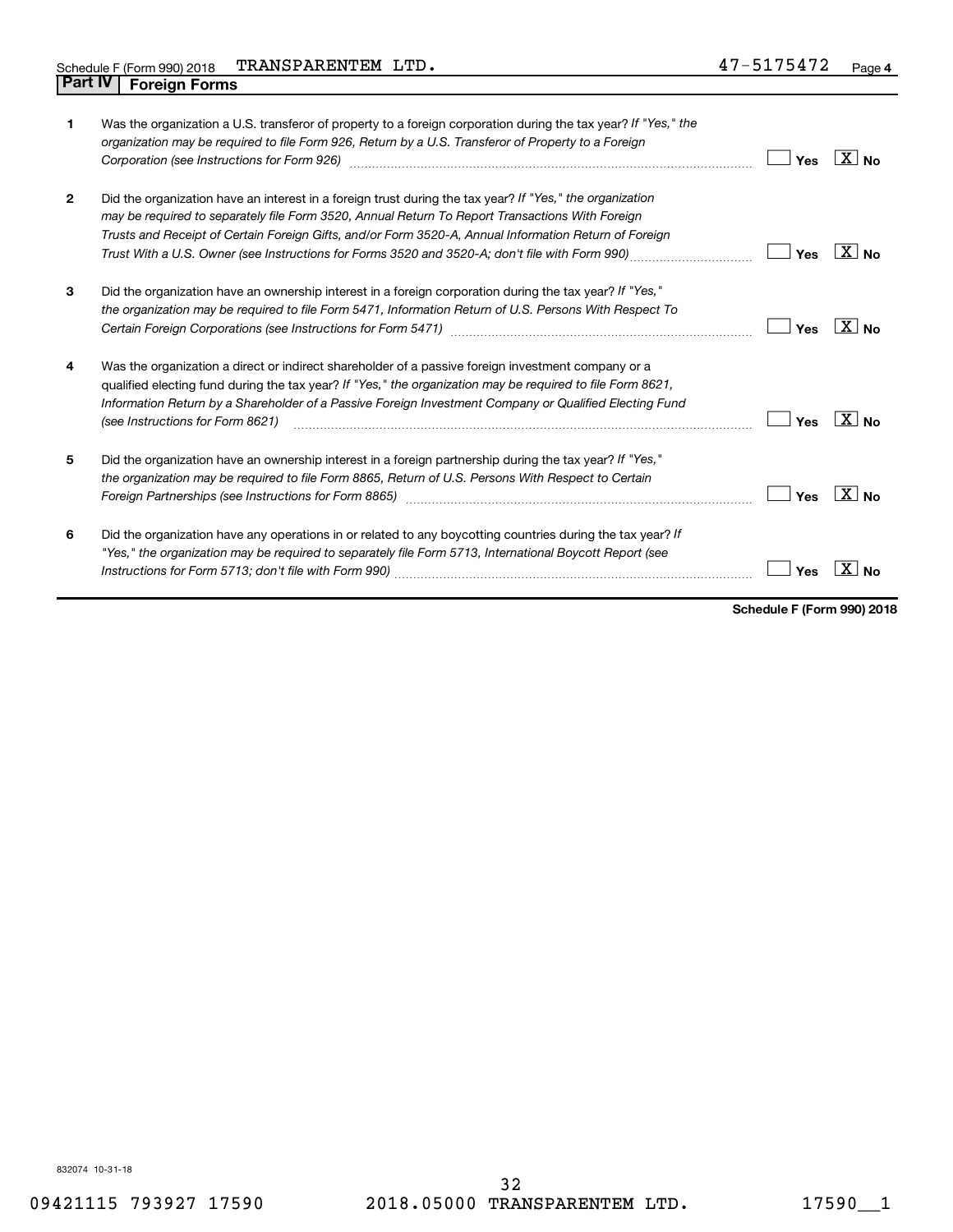Schedule F (Form 990) 2018 Page TRANSPARENTEM LTD. 47-5175472

| (estimated number of recipients), as applicable. Also complete this part to provide any additional information. See instructions.<br>PART I, LINE 3, COLUMN (E):<br>REGION: EAST ASIA AND THE PACIFIC - AUSTRALIA, BRUNEI, BURMA, CAMBODIA,<br>SPECIFIC TYPES OF SERVICES IN REGION: CONSULTING PAYMENTS TO<br>INVESTIGATORS, LOCAL TRAVEL, MEALS AND HOTELS, ROUND TRIP AIRFARE<br>SPECIFIC TYPES OF SERVICES IN REGION: CONSULTING PAYMENTS TO<br>INVESTIGATORS, LOCAL TRAVEL, MEALS AND HOTELS, ROUND TRIP AIRFARE<br>Schedule F (Form 990) 2018<br>832075 10-31-18<br>33 | <b>Part V</b><br><b>Supplemental Information</b> | Provide the information required by Part I, line 2 (monitoring of funds); Part I, line 3, column (f) (accounting method; amounts of<br>investments vs. expenditures per region); Part II, line 1 (accounting method); Part III (accounting method); and Part III, column (c) |
|------------------------------------------------------------------------------------------------------------------------------------------------------------------------------------------------------------------------------------------------------------------------------------------------------------------------------------------------------------------------------------------------------------------------------------------------------------------------------------------------------------------------------------------------------------------------------|--------------------------------------------------|------------------------------------------------------------------------------------------------------------------------------------------------------------------------------------------------------------------------------------------------------------------------------|
|                                                                                                                                                                                                                                                                                                                                                                                                                                                                                                                                                                              |                                                  |                                                                                                                                                                                                                                                                              |
|                                                                                                                                                                                                                                                                                                                                                                                                                                                                                                                                                                              |                                                  |                                                                                                                                                                                                                                                                              |
|                                                                                                                                                                                                                                                                                                                                                                                                                                                                                                                                                                              |                                                  |                                                                                                                                                                                                                                                                              |
|                                                                                                                                                                                                                                                                                                                                                                                                                                                                                                                                                                              | (E)                                              |                                                                                                                                                                                                                                                                              |
|                                                                                                                                                                                                                                                                                                                                                                                                                                                                                                                                                                              |                                                  |                                                                                                                                                                                                                                                                              |
|                                                                                                                                                                                                                                                                                                                                                                                                                                                                                                                                                                              | REGION: SOUTH ASIA                               |                                                                                                                                                                                                                                                                              |
|                                                                                                                                                                                                                                                                                                                                                                                                                                                                                                                                                                              | (E)                                              |                                                                                                                                                                                                                                                                              |
|                                                                                                                                                                                                                                                                                                                                                                                                                                                                                                                                                                              |                                                  |                                                                                                                                                                                                                                                                              |
|                                                                                                                                                                                                                                                                                                                                                                                                                                                                                                                                                                              |                                                  |                                                                                                                                                                                                                                                                              |
|                                                                                                                                                                                                                                                                                                                                                                                                                                                                                                                                                                              |                                                  |                                                                                                                                                                                                                                                                              |
|                                                                                                                                                                                                                                                                                                                                                                                                                                                                                                                                                                              |                                                  |                                                                                                                                                                                                                                                                              |
|                                                                                                                                                                                                                                                                                                                                                                                                                                                                                                                                                                              |                                                  |                                                                                                                                                                                                                                                                              |
|                                                                                                                                                                                                                                                                                                                                                                                                                                                                                                                                                                              |                                                  |                                                                                                                                                                                                                                                                              |
|                                                                                                                                                                                                                                                                                                                                                                                                                                                                                                                                                                              |                                                  |                                                                                                                                                                                                                                                                              |
|                                                                                                                                                                                                                                                                                                                                                                                                                                                                                                                                                                              |                                                  |                                                                                                                                                                                                                                                                              |
|                                                                                                                                                                                                                                                                                                                                                                                                                                                                                                                                                                              |                                                  |                                                                                                                                                                                                                                                                              |
|                                                                                                                                                                                                                                                                                                                                                                                                                                                                                                                                                                              |                                                  |                                                                                                                                                                                                                                                                              |
|                                                                                                                                                                                                                                                                                                                                                                                                                                                                                                                                                                              |                                                  |                                                                                                                                                                                                                                                                              |
|                                                                                                                                                                                                                                                                                                                                                                                                                                                                                                                                                                              |                                                  |                                                                                                                                                                                                                                                                              |
|                                                                                                                                                                                                                                                                                                                                                                                                                                                                                                                                                                              |                                                  |                                                                                                                                                                                                                                                                              |
|                                                                                                                                                                                                                                                                                                                                                                                                                                                                                                                                                                              |                                                  |                                                                                                                                                                                                                                                                              |
|                                                                                                                                                                                                                                                                                                                                                                                                                                                                                                                                                                              |                                                  |                                                                                                                                                                                                                                                                              |
|                                                                                                                                                                                                                                                                                                                                                                                                                                                                                                                                                                              |                                                  |                                                                                                                                                                                                                                                                              |
|                                                                                                                                                                                                                                                                                                                                                                                                                                                                                                                                                                              |                                                  |                                                                                                                                                                                                                                                                              |
|                                                                                                                                                                                                                                                                                                                                                                                                                                                                                                                                                                              |                                                  |                                                                                                                                                                                                                                                                              |
|                                                                                                                                                                                                                                                                                                                                                                                                                                                                                                                                                                              |                                                  |                                                                                                                                                                                                                                                                              |
|                                                                                                                                                                                                                                                                                                                                                                                                                                                                                                                                                                              |                                                  |                                                                                                                                                                                                                                                                              |
|                                                                                                                                                                                                                                                                                                                                                                                                                                                                                                                                                                              |                                                  |                                                                                                                                                                                                                                                                              |
|                                                                                                                                                                                                                                                                                                                                                                                                                                                                                                                                                                              | 09421115 793927 17590                            | 2018.05000 TRANSPARENTEM LTD.<br>17590<br>-1                                                                                                                                                                                                                                 |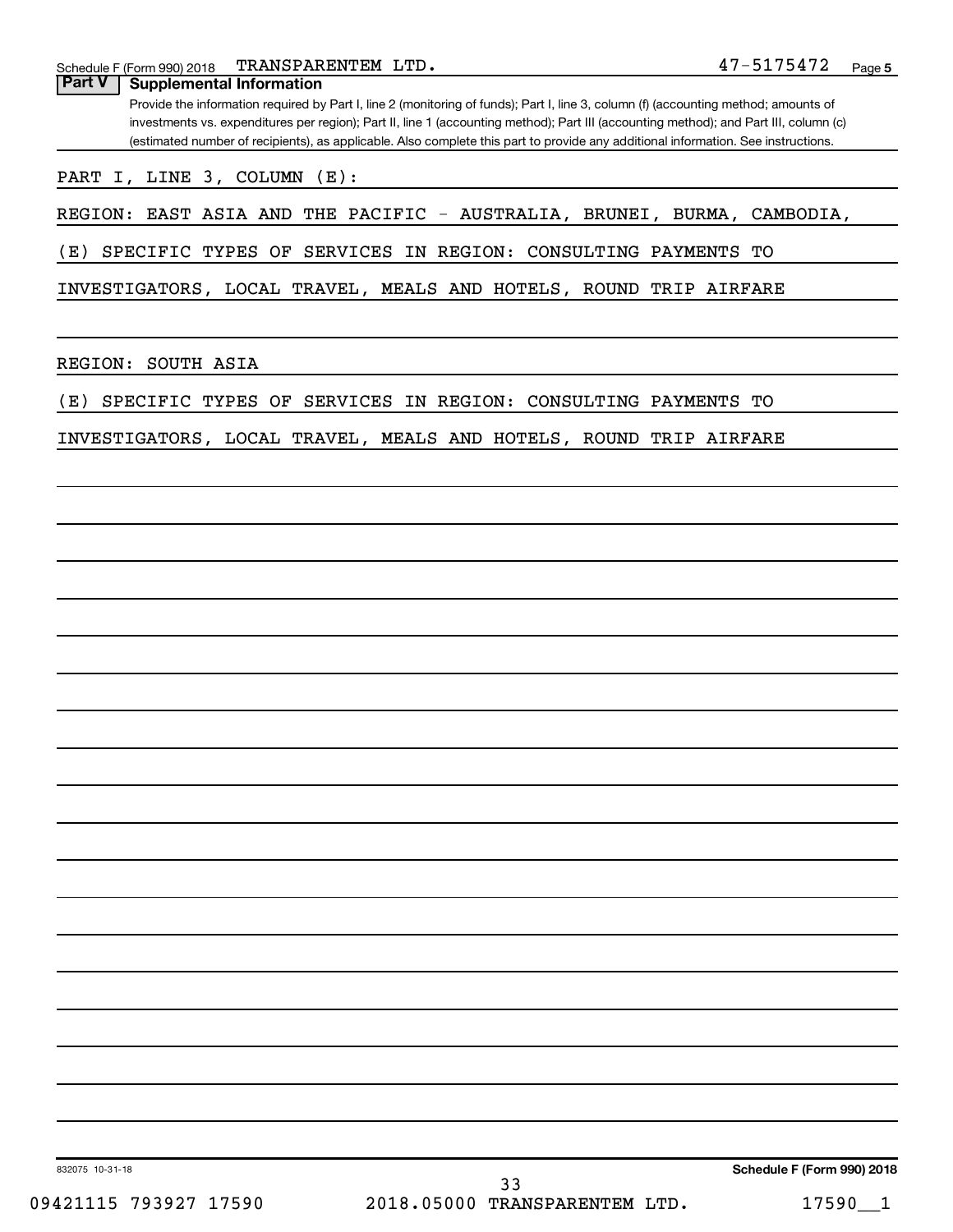| <b>SCHEDULE G</b>                                                                                                                             |                                                                                                                                                                     | <b>Supplemental Information Regarding Fundraising or Gaming Activities</b>                                                                                                                                                                                                                                                                                                                                                                                                                                        |                                                                            |         |                                                                                            |  |                                                                            | OMB No. 1545-0047                                       |
|-----------------------------------------------------------------------------------------------------------------------------------------------|---------------------------------------------------------------------------------------------------------------------------------------------------------------------|-------------------------------------------------------------------------------------------------------------------------------------------------------------------------------------------------------------------------------------------------------------------------------------------------------------------------------------------------------------------------------------------------------------------------------------------------------------------------------------------------------------------|----------------------------------------------------------------------------|---------|--------------------------------------------------------------------------------------------|--|----------------------------------------------------------------------------|---------------------------------------------------------|
| (Form 990 or 990-EZ)                                                                                                                          | Complete if the organization answered "Yes" on Form 990, Part IV, line 17, 18, or 19, or if the<br>organization entered more than \$15,000 on Form 990-EZ, line 6a. |                                                                                                                                                                                                                                                                                                                                                                                                                                                                                                                   |                                                                            |         |                                                                                            |  |                                                                            |                                                         |
| Department of the Treasury<br>Internal Revenue Service                                                                                        | Attach to Form 990 or Form 990-EZ.<br>Go to www.irs.gov/Form990 for instructions and the latest information.                                                        |                                                                                                                                                                                                                                                                                                                                                                                                                                                                                                                   |                                                                            |         |                                                                                            |  |                                                                            |                                                         |
| Name of the organization                                                                                                                      |                                                                                                                                                                     | TRANSPARENTEM LTD.                                                                                                                                                                                                                                                                                                                                                                                                                                                                                                |                                                                            |         |                                                                                            |  | 47-5175472                                                                 | <b>Employer identification number</b>                   |
| <b>Part I</b>                                                                                                                                 | required to complete this part.                                                                                                                                     | Fundraising Activities. Complete if the organization answered "Yes" on Form 990, Part IV, line 17. Form 990-EZ filers are not                                                                                                                                                                                                                                                                                                                                                                                     |                                                                            |         |                                                                                            |  |                                                                            |                                                         |
| Mail solicitations<br>a<br>b<br>Phone solicitations<br>c<br>In-person solicitations<br>d<br>compensated at least \$5,000 by the organization. | Internet and email solicitations                                                                                                                                    | 1 Indicate whether the organization raised funds through any of the following activities. Check all that apply.<br>g<br>2 a Did the organization have a written or oral agreement with any individual (including officers, directors, trustees, or<br>key employees listed in Form 990, Part VII) or entity in connection with professional fundraising services?<br><b>b</b> If "Yes," list the 10 highest paid individuals or entities (fundraisers) pursuant to agreements under which the fundraiser is to be | Special fundraising events                                                 |         | $e$ $\boxed{X}$ Solicitation of non-government grants<br>Solicitation of government grants |  | Yes                                                                        | $\boxed{\text{X}}$ No                                   |
| (i) Name and address of individual<br>or entity (fundraiser)                                                                                  |                                                                                                                                                                     | (ii) Activity                                                                                                                                                                                                                                                                                                                                                                                                                                                                                                     | (iii) Did<br>fundraiser<br>have custody<br>or control of<br>contributions? |         | (iv) Gross receipts<br>from activity                                                       |  | (v) Amount paid<br>to (or retained by)<br>fundraiser<br>listed in col. (i) | (vi) Amount paid<br>to (or retained by)<br>organization |
| FORWARD MOTION STRATEGIES LLC<br>- 15 ESSEX ROAD, MAPLEWOOD,                                                                                  |                                                                                                                                                                     | GRANT PROPOSALS & REPORT<br>WRITING                                                                                                                                                                                                                                                                                                                                                                                                                                                                               | Yes                                                                        | No<br>x | 0                                                                                          |  | 18,200.                                                                    | $-18, 200.$                                             |
|                                                                                                                                               |                                                                                                                                                                     |                                                                                                                                                                                                                                                                                                                                                                                                                                                                                                                   |                                                                            |         |                                                                                            |  |                                                                            |                                                         |
|                                                                                                                                               |                                                                                                                                                                     |                                                                                                                                                                                                                                                                                                                                                                                                                                                                                                                   |                                                                            |         |                                                                                            |  |                                                                            |                                                         |
|                                                                                                                                               |                                                                                                                                                                     |                                                                                                                                                                                                                                                                                                                                                                                                                                                                                                                   |                                                                            |         |                                                                                            |  |                                                                            |                                                         |
|                                                                                                                                               |                                                                                                                                                                     |                                                                                                                                                                                                                                                                                                                                                                                                                                                                                                                   |                                                                            |         |                                                                                            |  |                                                                            |                                                         |
|                                                                                                                                               |                                                                                                                                                                     |                                                                                                                                                                                                                                                                                                                                                                                                                                                                                                                   |                                                                            |         |                                                                                            |  |                                                                            |                                                         |
|                                                                                                                                               |                                                                                                                                                                     |                                                                                                                                                                                                                                                                                                                                                                                                                                                                                                                   |                                                                            |         |                                                                                            |  |                                                                            |                                                         |
|                                                                                                                                               |                                                                                                                                                                     |                                                                                                                                                                                                                                                                                                                                                                                                                                                                                                                   |                                                                            |         |                                                                                            |  |                                                                            |                                                         |
|                                                                                                                                               |                                                                                                                                                                     |                                                                                                                                                                                                                                                                                                                                                                                                                                                                                                                   |                                                                            |         |                                                                                            |  |                                                                            |                                                         |
|                                                                                                                                               |                                                                                                                                                                     |                                                                                                                                                                                                                                                                                                                                                                                                                                                                                                                   |                                                                            |         |                                                                                            |  |                                                                            |                                                         |
|                                                                                                                                               |                                                                                                                                                                     |                                                                                                                                                                                                                                                                                                                                                                                                                                                                                                                   |                                                                            |         |                                                                                            |  |                                                                            |                                                         |
| Total<br>or licensing.                                                                                                                        |                                                                                                                                                                     | 3 List all states in which the organization is registered or licensed to solicit contributions or has been notified it is exempt from registration                                                                                                                                                                                                                                                                                                                                                                |                                                                            |         |                                                                                            |  | 18,200.                                                                    | $-18,200.$                                              |
| ΝY                                                                                                                                            |                                                                                                                                                                     |                                                                                                                                                                                                                                                                                                                                                                                                                                                                                                                   |                                                                            |         |                                                                                            |  |                                                                            |                                                         |
|                                                                                                                                               |                                                                                                                                                                     |                                                                                                                                                                                                                                                                                                                                                                                                                                                                                                                   |                                                                            |         |                                                                                            |  |                                                                            |                                                         |
|                                                                                                                                               |                                                                                                                                                                     |                                                                                                                                                                                                                                                                                                                                                                                                                                                                                                                   |                                                                            |         |                                                                                            |  |                                                                            |                                                         |
|                                                                                                                                               |                                                                                                                                                                     |                                                                                                                                                                                                                                                                                                                                                                                                                                                                                                                   |                                                                            |         |                                                                                            |  |                                                                            |                                                         |
|                                                                                                                                               |                                                                                                                                                                     |                                                                                                                                                                                                                                                                                                                                                                                                                                                                                                                   |                                                                            |         |                                                                                            |  |                                                                            |                                                         |
|                                                                                                                                               |                                                                                                                                                                     |                                                                                                                                                                                                                                                                                                                                                                                                                                                                                                                   |                                                                            |         |                                                                                            |  |                                                                            |                                                         |
|                                                                                                                                               |                                                                                                                                                                     | LHA For Paperwork Reduction Act Notice, see the Instructions for Form 990 or 990-EZ.<br>SEE PART IV FOR CONTINUATIONS                                                                                                                                                                                                                                                                                                                                                                                             |                                                                            |         |                                                                                            |  |                                                                            | Schedule G (Form 990 or 990-EZ) 2018                    |

832081 10-03-18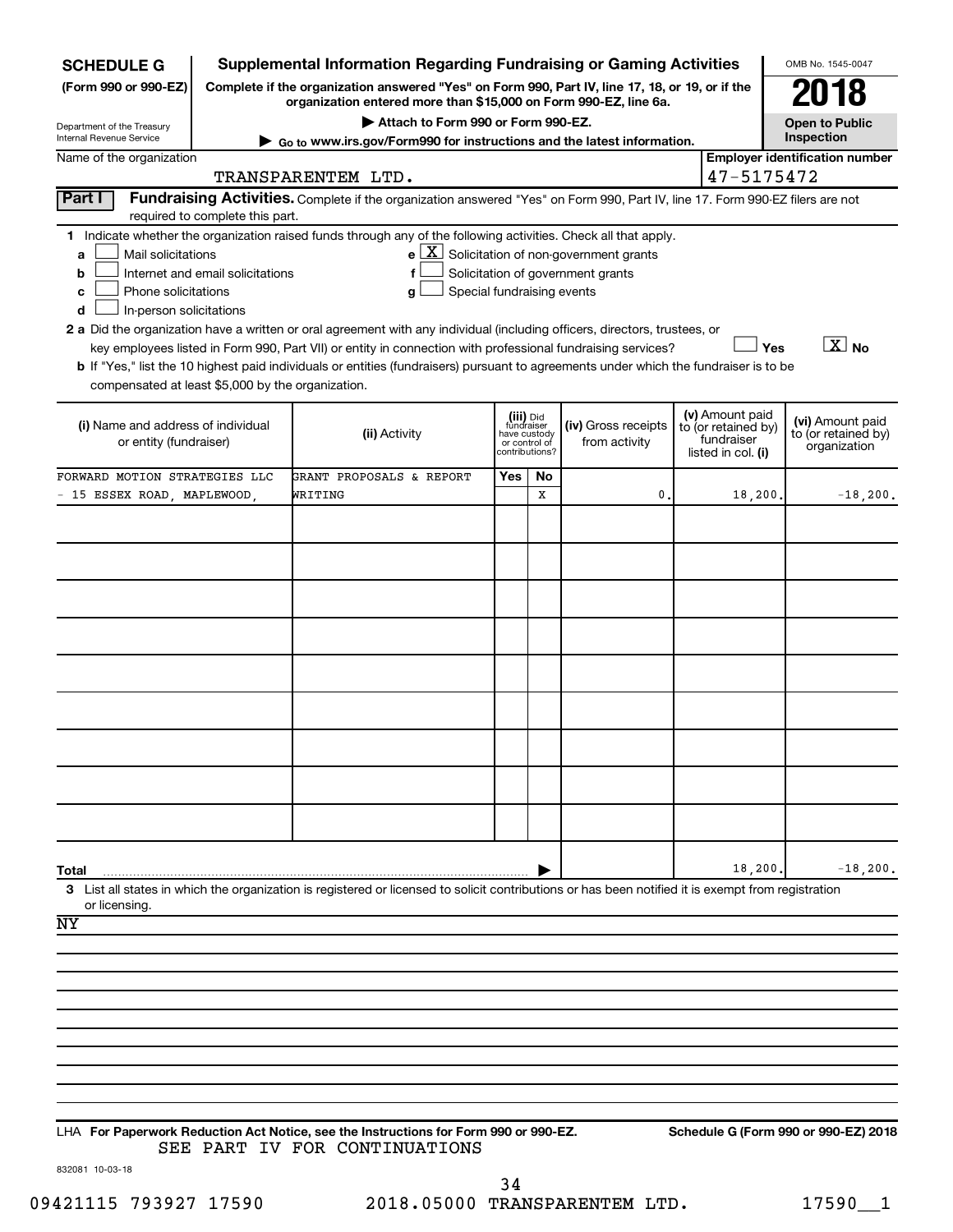#### Schedule G (Form 990 or 990-EZ) 2018 'FRANS PARENTEM LITD .  $47-5175472$  Page TRANSPARENTEM LTD. 47-5175472

| Part II   Fundraising Events. Complete if the organization answered "Yes" on Form 990, Part IV, line 18, or reported more than \$15,000 |
|-----------------------------------------------------------------------------------------------------------------------------------------|
| of fundraising event contributions and gross income on Form 990.FZ lines 1 and 6b List events with gross receipts greater than \$5.     |

|                 |    | of fundraising event contributions and gross income on Form 990-EZ, lines 1 and 6b. List events with gross receipts greater than \$5,000.     |              |                         |                  |                                           |
|-----------------|----|-----------------------------------------------------------------------------------------------------------------------------------------------|--------------|-------------------------|------------------|-------------------------------------------|
|                 |    |                                                                                                                                               | (a) Event #1 | (b) Event #2            | (c) Other events | (d) Total events<br>(add col. (a) through |
|                 |    |                                                                                                                                               | (event type) | (event type)            | (total number)   | col. (c))                                 |
|                 |    |                                                                                                                                               |              |                         |                  |                                           |
| Revenue         | 1. |                                                                                                                                               |              |                         |                  |                                           |
|                 | 2  |                                                                                                                                               |              |                         |                  |                                           |
|                 | 3  | Gross income (line 1 minus line 2)                                                                                                            |              |                         |                  |                                           |
|                 | 4  |                                                                                                                                               |              |                         |                  |                                           |
|                 | 5  |                                                                                                                                               |              |                         |                  |                                           |
|                 | 6  |                                                                                                                                               |              |                         |                  |                                           |
| Direct Expenses | 7  |                                                                                                                                               |              |                         |                  |                                           |
|                 | 8  |                                                                                                                                               |              |                         |                  |                                           |
|                 | 9  |                                                                                                                                               |              |                         |                  |                                           |
|                 | 10 |                                                                                                                                               |              |                         |                  |                                           |
|                 |    |                                                                                                                                               |              |                         |                  |                                           |
| Part III        |    | Gaming. Complete if the organization answered "Yes" on Form 990, Part IV, line 19, or reported more than<br>\$15,000 on Form 990-EZ, line 6a. |              |                         |                  |                                           |
|                 |    |                                                                                                                                               |              | (b) Pull tabs/instant   |                  | (d) Total gaming (add                     |
| Revenue         |    |                                                                                                                                               | (a) Bingo    | bingo/progressive bingo | (c) Other gaming | col. (a) through col. (c))                |
|                 |    |                                                                                                                                               |              |                         |                  |                                           |
|                 | 1. |                                                                                                                                               |              |                         |                  |                                           |
|                 | 2  |                                                                                                                                               |              |                         |                  |                                           |
|                 | З  |                                                                                                                                               |              |                         |                  |                                           |
| Direct Expenses | 4  |                                                                                                                                               |              |                         |                  |                                           |
|                 |    | 5 Other direct expenses                                                                                                                       |              |                         |                  |                                           |
|                 |    |                                                                                                                                               | Yes<br>%     | Yes<br>%                | Yes<br>%         |                                           |
|                 | 6  |                                                                                                                                               | No           | No                      | No               |                                           |
|                 | 7  | Direct expense summary. Add lines 2 through 5 in column (d)                                                                                   |              |                         | ▶                |                                           |
|                 | 8  |                                                                                                                                               |              |                         |                  |                                           |
|                 |    |                                                                                                                                               |              |                         |                  |                                           |
| 9               |    | Enter the state(s) in which the organization conducts gaming activities:                                                                      |              |                         |                  | Yes                                       |
|                 |    | <b>b</b> If "No," explain:                                                                                                                    |              |                         |                  | No                                        |
|                 |    | <u> 1989 - Andrea Santa Andrea Santa Andrea Santa Andrea Santa Andrea Santa Andrea Santa Andrea Santa Andrea San</u>                          |              |                         |                  |                                           |
|                 |    |                                                                                                                                               |              |                         |                  |                                           |
|                 |    |                                                                                                                                               |              |                         |                  | Yes<br>No                                 |
|                 |    |                                                                                                                                               |              |                         |                  |                                           |
|                 |    |                                                                                                                                               |              |                         |                  |                                           |
|                 |    |                                                                                                                                               |              |                         |                  |                                           |
|                 |    | 832082 10-03-18                                                                                                                               |              |                         |                  | Schedule G (Form 990 or 990-EZ) 2018      |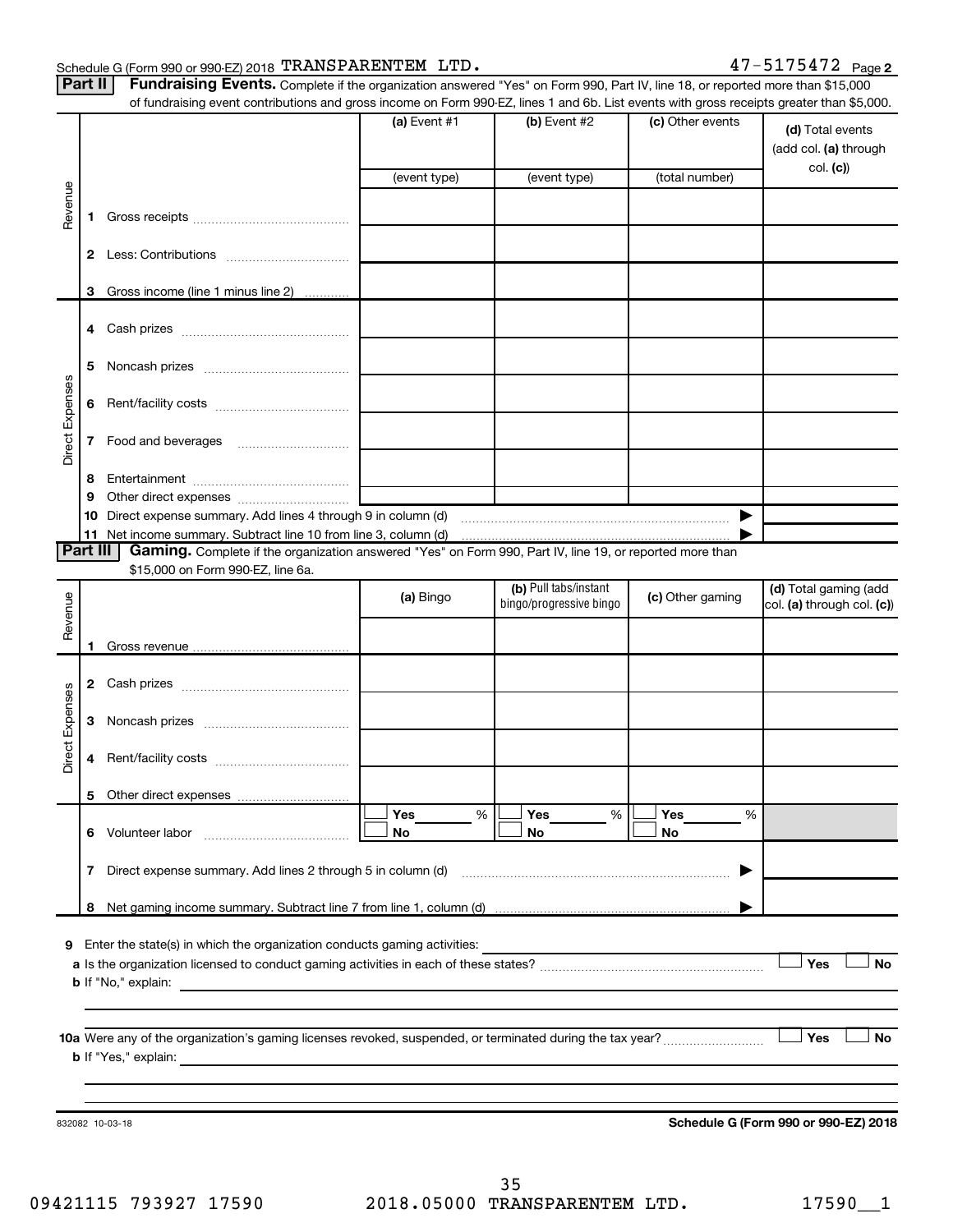|       | 47-5175472<br>Schedule G (Form 990 or 990-EZ) 2018 TRANSPARENTEM LTD.                                                                                                                                                                                         |                 |     | Page 3               |
|-------|---------------------------------------------------------------------------------------------------------------------------------------------------------------------------------------------------------------------------------------------------------------|-----------------|-----|----------------------|
|       |                                                                                                                                                                                                                                                               |                 | Yes | No                   |
|       | 12 Is the organization a grantor, beneficiary or trustee of a trust, or a member of a partnership or other entity formed                                                                                                                                      |                 | Yes | <b>No</b>            |
|       | 13 Indicate the percentage of gaming activity conducted in:                                                                                                                                                                                                   |                 |     |                      |
|       |                                                                                                                                                                                                                                                               | 13a             |     | %                    |
|       | <b>b</b> An outside facility <i>www.communicality.communicality.communicality www.communicality.communicality.communicality</i>                                                                                                                               | 13 <sub>b</sub> |     | %                    |
|       | 14 Enter the name and address of the person who prepares the organization's gaming/special events books and records:                                                                                                                                          |                 |     |                      |
|       | Name $\blacktriangleright$<br><u> 1989 - Johann Harry Harry Harry Harry Harry Harry Harry Harry Harry Harry Harry Harry Harry Harry Harry Harry</u>                                                                                                           |                 |     |                      |
|       |                                                                                                                                                                                                                                                               |                 |     |                      |
|       | 15a Does the organization have a contract with a third party from whom the organization receives gaming revenue?                                                                                                                                              |                 | Yes | <b>No</b>            |
|       | of gaming revenue retained by the third party $\triangleright$ \$                                                                                                                                                                                             |                 |     |                      |
|       | c If "Yes," enter name and address of the third party:                                                                                                                                                                                                        |                 |     |                      |
|       | $Name \rightarrow$                                                                                                                                                                                                                                            |                 |     |                      |
|       |                                                                                                                                                                                                                                                               |                 |     |                      |
| 16    | Gaming manager information:                                                                                                                                                                                                                                   |                 |     |                      |
|       | Name $\blacktriangleright$                                                                                                                                                                                                                                    |                 |     |                      |
|       | Gaming manager compensation > \$                                                                                                                                                                                                                              |                 |     |                      |
|       | Description of services provided <b>Denote the Constantine Constantine Constantine Constantine Constantine Constantine Constantine Constantine Constantine Constantine Constantine Constantine Constantine Constantine Constanti</b>                          |                 |     |                      |
|       |                                                                                                                                                                                                                                                               |                 |     |                      |
|       |                                                                                                                                                                                                                                                               |                 |     |                      |
|       | Director/officer<br>Employee<br>Independent contractor                                                                                                                                                                                                        |                 |     |                      |
|       | <b>17</b> Mandatory distributions:                                                                                                                                                                                                                            |                 |     |                      |
|       | a Is the organization required under state law to make charitable distributions from the gaming proceeds to                                                                                                                                                   |                 |     |                      |
|       |                                                                                                                                                                                                                                                               |                 |     | $\Box$ Yes $\Box$ No |
|       | <b>b</b> Enter the amount of distributions required under state law to be distributed to other exempt organizations or spent in the                                                                                                                           |                 |     |                      |
|       | organization's own exempt activities during the tax year $\triangleright$ \$                                                                                                                                                                                  |                 |     |                      |
|       | Part IV <br><b>Supplemental Information.</b> Provide the explanations required by Part I, line 2b, columns (iii) and (v); and Part III, lines 9, 9b, 10b,<br>15b, 15c, 16, and 17b, as applicable. Also provide any additional information. See instructions. |                 |     |                      |
|       | SCHEDULE G, PART I, LINE 2B, LIST OF TEN HIGHEST PAID FUNDRAISERS:                                                                                                                                                                                            |                 |     |                      |
|       |                                                                                                                                                                                                                                                               |                 |     |                      |
| ( I ) | NAME OF FUNDRAISER: FORWARD MOTION STRATEGIES LLC                                                                                                                                                                                                             |                 |     |                      |
| ( I ) | ADDRESS OF FUNDRAISER: 15 ESSEX ROAD, MAPLEWOOD, NJ<br>07040                                                                                                                                                                                                  |                 |     |                      |
|       |                                                                                                                                                                                                                                                               |                 |     |                      |
|       |                                                                                                                                                                                                                                                               |                 |     |                      |
|       |                                                                                                                                                                                                                                                               |                 |     |                      |
|       |                                                                                                                                                                                                                                                               |                 |     |                      |
|       |                                                                                                                                                                                                                                                               |                 |     |                      |

832083 10-03-18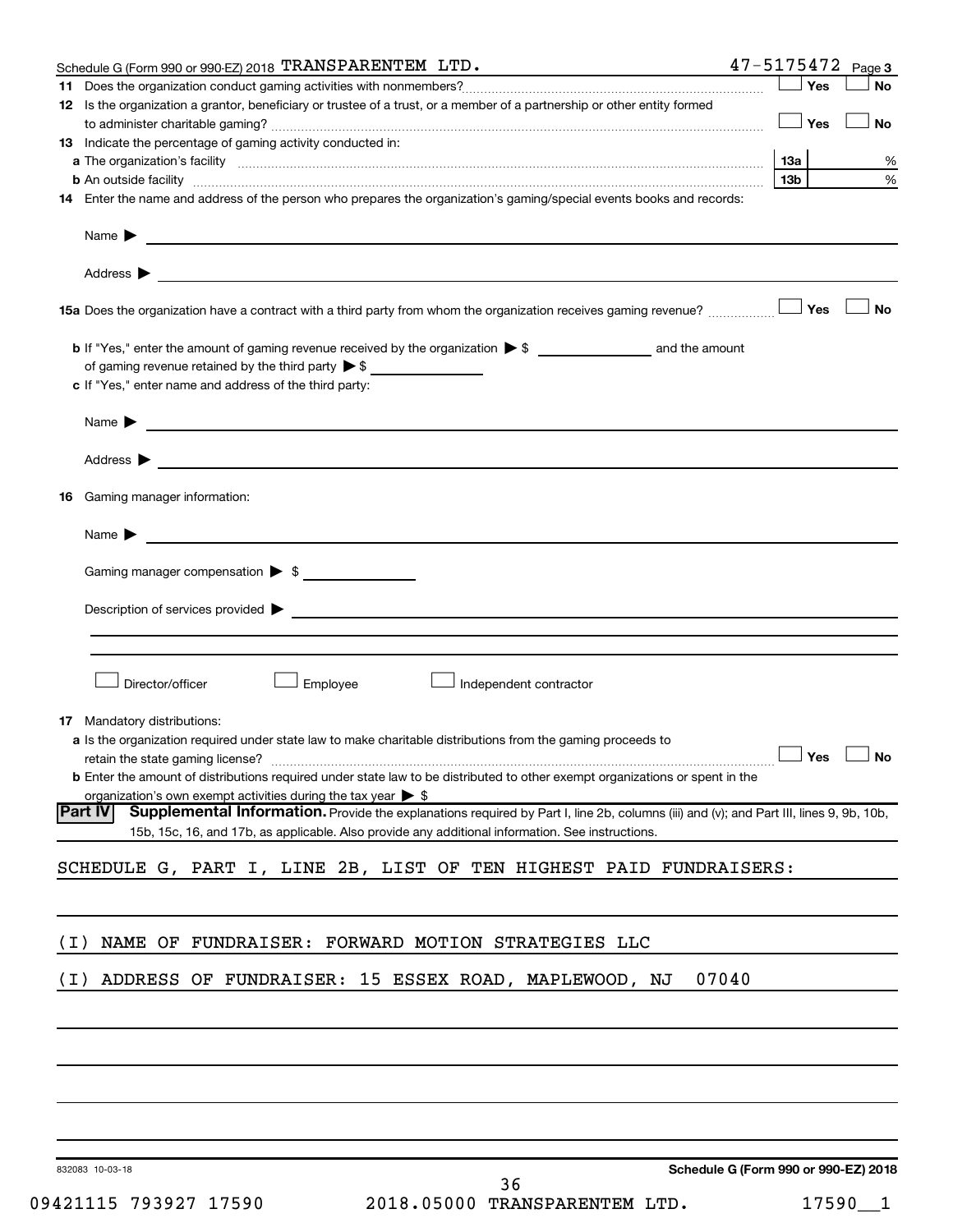| —<br>. .        | $\overline{\phantom{a}}$ |                                 |
|-----------------|--------------------------|---------------------------------|
|                 |                          |                                 |
|                 |                          |                                 |
|                 |                          |                                 |
|                 |                          |                                 |
|                 |                          |                                 |
|                 |                          |                                 |
|                 |                          |                                 |
|                 |                          |                                 |
|                 |                          |                                 |
|                 |                          |                                 |
|                 |                          |                                 |
|                 |                          |                                 |
|                 |                          |                                 |
|                 |                          |                                 |
|                 |                          |                                 |
|                 |                          |                                 |
|                 |                          |                                 |
|                 |                          |                                 |
|                 |                          |                                 |
|                 |                          |                                 |
|                 |                          |                                 |
|                 |                          |                                 |
|                 |                          |                                 |
|                 |                          |                                 |
|                 |                          |                                 |
|                 |                          |                                 |
|                 |                          |                                 |
|                 |                          |                                 |
|                 |                          |                                 |
|                 |                          |                                 |
|                 |                          |                                 |
|                 |                          |                                 |
|                 |                          |                                 |
|                 |                          |                                 |
|                 |                          |                                 |
|                 |                          |                                 |
|                 |                          |                                 |
|                 |                          |                                 |
|                 |                          |                                 |
|                 |                          |                                 |
|                 |                          |                                 |
|                 |                          |                                 |
|                 |                          |                                 |
|                 |                          |                                 |
|                 |                          |                                 |
| 832084 04-01-18 |                          | Schedule G (Form 990 or 990-EZ) |
|                 |                          |                                 |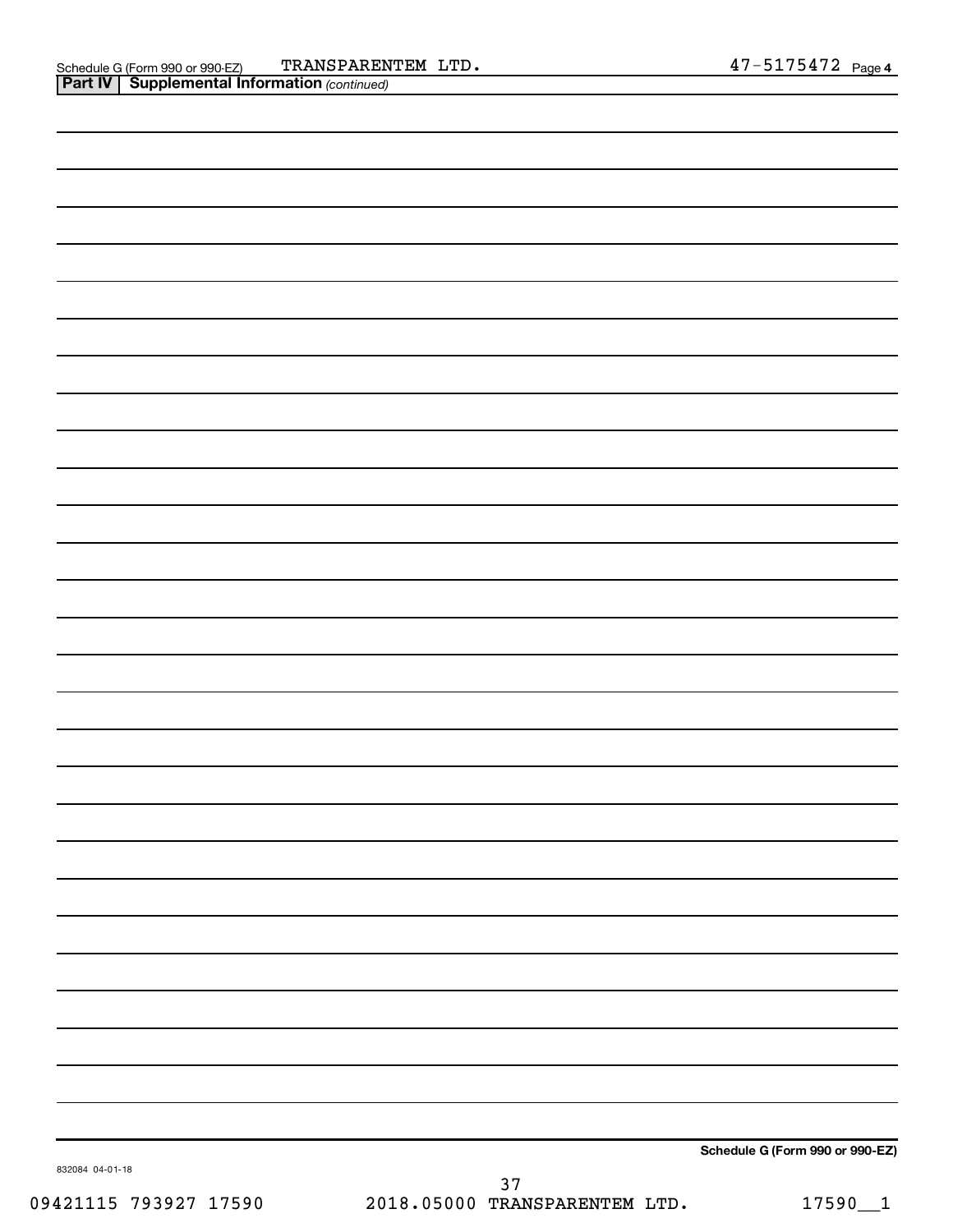|   | <b>SCHEDULE J</b>                              | <b>Compensation Information</b>                                                                                           |                                       | OMB No. 1545-0047          |     |                              |
|---|------------------------------------------------|---------------------------------------------------------------------------------------------------------------------------|---------------------------------------|----------------------------|-----|------------------------------|
|   | (Form 990)                                     | For certain Officers, Directors, Trustees, Key Employees, and Highest                                                     |                                       | 2018                       |     |                              |
|   |                                                | <b>Compensated Employees</b><br>Complete if the organization answered "Yes" on Form 990, Part IV, line 23.                |                                       |                            |     |                              |
|   | Department of the Treasury                     | Attach to Form 990.                                                                                                       |                                       | <b>Open to Public</b>      |     |                              |
|   | Internal Revenue Service                       | Go to www.irs.gov/Form990 for instructions and the latest information.                                                    |                                       | Inspection                 |     |                              |
|   | Name of the organization                       | TRANSPARENTEM LTD.                                                                                                        | <b>Employer identification number</b> | 47-5175472                 |     |                              |
|   | Part I                                         | <b>Questions Regarding Compensation</b>                                                                                   |                                       |                            |     |                              |
|   |                                                |                                                                                                                           |                                       |                            |     |                              |
|   |                                                | 1a Check the appropriate box(es) if the organization provided any of the following to or for a person listed on Form 990, |                                       |                            | Yes | No                           |
|   |                                                | Part VII, Section A, line 1a. Complete Part III to provide any relevant information regarding these items.                |                                       |                            |     |                              |
|   | First-class or charter travel                  | Housing allowance or residence for personal use                                                                           |                                       |                            |     |                              |
|   | Travel for companions                          | Payments for business use of personal residence                                                                           |                                       |                            |     |                              |
|   |                                                | Tax indemnification and gross-up payments<br>Health or social club dues or initiation fees                                |                                       |                            |     |                              |
|   |                                                | Discretionary spending account<br>Personal services (such as maid, chauffeur, chef)                                       |                                       |                            |     |                              |
|   |                                                |                                                                                                                           |                                       |                            |     |                              |
|   |                                                | <b>b</b> If any of the boxes on line 1a are checked, did the organization follow a written policy regarding payment or    |                                       |                            |     |                              |
|   |                                                |                                                                                                                           |                                       | 1b                         |     |                              |
| 2 |                                                | Did the organization require substantiation prior to reimbursing or allowing expenses incurred by all directors,          |                                       |                            |     |                              |
|   |                                                |                                                                                                                           |                                       | $\mathbf{2}$               |     |                              |
|   |                                                |                                                                                                                           |                                       |                            |     |                              |
| з |                                                | Indicate which, if any, of the following the filing organization used to establish the compensation of the organization's |                                       |                            |     |                              |
|   |                                                | CEO/Executive Director. Check all that apply. Do not check any boxes for methods used by a related organization to        |                                       |                            |     |                              |
|   |                                                | establish compensation of the CEO/Executive Director, but explain in Part III.                                            |                                       |                            |     |                              |
|   | $\lfloor x \rfloor$ Compensation committee     | Written employment contract                                                                                               |                                       |                            |     |                              |
|   |                                                | $\overline{\mathbf{X}}$ Compensation survey or study<br>Independent compensation consultant                               |                                       |                            |     |                              |
|   | $ \mathbf{X} $ Form 990 of other organizations | $\mathbf{X}$<br>Approval by the board or compensation committee                                                           |                                       |                            |     |                              |
|   |                                                |                                                                                                                           |                                       |                            |     |                              |
| 4 |                                                | During the year, did any person listed on Form 990, Part VII, Section A, line 1a, with respect to the filing              |                                       |                            |     |                              |
|   | organization or a related organization:        |                                                                                                                           |                                       |                            |     |                              |
| а |                                                | Receive a severance payment or change-of-control payment?                                                                 |                                       | 4a                         |     | х<br>$\overline{\textbf{x}}$ |
| b |                                                |                                                                                                                           |                                       | 4b                         |     | $\overline{\textbf{x}}$      |
| c |                                                |                                                                                                                           |                                       | 4c                         |     |                              |
|   |                                                | If "Yes" to any of lines 4a-c, list the persons and provide the applicable amounts for each item in Part III.             |                                       |                            |     |                              |
|   |                                                | Only section 501(c)(3), 501(c)(4), and 501(c)(29) organizations must complete lines 5-9.                                  |                                       |                            |     |                              |
|   |                                                | For persons listed on Form 990, Part VII, Section A, line 1a, did the organization pay or accrue any compensation         |                                       |                            |     |                              |
|   | contingent on the revenues of:                 |                                                                                                                           |                                       |                            |     |                              |
|   |                                                |                                                                                                                           |                                       | 5a                         |     | X.                           |
|   |                                                |                                                                                                                           |                                       | 5b                         |     | $\overline{\mathbf{X}}$      |
|   |                                                | If "Yes" on line 5a or 5b, describe in Part III.                                                                          |                                       |                            |     |                              |
| 6 |                                                | For persons listed on Form 990, Part VII, Section A, line 1a, did the organization pay or accrue any compensation         |                                       |                            |     |                              |
|   | contingent on the net earnings of:             |                                                                                                                           |                                       |                            |     |                              |
|   |                                                |                                                                                                                           |                                       | 6a                         |     | X.                           |
|   |                                                |                                                                                                                           |                                       | 6b                         |     | $\overline{\text{X}}$        |
|   |                                                | If "Yes" on line 6a or 6b, describe in Part III.                                                                          |                                       |                            |     |                              |
|   |                                                | 7 For persons listed on Form 990, Part VII, Section A, line 1a, did the organization provide any nonfixed payments        |                                       |                            |     |                              |
|   |                                                |                                                                                                                           |                                       | 7                          |     | х                            |
| 8 |                                                | Were any amounts reported on Form 990, Part VII, paid or accrued pursuant to a contract that was subject to the           |                                       |                            |     |                              |
|   |                                                |                                                                                                                           |                                       | 8                          |     | x                            |
| 9 |                                                | If "Yes" on line 8, did the organization also follow the rebuttable presumption procedure described in                    |                                       |                            |     |                              |
|   |                                                |                                                                                                                           |                                       | 9                          |     |                              |
|   |                                                | LHA For Paperwork Reduction Act Notice, see the Instructions for Form 990.                                                |                                       | Schedule J (Form 990) 2018 |     |                              |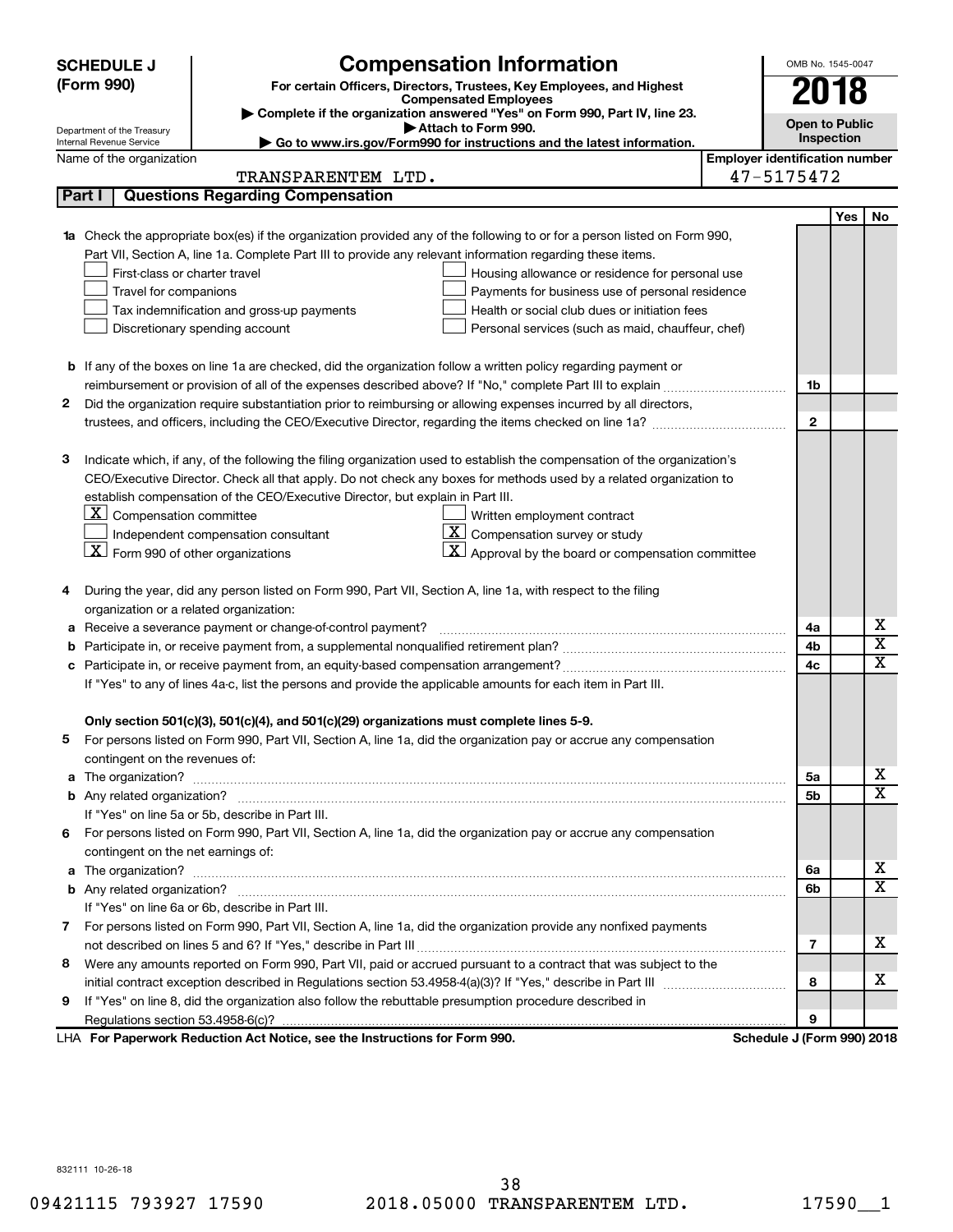**2**

#### Part II | Officers, Directors, Trustees, Key Employees, and Highest Compensated Employees. Use duplicate copies if additional space is needed.

For each individual whose compensation must be reported on Schedule J, report compensation from the organization on row (i) and from related organizations, described in the instructions, on row (ii). Do not list any individuals that aren't listed on Form 990, Part VII.

Note: The sum of columns (B)(i)-(iii) for each listed individual must equal the total amount of Form 990, Part VII, Section A, line 1a, applicable column (D) and (E) amounts for that individual.

| (A) Name and Title         |       | (B) Breakdown of W-2 and/or 1099-MISC compensation |                                           |                                           | (C) Retirement and             | (D) Nontaxable              | (E) Total of columns        | (F) Compensation                                           |
|----------------------------|-------|----------------------------------------------------|-------------------------------------------|-------------------------------------------|--------------------------------|-----------------------------|-----------------------------|------------------------------------------------------------|
|                            |       | (i) Base<br>compensation                           | (ii) Bonus &<br>incentive<br>compensation | (iii) Other<br>reportable<br>compensation | other deferred<br>compensation | benefits                    | $(B)(i)$ - $(D)$            | in column (B)<br>reported as deferred<br>on prior Form 990 |
| E. BENJAMIN SKINNER<br>(1) | (i)   | 202,067.                                           | $\overline{\mathbf{0}}$ .                 | $\overline{0}$ .                          | 8,100.                         | 10,994.                     | 221,161.                    | $\overline{\mathbf{0}}$ .                                  |
| PRESIDENT                  | (ii)  | $\overline{0}$ .                                   | $\overline{\mathbf{0}}$ .                 | $\overline{0}$ .                          | $\mathbf 0$                    | $\overline{\mathfrak{o}}$ . | $\overline{0}$ .            | $\overline{0}$ .                                           |
| TIMOTHY R. SANDLER<br>(2)  | (i)   | 245, 361.                                          | $\overline{\mathfrak{o}}$ .               | $\overline{\mathbf{0}}$ .                 | 9,050.                         | 20,730.                     | 275, 141.                   | $\overline{\mathbf{0}}$ .                                  |
| VICE-PRESIDENT             | (ii)  | $\overline{0}$ .                                   | $\overline{0}$ .                          | $\overline{0}$ .                          | $\overline{0}$ .               | $\overline{0}$ .            | $\overline{\mathfrak{o}}$ . | $\overline{\mathbf{0}}$ .                                  |
| SUMEET BODINGTON<br>(3)    | (i)   | 172,883.                                           | $\overline{\mathfrak{o}}$ .               | $\overline{0}$ .                          | 6,915.                         | $\overline{\mathfrak{o}}$ . | 179,798.                    | $\overline{0}$ .                                           |
| VICE-PRESIDENT             | (ii)  | $\overline{0}$ .                                   | $\overline{0}$ .                          | $\overline{0}$ .                          | $\overline{0}$ .               | σ.                          | $\overline{0}$ .            | $\overline{0}$ .                                           |
|                            | (i)   |                                                    |                                           |                                           |                                |                             |                             |                                                            |
|                            | (ii)  |                                                    |                                           |                                           |                                |                             |                             |                                                            |
|                            | (i)   |                                                    |                                           |                                           |                                |                             |                             |                                                            |
|                            | (ii)  |                                                    |                                           |                                           |                                |                             |                             |                                                            |
|                            | (i)   |                                                    |                                           |                                           |                                |                             |                             |                                                            |
|                            | (ii)  |                                                    |                                           |                                           |                                |                             |                             |                                                            |
|                            | (i)   |                                                    |                                           |                                           |                                |                             |                             |                                                            |
|                            | (ii)  |                                                    |                                           |                                           |                                |                             |                             |                                                            |
|                            | (i)   |                                                    |                                           |                                           |                                |                             |                             |                                                            |
|                            | (ii)  |                                                    |                                           |                                           |                                |                             |                             |                                                            |
|                            | (i)   |                                                    |                                           |                                           |                                |                             |                             |                                                            |
|                            | (ii)  |                                                    |                                           |                                           |                                |                             |                             |                                                            |
|                            | (i)   |                                                    |                                           |                                           |                                |                             |                             |                                                            |
|                            | (ii)  |                                                    |                                           |                                           |                                |                             |                             |                                                            |
|                            | (i)   |                                                    |                                           |                                           |                                |                             |                             |                                                            |
|                            | (ii)  |                                                    |                                           |                                           |                                |                             |                             |                                                            |
|                            | (i)   |                                                    |                                           |                                           |                                |                             |                             |                                                            |
|                            | (ii)  |                                                    |                                           |                                           |                                |                             |                             |                                                            |
|                            | (i)   |                                                    |                                           |                                           |                                |                             |                             |                                                            |
|                            | (ii)  |                                                    |                                           |                                           |                                |                             |                             |                                                            |
|                            | (i)   |                                                    |                                           |                                           |                                |                             |                             |                                                            |
|                            | (ii)  |                                                    |                                           |                                           |                                |                             |                             |                                                            |
|                            | (i)   |                                                    |                                           |                                           |                                |                             |                             |                                                            |
|                            | (ii)  |                                                    |                                           |                                           |                                |                             |                             |                                                            |
|                            | (i)   |                                                    |                                           |                                           |                                |                             |                             |                                                            |
|                            | (iii) |                                                    |                                           |                                           |                                |                             |                             |                                                            |

**Schedule J (Form 990) 2018**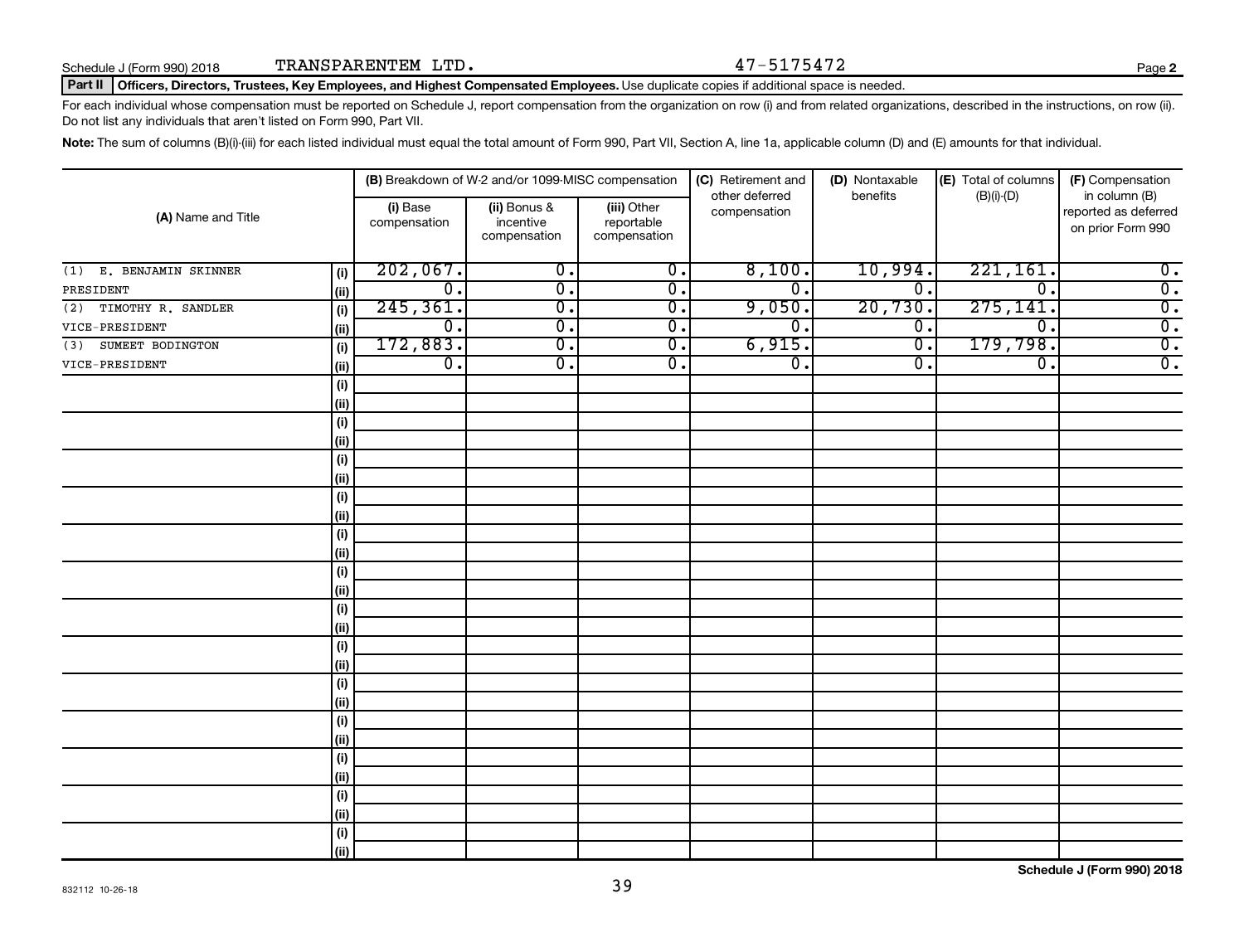**Part III Supplemental Information**

Provide the information, explanation, or descriptions required for Part I, lines 1a, 1b, 3, 4a, 4b, 4c, 5a, 5b, 6a, 6b, 7, and 8, and for Part II. Also complete this part for any additional information.

**Schedule J (Form 990) 2018**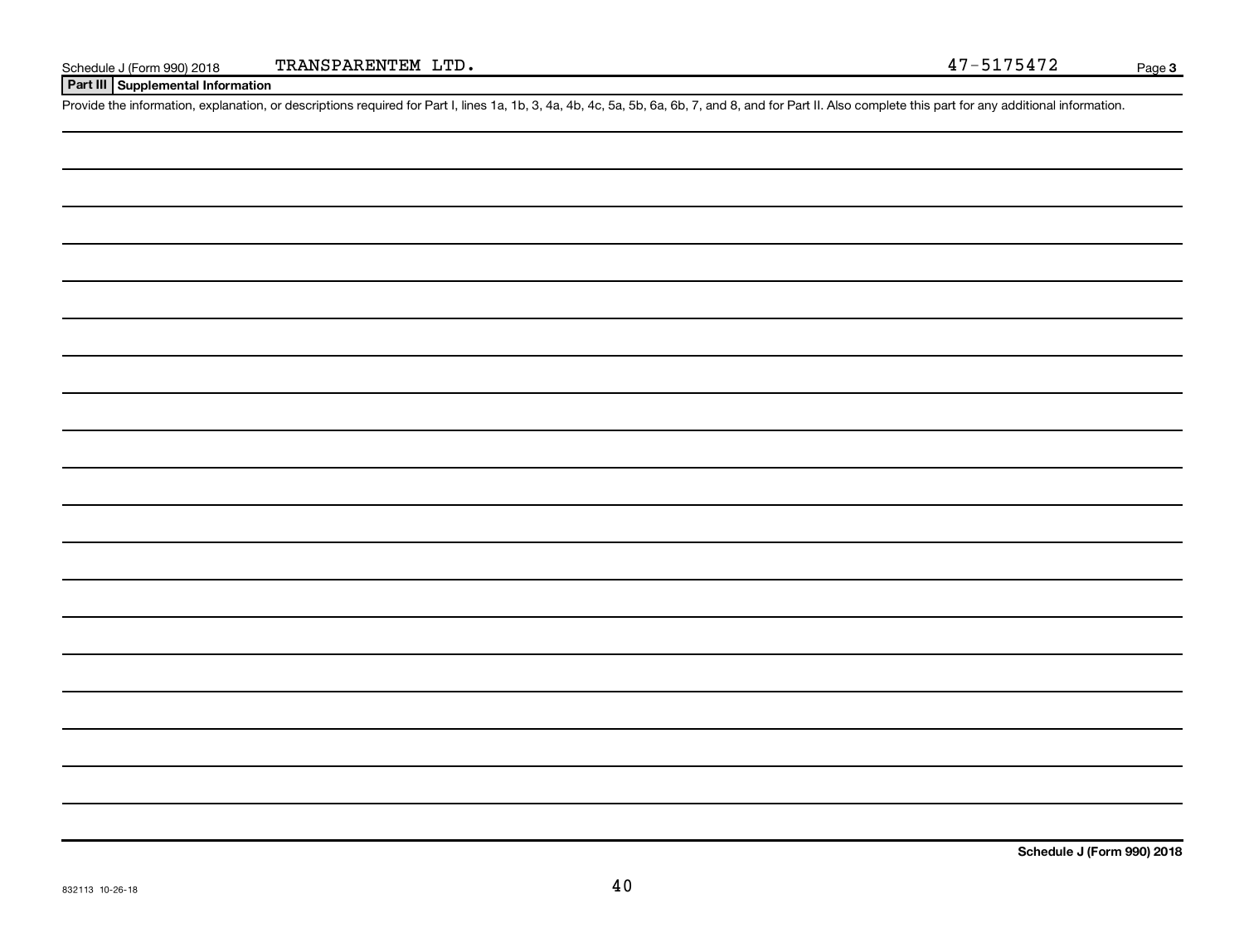**(Form 990 or 990-EZ)**

Department of the Treasury Internal Revenue Service

Name of the organization

**Complete to provide information for responses to specific questions on Form 990 or 990-EZ or to provide any additional information. | Attach to Form 990 or 990-EZ.** SCHEDULE O **Supplemental Information to Form 990 or 990-EZ 2018**<br>(Form 990 or 990-EZ) Complete to provide information for responses to specific questions on

**| Go to www.irs.gov/Form990 for the latest information.**

OMB No. 1545-0047 **Open to Public Inspection**

TRANSPARENTEM LTD. 47-5175472

**Employer identification number**

FORM 990, PART I, LINE 1, DESCRIPTION OF ORGANIZATION MISSION:

ERADICATION OF THOSE ABUSES.

FORM 990, PART III, LINE 4A, PROGRAM SERVICE ACCOMPLISHMENTS:

JOURNALISTS. OUR TARGETED DISCLOSURE BUILDS A SENSE OF URGENCY TO

MOBILIZE RESOURCES AND REMEDY HIGHLIGHTED PROBLEMS. OUR GOAL IS FOR

BRANDS TO MOVE BEYOND QUICK PUBLIC RELATIONS FIXES AND TOWARDS

STRATEGIC, SUSTAINED AND RESPONSIBLE SOURCING.

FORM 990, PART VI, SECTION B, LINE 11B:

THE 990 IS REVIEWED BY THE FULL BOARD BEFORE IT IS SIGNED BY THE PRESIDENT AND FILED WITH THE IRS.

FORM 990, PART VI, SECTION B, LINE 12C:

ALL OFFICERS, BOARD MEMBERS AND STAFF ARE REQUIRED TO DISCLOSE ANY

CONFLICTS AND SIGN A CONFLICT OF INTEREST POLICY WHEN THEY FIRST JOIN THE

BOARD OR ORGANIZATION, AND EVERY YEAR AFTER. THE BOARD SECRETARY FOLLOWS UP AND ENFORCES COMPLIANCE WITH THE POLICY.

FORM 990, PART VI, SECTION B, LINE 15:

832211 10-10-18 LHA For Paperwork Reduction Act Notice, see the Instructions for Form 990 or 990-EZ. Schedule O (Form 990 or 990-EZ) (2018) THE BOARD COMPENSATION COMMITTEE USES MARKET DATA FOR SIMILAR ORGANIZATIONS IN THE NEW YORK AREA, AS WELL AS THE 990S OF OTHER SIMILAR NON-PROFIT ORGANIZATIONS IN DETERMINING THE COMPENSATION FOR THE PRESIDENT, OFFICERS AND KEY EMPLOYEES. THE COMPENSATION COMMITTEE THEN RECOMMENDS THE COMPENSATION OF THE PRESIDENT, OFFICERS AND KEY EMPLOYEES TO THE BOARD, WHO WILL CONSIDER IT AND VOTE ON IT. THE LAST SUCH COMPENSATION REVIEW TOOK 41